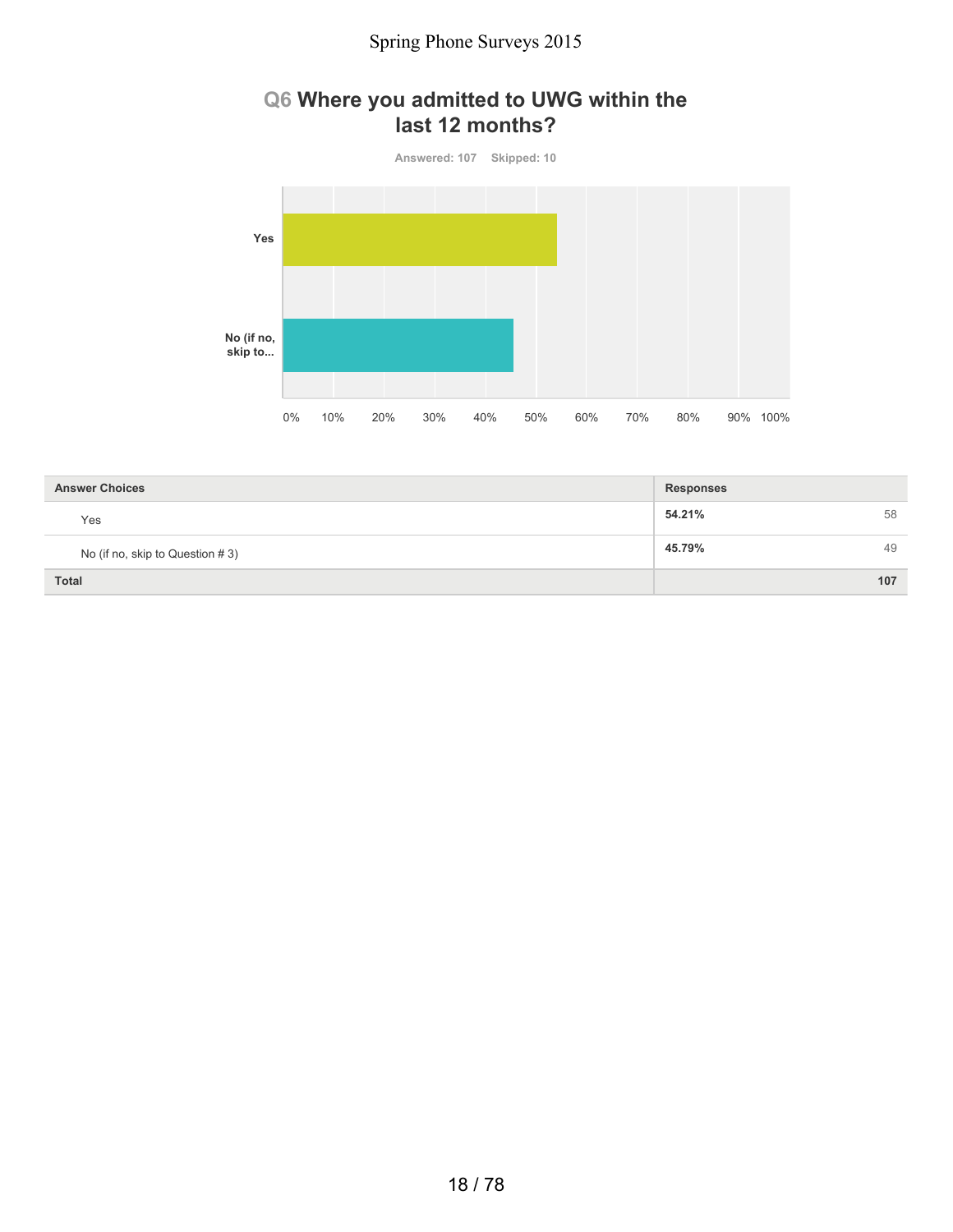### **Q7 Please rate the admissions process at UWG.**

**Answered: 70 Skipped: 47**



| <b>Answer Choices</b> | <b>Responses</b> |
|-----------------------|------------------|
| Good                  | 95.71%<br>67     |
| Needs Improvement     | 4.29%<br>3       |
| <b>Total</b>          | 70               |

| # | *If needs improvement, ask "How can the admissions process be improved?"                                                                       | Date               |
|---|------------------------------------------------------------------------------------------------------------------------------------------------|--------------------|
|   | 2008- bad Good now                                                                                                                             | 4/16/2015 4:46 PM  |
|   | explaining that as distance she wouldn't have to go orientation                                                                                | 4/16/2015 4:43 PM  |
| 3 | very attentitive                                                                                                                               | 4/16/2015 1:40 PM  |
| 4 | Admissions here was really good and everyone was so helpful                                                                                    | 4/16/2015 10:37 AM |
| 5 | easier than past experiences with other schools                                                                                                | 4/15/2015 12:12 PM |
| 6 | 10                                                                                                                                             | 4/14/2015 2:27 PM  |
|   | Easy process was simple                                                                                                                        | 4/14/2015 12:07 PM |
| 8 | Pleased with the process, everything was fast.                                                                                                 | 4/14/2015 11:23 AM |
| 9 | Having one person as a contact. Never got an email that the acceptance letter I should get and that made the<br>process slow down quite a bit. | 4/13/2015 3:53 PM  |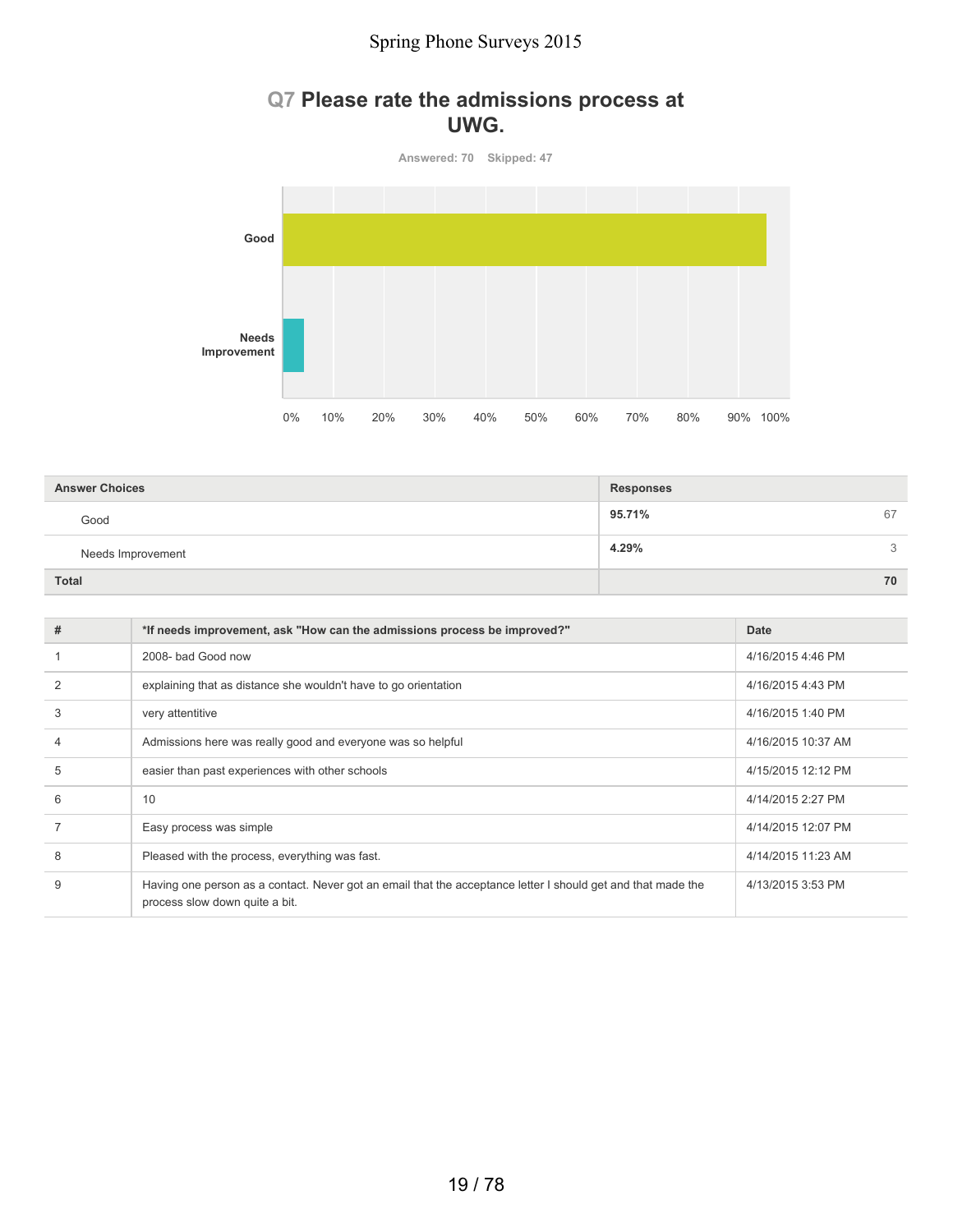### **Q8 Did your participate in a UWG Orientation session?**

**Answered: 98 Skipped: 19 Yes No** 0% 10% 20% 30% 40% 50% 60% 70% 80% 90% 100%

| <b>Answer Choices</b> | <b>Responses</b> |    |
|-----------------------|------------------|----|
| Yes                   | 30.61%           | 30 |
| No                    | 69.39%           | 68 |
| <b>Total</b>          |                  | 98 |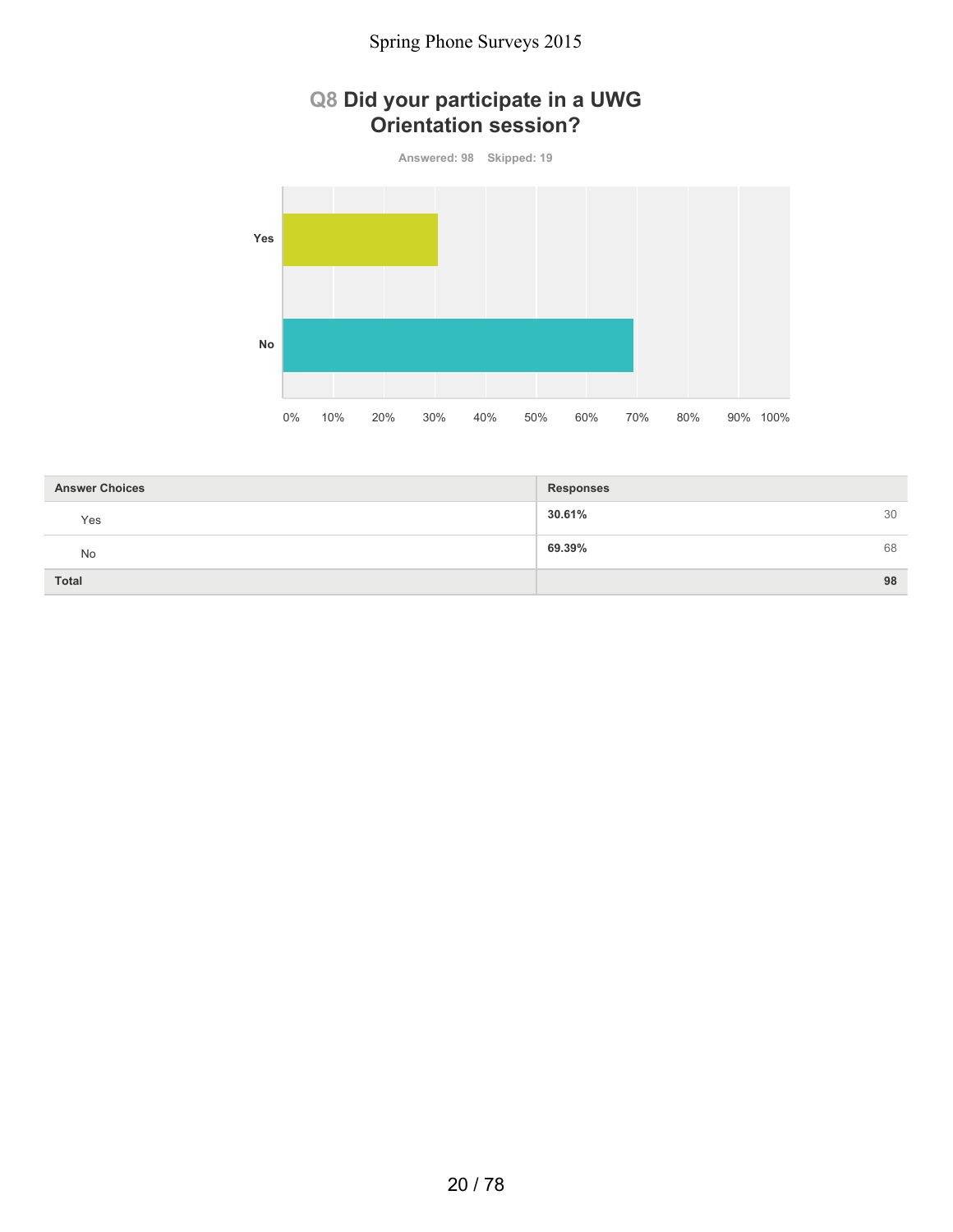### **Q9 Were you aware advisement is available for online students?**



| <b>Answer Choices</b>      | <b>Responses</b> |    |
|----------------------------|------------------|----|
| Yes                        | 87.85%<br>94     |    |
| No (Skip Question # 5 & 6) | 12.15%           | 13 |
| <b>Total</b>               | 107              |    |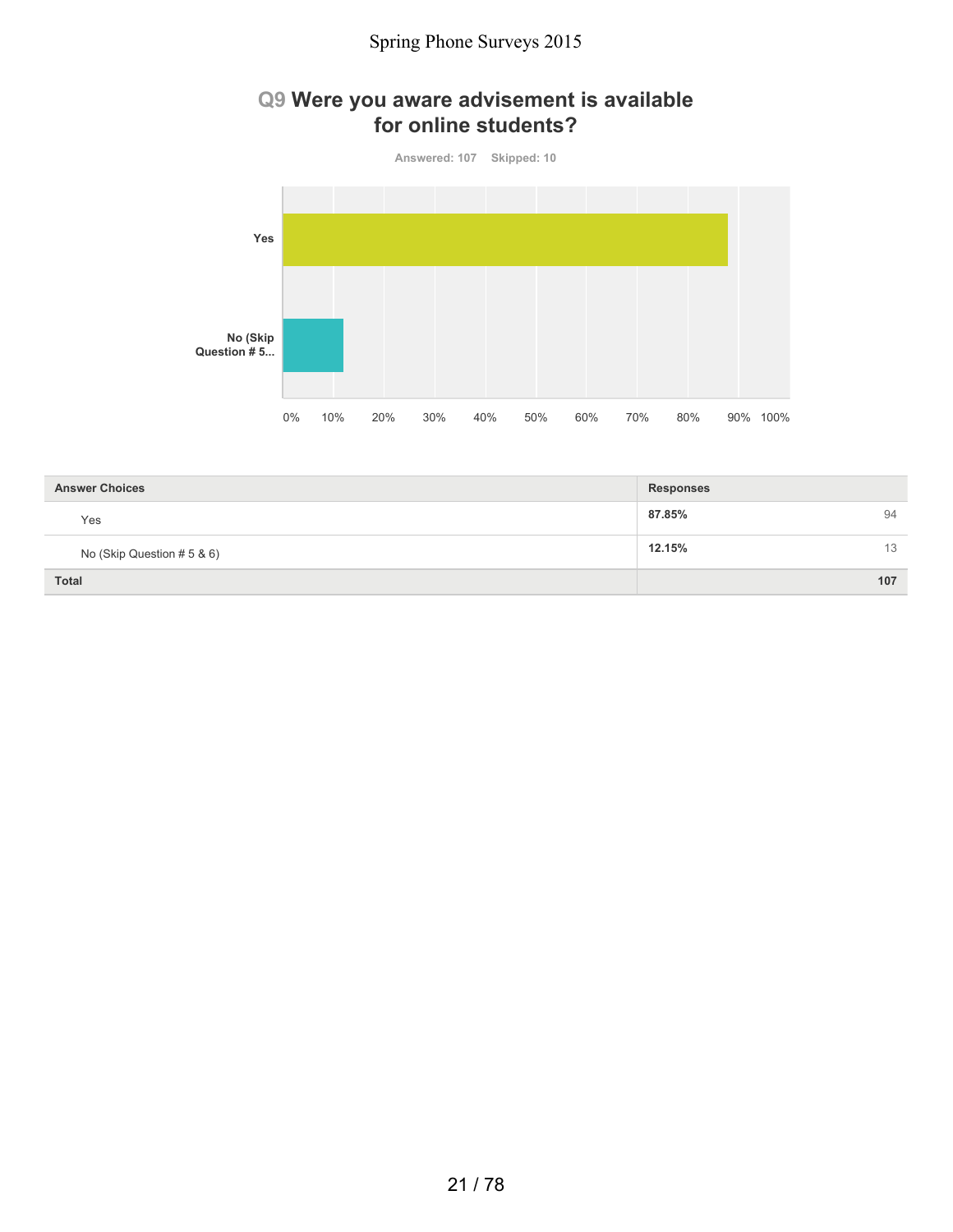

| <b>Answer Choices</b>                          | <b>Responses</b> |    |
|------------------------------------------------|------------------|----|
| I did not receive advisement (Skip Question 6) | 7.78%            |    |
| Online                                         | 13.33%           | 12 |
| Through email                                  | 70.00%           | 63 |
| By telephone                                   | 27.78%           | 25 |
| In person                                      | 13.33%           | 12 |
| <b>Total Respondents: 90</b>                   |                  |    |

| # | Other (please specify)                                                                       | Date               |
|---|----------------------------------------------------------------------------------------------|--------------------|
|   | didnt work in person                                                                         | 4/16/2015 1:40 PM  |
|   | email mostly                                                                                 | 4/15/2015 12:33 PM |
| 3 | Through the department in person                                                             | 4/14/2015 4:42 PM  |
| 4 | hasn't been able to get ahold of advisor                                                     | 4/14/2015 2:41 PM  |
| 5 | advisor looked at credits and printed out suggestions for students to take for next semester | 4/14/2015 1:26 PM  |
| 6 | timely manner                                                                                | 4/14/2015 12:59 PM |
|   | Advised in Newnan Campus                                                                     | 4/14/2015 11:59 AM |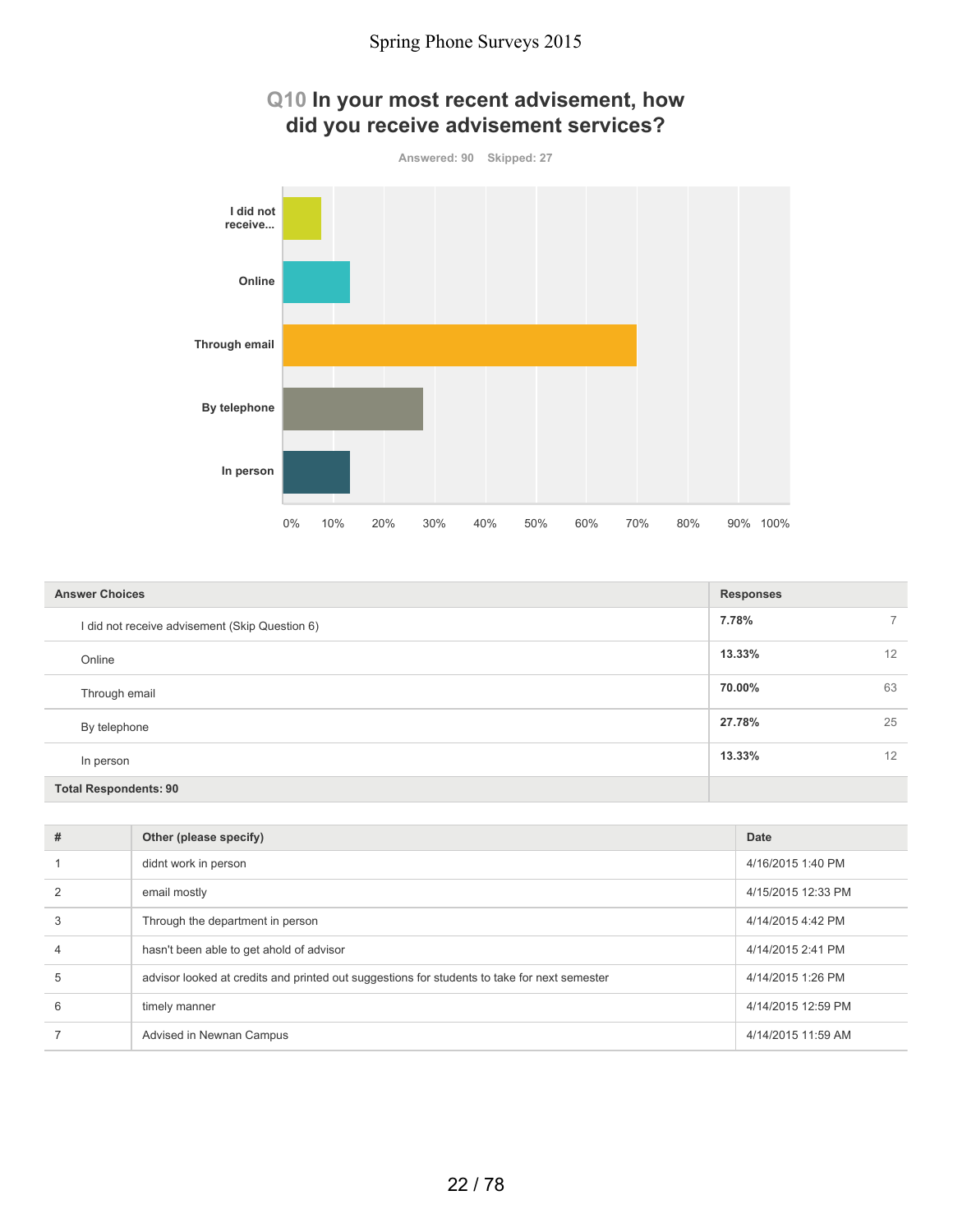### **Q11 Please rate the advisement you received.**

**Answered: 84 Skipped: 33**



| <b>Answer Choices</b> | <b>Responses</b> |    |
|-----------------------|------------------|----|
| Good                  | 88.10%           | 74 |
| Needs improvement     | 11.90%           | 10 |
| <b>Total</b>          |                  | 84 |

| #  | *If needs improvement, ask "How can advisement services be improved?"                                                                                                                             | Date               |
|----|---------------------------------------------------------------------------------------------------------------------------------------------------------------------------------------------------|--------------------|
| -1 | Too much re-directing poor correspondence in terms of reaching the Fin Aid office                                                                                                                 | 4/17/2015 10:53 AM |
| 2  | advisor never answered emails                                                                                                                                                                     | 4/16/2015 3:58 PM  |
| 3  | just kind of busy and haven't heard back                                                                                                                                                          | 4/16/2015 3:20 PM  |
| 4  | good. did have issues between semesters getting in touch with people bc it was hectic period. sent emails and<br>recieved no reponses several times but in the end was able to receive assitance. | 4/16/2015 1:40 PM  |
| 5  | enjoyed it better was not online advisement                                                                                                                                                       | 4/16/2015 12:03 PM |
| 6  | need clarity on where students need to be advised                                                                                                                                                 | 4/15/2015 4:10 PM  |
| 7  | liked online, not in person                                                                                                                                                                       | 4/15/2015 2:53 PM  |
| 8  | excellent                                                                                                                                                                                         | 4/15/2015 12:33 PM |
| 9  | trying to switch advisors--playing phone tag with advisor                                                                                                                                         | 4/15/2015 12:15 PM |
| 10 | they have improved over the semester                                                                                                                                                              | 4/15/2015 12:12 PM |
| 11 | could use a little improvement: more communication between students and advisors                                                                                                                  | 4/15/2015 12:00 PM |
| 12 | face to face felt very lost                                                                                                                                                                       | 4/15/2015 10:09 AM |
| 13 | they don't inform ahead of time.                                                                                                                                                                  | 4/14/2015 4:42 PM  |
| 14 | Has gotten better over the years, her adviser comes to her now rather than the caller having to seek them out.                                                                                    | 4/14/2015 12:59 PM |
| 15 | Fine, no complaints                                                                                                                                                                               | 4/14/2015 12:07 PM |
| 16 | I was the one that had to reach out for information about registration.                                                                                                                           | 4/14/2015 11:11 AM |
| 17 | It took me a while to actually get in touch with my adviser.                                                                                                                                      | 4/13/2015 3:53 PM  |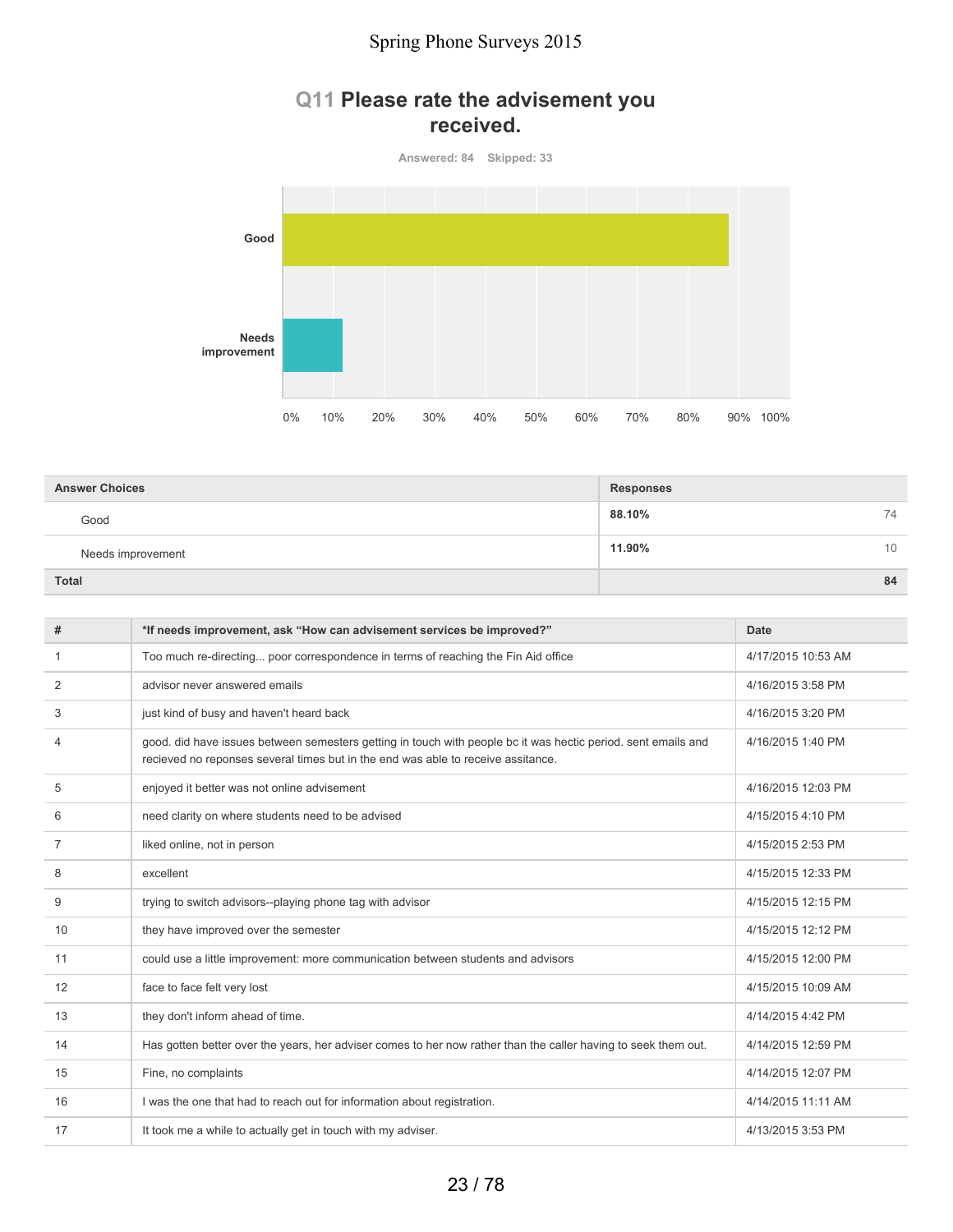### **Q12 Please rate the registration process you experienced.**



| <b>Answer Choices</b> | <b>Responses</b> |
|-----------------------|------------------|
| Good                  | 96<br>90.57%     |
| Needs improvement     | 9.43%<br>10      |
| <b>Total</b>          | 106              |

| #  | *If needs improvement, ask "How can the registration process be improved?"                                                    | Date               |
|----|-------------------------------------------------------------------------------------------------------------------------------|--------------------|
| 1  | Easy                                                                                                                          | 4/17/2015 11:57 AM |
| 2  | gets a little confusing                                                                                                       | 4/17/2015 10:41 AM |
| 3  | Finding graduate level classes are hard                                                                                       | 4/16/2015 3:51 PM  |
| 4  | easy                                                                                                                          | 4/16/2015 1:09 PM  |
| 5  | Advisor was not very helpful                                                                                                  | 4/16/2015 12:52 PM |
| 6  | A little confusing                                                                                                            | 4/16/2015 11:33 AM |
| 7  | Super Easy                                                                                                                    | 4/16/2015 10:37 AM |
| 8  | Scale 1-10: 7                                                                                                                 | 4/16/2015 10:23 AM |
| 9  | needed to redo all paperwork, need efficiency with paperwork. Computer system has messed up and would not<br>accept paperwork | 4/15/2015 4:10 PM  |
| 10 | easier than past experiences at other schools                                                                                 | 4/15/2015 12:12 PM |
| 11 | new experience loved a webinar (question and answers) or training                                                             | 4/15/2015 10:09 AM |
| 12 | holds placed on registration and a long laundry list for those specific classes                                               | 4/14/2015 4:42 PM  |
| 13 | Irritating not being able to see the courses far enough ahead of time, but schedule builder is good.                          | 4/14/2015 4:28 PM  |
| 14 | Graduation was pending                                                                                                        | 4/14/2015 3:10 PM  |
| 15 | can only register on certain days, as a top student has no choice in when to register                                         | 4/14/2015 2:04 PM  |
| 16 | Simple                                                                                                                        | 4/14/2015 12:07 PM |
| 17 | Little bit of complications                                                                                                   | 4/14/2015 11:59 AM |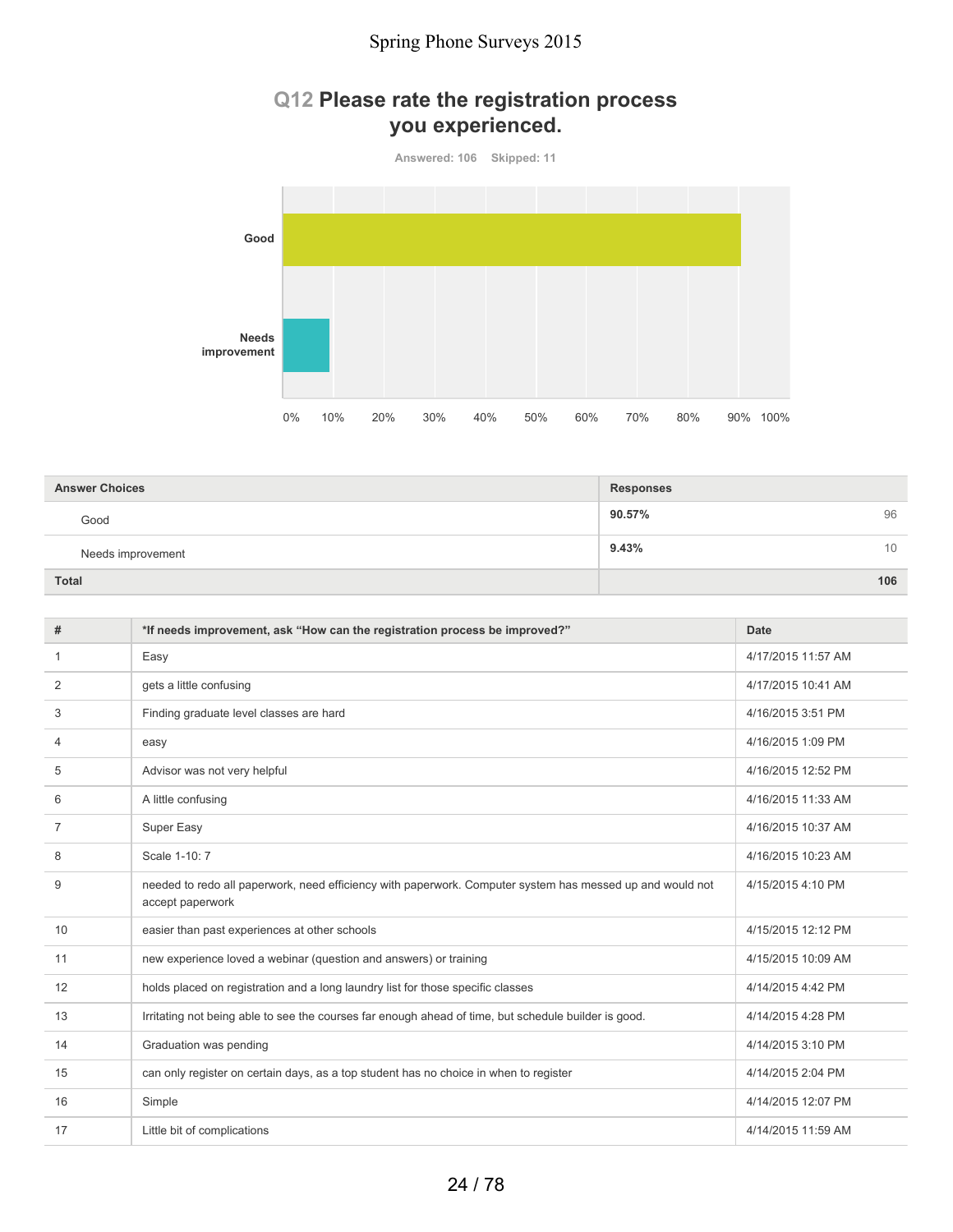| Orientation was organized and helpful | 4/14/2015 11:41 AM |
|---------------------------------------|--------------------|
| easy                                  | 4/14/2015 10:09 AM |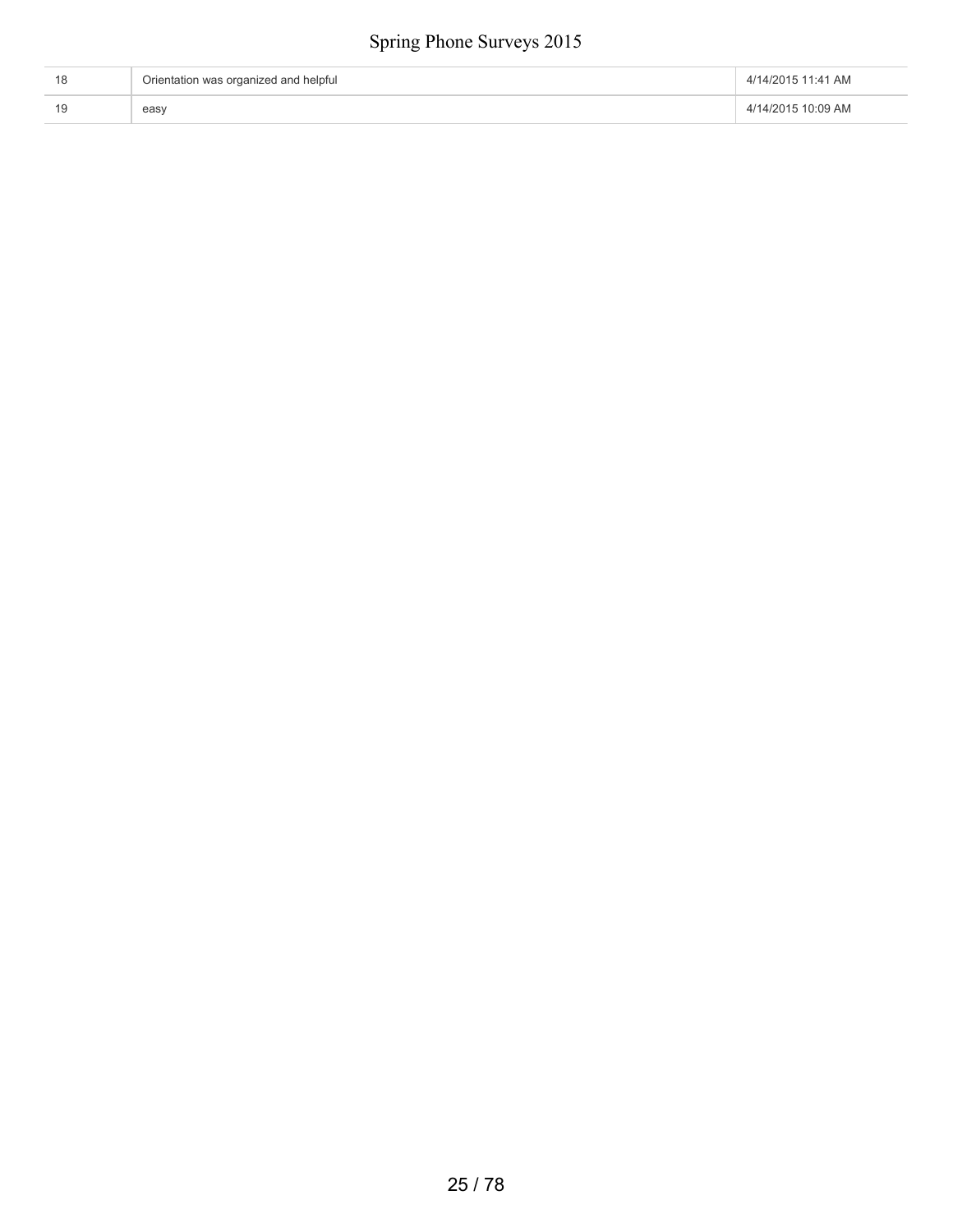### **Q13 Please rate the fee payment process you experienced.**

**Answered: 104 Skipped: 13 Good Needs improvement** 0% 10% 20% 30% 40% 50% 60% 70% 80% 90% 100%

| <b>Answer Choices</b> | <b>Responses</b> |
|-----------------------|------------------|
| Good                  | 92<br>88.46%     |
| Needs improvement     | 11.54%<br>12     |
| <b>Total</b>          | 104              |

| #            | *If needs improvement, ask "How can the fee payment process be improved?"                                                                                                            | Date               |
|--------------|--------------------------------------------------------------------------------------------------------------------------------------------------------------------------------------|--------------------|
| $\mathbf{1}$ | Could be better if the classes were included                                                                                                                                         | 4/17/2015 11:57 AM |
| 2            | receipt wasn't very detailed, if it included the classes taken on it, it would be much better                                                                                        | 4/17/2015 11:52 AM |
| 3            | slow communication processespecially with fin aid                                                                                                                                    | 4/17/2015 10:53 AM |
| 4            | wish there was a bill in the mail instead of online payment                                                                                                                          | 4/16/2015 2:50 PM  |
| 5            | Tried to pay using credit card, kept rejecting payment--took probably 3 weeks to get resolved. would not accept<br>credit card, couldn't speak with a representative to get payment. | 4/16/2015 2:20 PM  |
| 6            | no issues                                                                                                                                                                            | 4/16/2015 1:40 PM  |
| 7            | very easy.                                                                                                                                                                           | 4/16/2015 1:09 PM  |
| 8            | Faculty, so she receives TAP                                                                                                                                                         | 4/16/2015 12:23 PM |
| 9            | Financial Aid was easy to navigate                                                                                                                                                   | 4/16/2015 10:37 AM |
| 10           | difficult to navigate at first                                                                                                                                                       | 4/15/2015 3:33 PM  |
| 11           | Charged on campus fees when she was online                                                                                                                                           | 4/15/2015 2:53 PM  |
| 12           | confusing as to when financial aid is coming in                                                                                                                                      | 4/15/2015 10:09 AM |
| 13           | How much of the loan is used and summer semester loan                                                                                                                                | 4/14/2015 4:28 PM  |
| 14           | Not satisfied with the upcharge for credit card usage.                                                                                                                               | 4/14/2015 4:17 PM  |
| 15           | Not satisfied with the upcharge for credit card usage.                                                                                                                               | 4/14/2015 4:16 PM  |
| 16           | more direct steps and time consuming                                                                                                                                                 | 4/14/2015 3:44 PM  |
| 17           | pays in person                                                                                                                                                                       | 4/14/2015 2:41 PM  |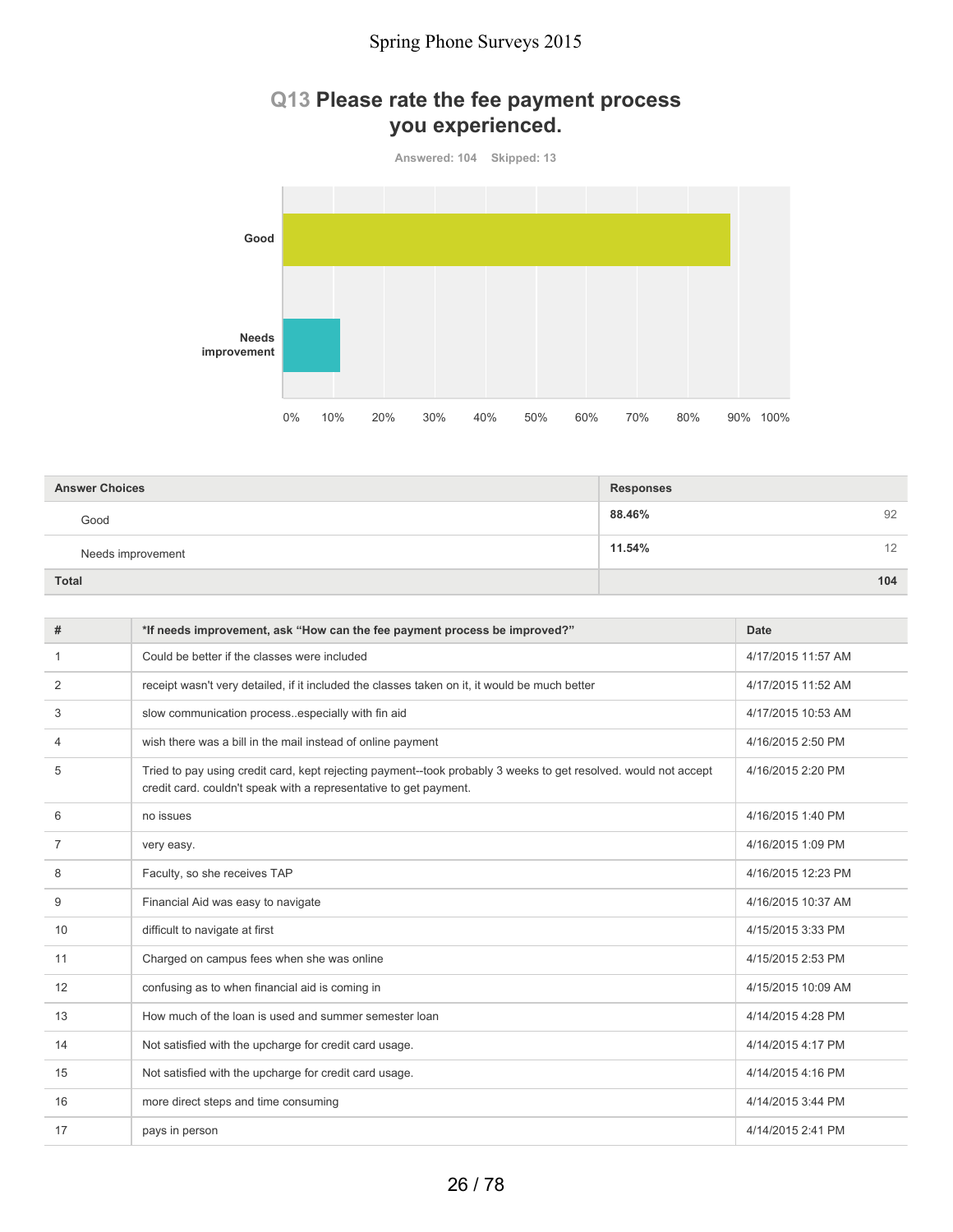| 18 | a little unclear, doesn't always communincate effectively | 4/14/2015 2:04 PM  |
|----|-----------------------------------------------------------|--------------------|
| 19 | TAP participant                                           | 4/14/2015 12:53 PM |
| 20 | Very easy                                                 | 4/14/2015 12:07 PM |
| 21 | Not great, but good                                       | 4/14/2015 11:59 AM |
| 22 | Finanaical aid office helped                              | 4/14/2015 11:41 AM |
| 23 | Easy                                                      | 4/14/2015 10:09 AM |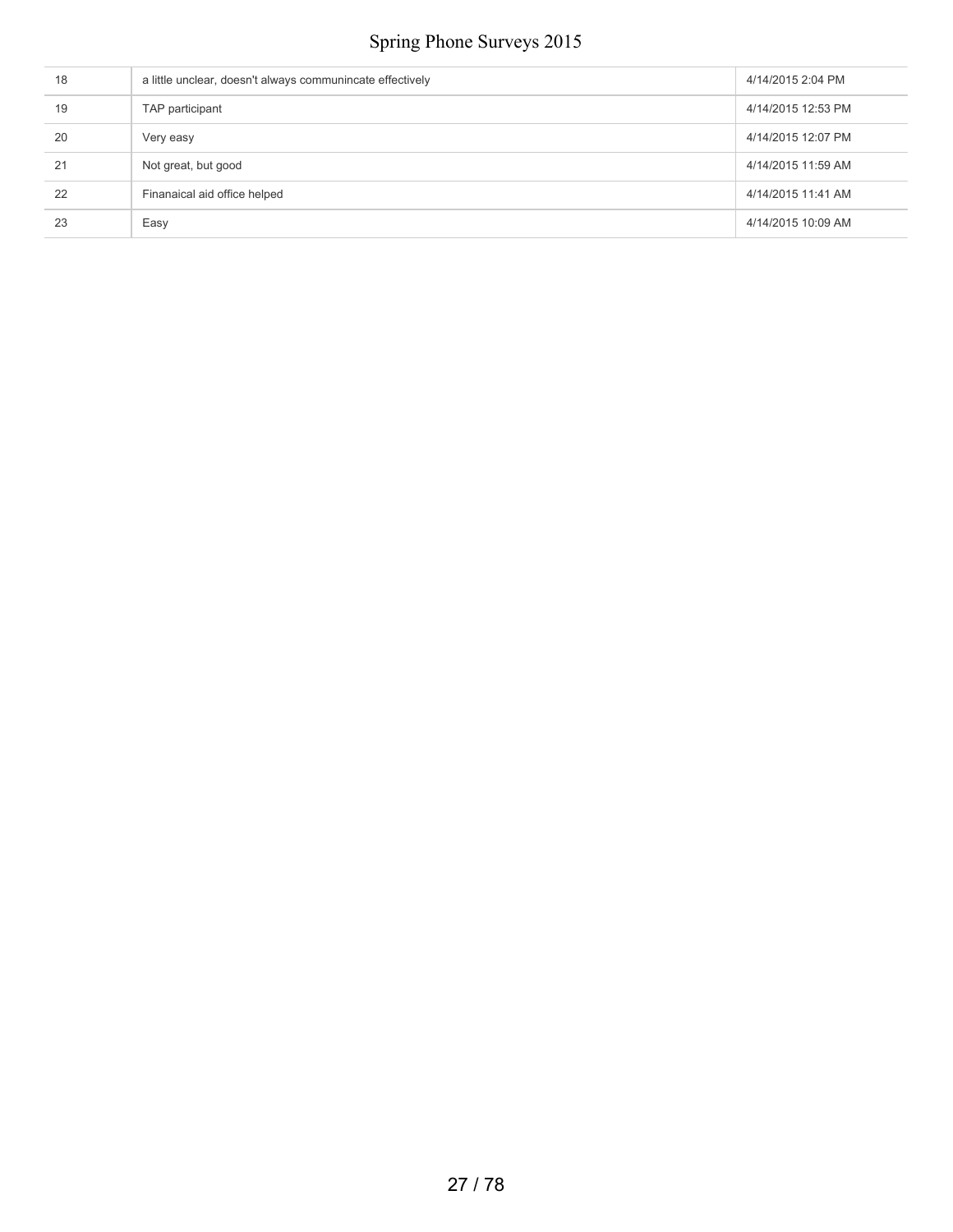### **Q14 Were you aware tutoring services are available for online students?**



| <b>Answer Choices</b>     | <b>Responses</b> |
|---------------------------|------------------|
| Yes                       | 75.70%<br>81     |
| No (Skip Questions 2 & 3) | 26<br>24.30%     |
| <b>Total</b>              | 107              |

| $+$<br># | If no, refer to Online Student Guide | Date |
|----------|--------------------------------------|------|
|          | There are no responses.              |      |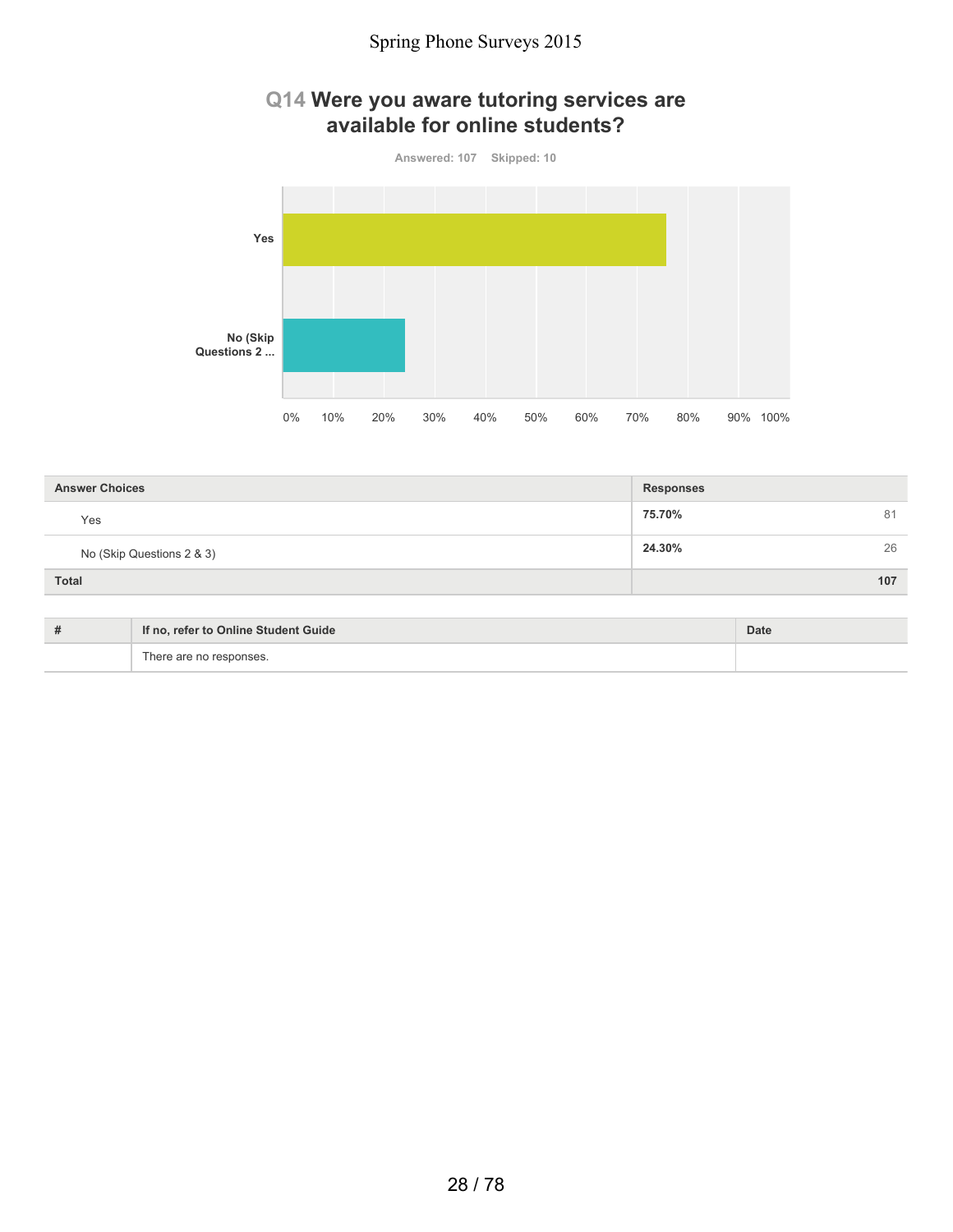### **Q15 Did you utilize any of the available tutoring services?**



| <b>Answer Choices</b> | <b>Responses</b> |
|-----------------------|------------------|
| Yes                   | 10.13%<br>8      |
| No (Skip Question 3)  | 89.87%<br>71     |
| <b>Total</b>          | 79               |

| #             | *If yes, ask "Which service(s) did you utilize?"                                        | Date               |
|---------------|-----------------------------------------------------------------------------------------|--------------------|
|               | BlackBoard IM and got assistance                                                        | 4/17/2015 11:57 AM |
| $\mathcal{P}$ | Black board IM and asked for help                                                       | 4/17/2015 11:53 AM |
| 3             | computer science                                                                        | 4/15/2015 4:44 PM  |
| 4             | tutoring services specific for UWG CS majors CS office hours CSX grad student help desk | 4/14/2015 2:05 PM  |
| 5             | smarthinking                                                                            | 4/14/2015 1:52 PM  |
| 6             | online writing lab                                                                      | 4/13/2015 4:56 PM  |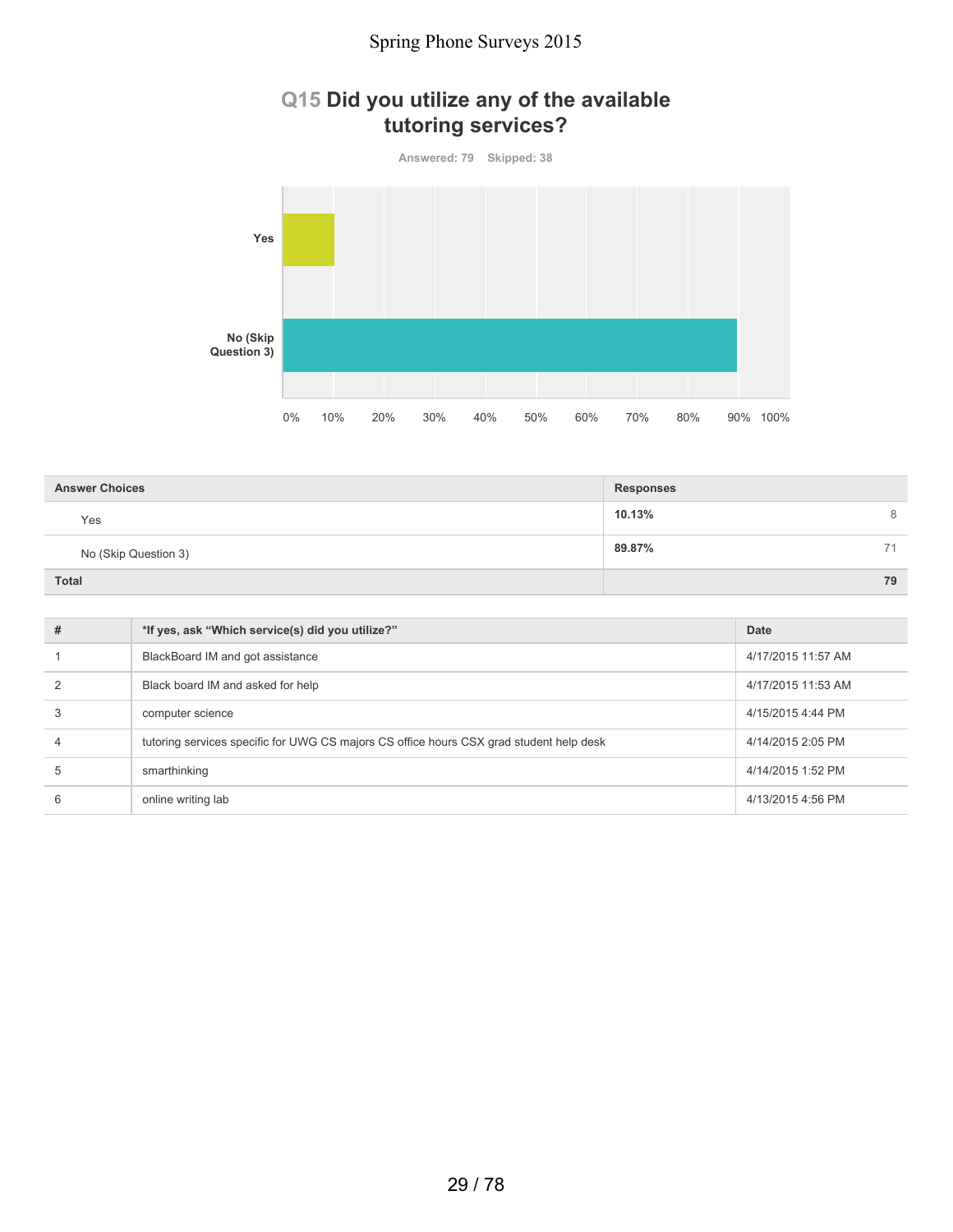### **Q16 (Mark 3 yes) Please rate the tutoring you received as an online student.**



| <b>Answer Choices</b> | <b>Responses</b> |               |
|-----------------------|------------------|---------------|
| Good                  | 71.43%           | 5             |
| Needs improvement     | 28.57%           | $\mathcal{D}$ |
| <b>Total</b>          |                  |               |

| *If needs improvement, ask "How can tutoring be improved?"                                            | Date               |
|-------------------------------------------------------------------------------------------------------|--------------------|
| They had undergraduate students helping graduate students                                             | 4/17/2015 11:57 AM |
| they had undergraduate students helping graduates so the information received could have been better. | 4/17/2015 11:53 AM |
| not quite as helpful as visual tutoring but very knowledgeable                                        | 4/14/2015 2:05 PM  |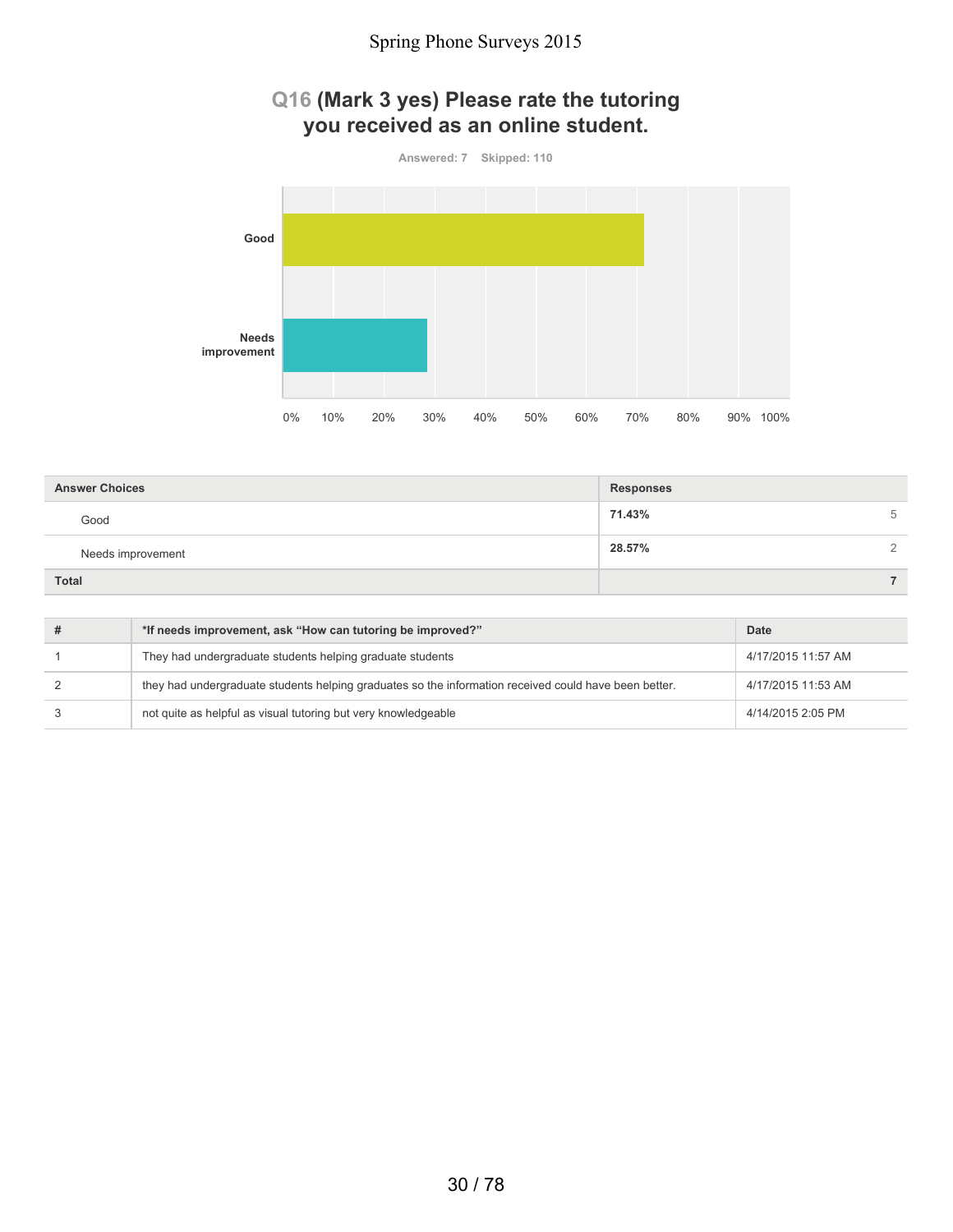### **Q17 Were you aware health, counseling and accessibility services were available for online students?**



| <b>Answer Choices</b>     | <b>Responses</b> |
|---------------------------|------------------|
| Yes                       | 53.77%<br>57     |
| No (Skip Questions 2 & 3) | 46.23%<br>49     |
| <b>Total</b>              | 106              |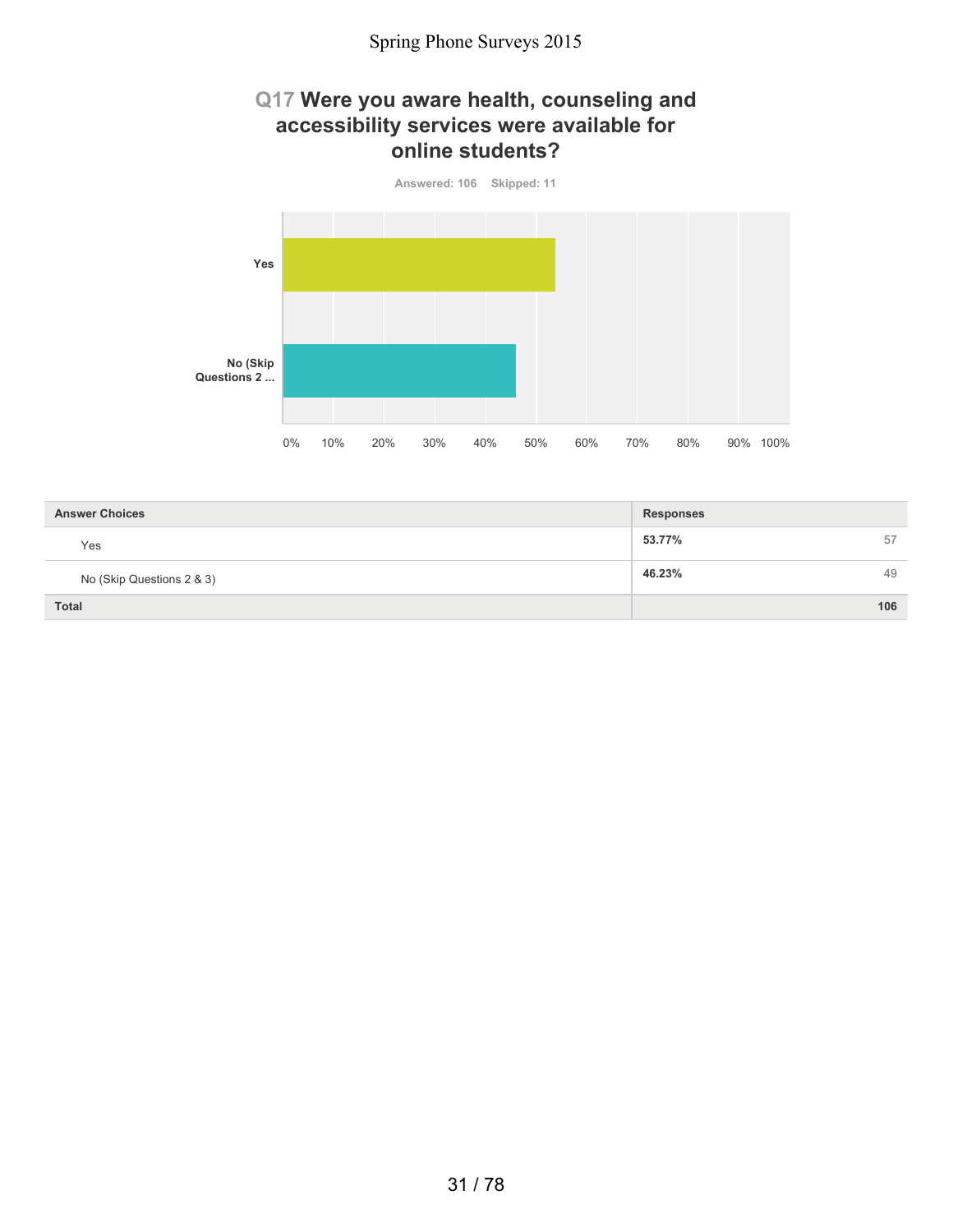### **Q18 Have you every utilized any of these services?**

**Answered: 57 Skipped: 60 Yes No (Skip Question 3)** 0% 10% 20% 30% 40% 50% 60% 70% 80% 90% 100%

| <b>Answer Choices</b> | <b>Responses</b> |
|-----------------------|------------------|
| Yes                   | 12.28%<br>-      |
| No (Skip Question 3)  | 87.72%<br>50     |
| <b>Total</b>          | 57               |

| #             | *If yes, ask "Would you mind sharing which service(s) you utilized??" | <b>Date</b>        |
|---------------|-----------------------------------------------------------------------|--------------------|
|               | accessibility services                                                | 4/16/2015 3:04 PM  |
| $\mathcal{P}$ | Clinic, medical center                                                | 4/16/2015 11:33 AM |
| 3             | health                                                                | 4/15/2015 4:11 PM  |
| 4             | Health Services, clinic                                               | 4/15/2015 12:13 PM |
| 5             | health center.                                                        | 4/14/2015 4:43 PM  |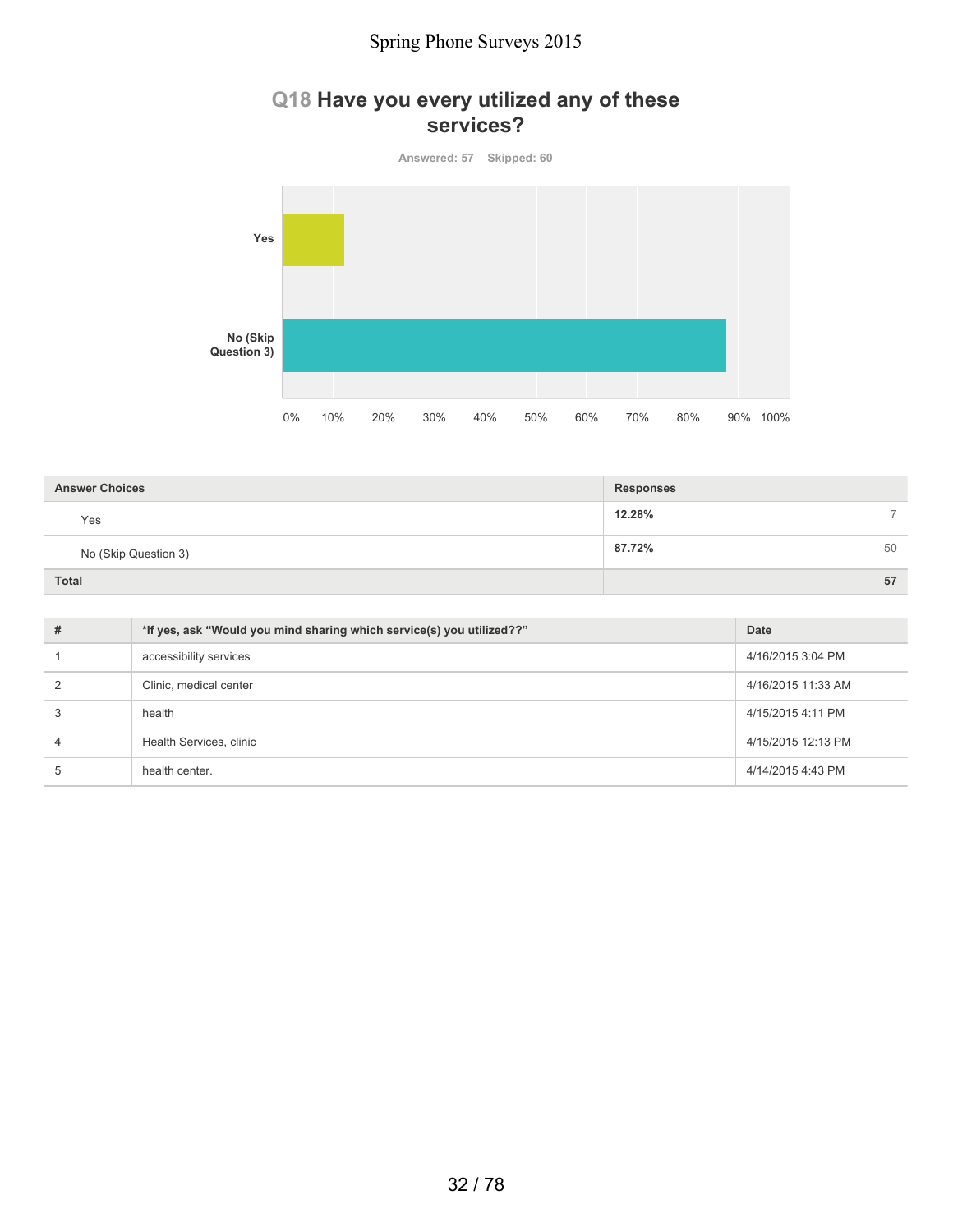## **Q19 Please rate the services you utilized.**



| <b>Answer Choices</b> | <b>Responses</b> |          |
|-----------------------|------------------|----------|
| Good                  | 100.00%          | 8        |
| Needs improvement     | $0.00\%$         | $\Omega$ |
| <b>Total</b>          |                  | 8        |

| # | *If needs improvement, ask "How could these services be improved?" | <b>Date</b>        |
|---|--------------------------------------------------------------------|--------------------|
|   | They handled situation                                             | 4/16/2015 11:33 AM |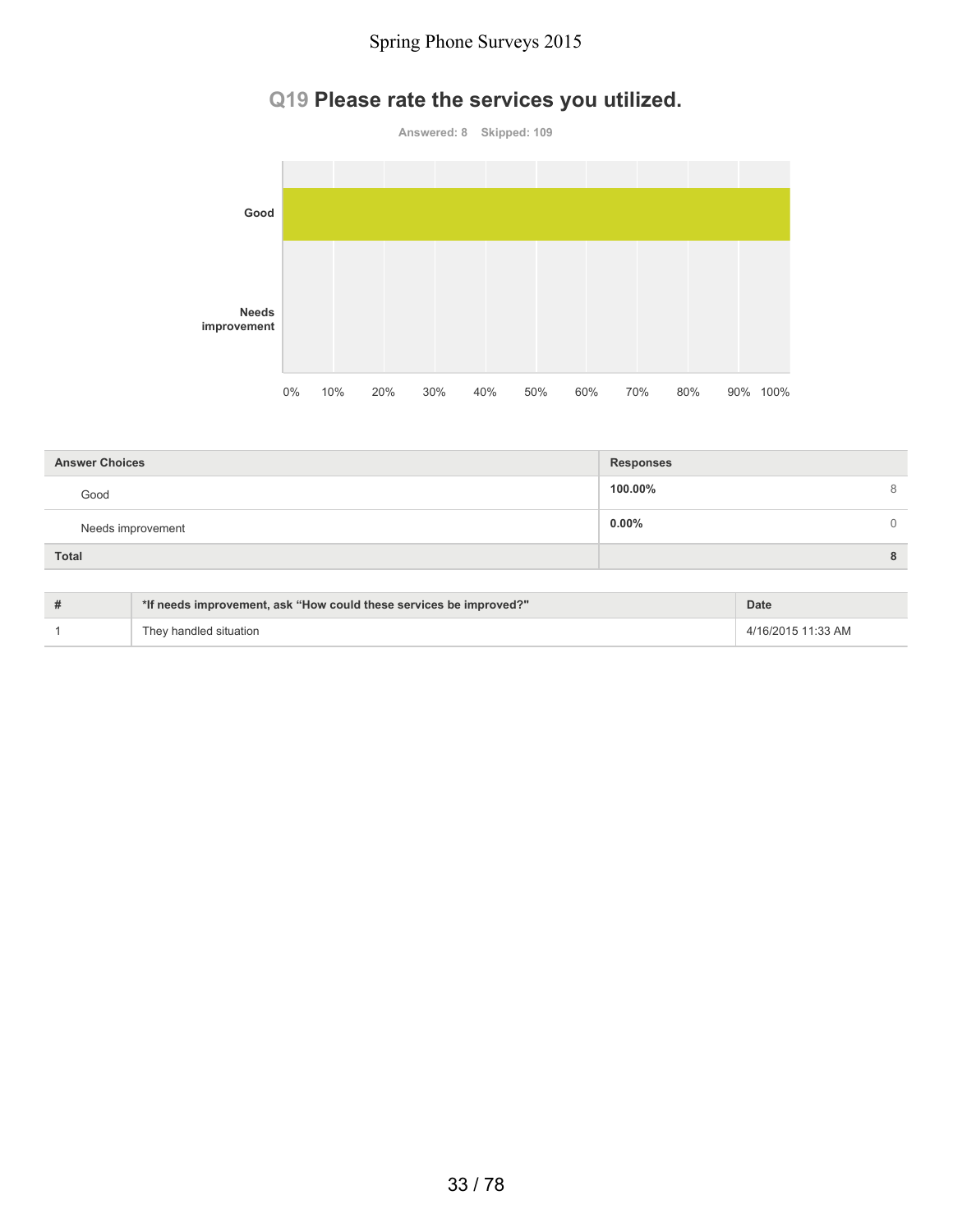### **Q20 Did you utilize any library resources, either by visiting a library or using online library resources?**



| <b>Answer Choices</b> | <b>Responses</b> |
|-----------------------|------------------|
| Yes                   | 82.24%<br>88     |
| No                    | 17.76%<br>19     |
| <b>Total</b>          | 107              |

| #  | *If yes, ask "Which method did you use?"             | <b>Date</b>        |
|----|------------------------------------------------------|--------------------|
| 1  | Galileo                                              | 4/17/2015 12:47 PM |
| 2  | galileo                                              | 4/17/2015 12:06 PM |
| 3  | Galileo                                              | 4/17/2015 11:58 AM |
| 4  | online resources: galileo and the library's articles | 4/17/2015 11:50 AM |
| 5  | online resources                                     | 4/17/2015 11:23 AM |
| 6  | on campus library                                    | 4/17/2015 11:06 AM |
| 7  | Galelio                                              | 4/17/2015 10:50 AM |
| 8  | galileo for article research                         | 4/17/2015 10:42 AM |
| 9  | online.                                              | 4/17/2015 8:59 AM  |
| 10 | databases and physical library                       | 4/16/2015 4:47 PM  |
| 11 | galileo                                              | 4/16/2015 4:44 PM  |
| 12 | Galileo                                              | 4/16/2015 4:44 PM  |
| 13 | Galileo                                              | 4/16/2015 4:34 PM  |
| 14 | <b>Databases</b>                                     | 4/16/2015 4:30 PM  |
| 15 | Galileo and other databases                          | 4/16/2015 4:11 PM  |
| 16 | On-site computer and labs for proctoring             | 4/16/2015 4:04 PM  |
| 17 | Galileo                                              | 4/16/2015 3:53 PM  |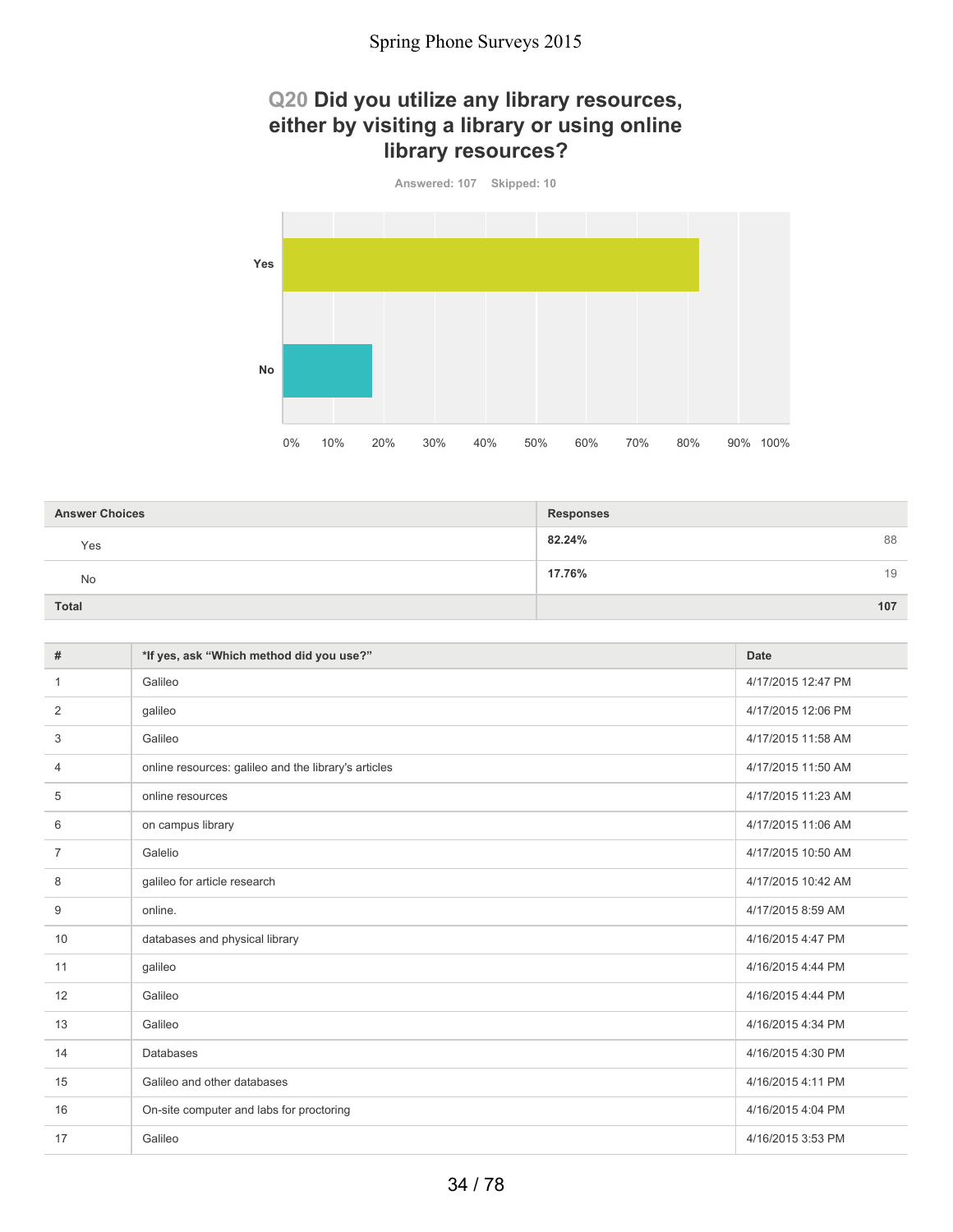| 18 | Galileo                                                                                          | 4/16/2015 3:53 PM  |
|----|--------------------------------------------------------------------------------------------------|--------------------|
| 19 | Galileo                                                                                          | 4/16/2015 3:40 PM  |
| 20 | galileo, ebrery                                                                                  | 4/16/2015 3:19 PM  |
| 21 | Galileo and eds databases                                                                        | 4/16/2015 3:15 PM  |
| 22 | galieo, GIL and interlibrary loan                                                                | 4/16/2015 3:05 PM  |
| 23 | galileo                                                                                          | 4/16/2015 2:55 PM  |
| 24 | online resources ie galielo                                                                      | 4/16/2015 2:51 PM  |
| 25 | galileo, eric documents                                                                          | 4/16/2015 2:33 PM  |
| 26 | online, requested assistance                                                                     | 4/16/2015 2:23 PM  |
| 27 | in web design class for discussion post with scholarly works for research post by using galileo. | 4/16/2015 1:41 PM  |
| 28 | galileo                                                                                          | 4/16/2015 1:27 PM  |
| 29 | online each week                                                                                 | 4/16/2015 1:09 PM  |
| 30 | Galileo                                                                                          | 4/16/2015 12:40 PM |
| 31 | Galileo                                                                                          | 4/16/2015 12:24 PM |
| 32 | Galileo                                                                                          | 4/16/2015 12:09 PM |
| 33 | Use online resources VERY often.                                                                 | 4/16/2015 12:08 PM |
| 34 | watched videos off Galileo                                                                       | 4/16/2015 12:03 PM |
| 35 | Galileo                                                                                          | 4/16/2015 12:00 PM |
| 36 | Galileo for projects. Had a few password issues.                                                 | 4/16/2015 11:47 AM |
| 37 | Galileo, and checked laptops from library                                                        | 4/16/2015 11:33 AM |
| 38 | Galileo                                                                                          | 4/16/2015 10:38 AM |
| 39 | Galileo and psychinfo databases                                                                  | 4/15/2015 4:45 PM  |
| 40 | Online                                                                                           | 4/15/2015 4:33 PM  |
| 41 | in library and databases                                                                         | 4/15/2015 4:13 PM  |
| 42 | Online                                                                                           | 4/15/2015 3:54 PM  |
| 43 | other school's databases                                                                         | 4/15/2015 3:36 PM  |
| 44 | Galileo and other databases                                                                      | 4/15/2015 2:55 PM  |
| 45 | <b>Both</b>                                                                                      | 4/15/2015 2:10 PM  |
| 46 | used gallileo, ebsco host and interlibrary                                                       | 4/15/2015 1:20 PM  |
| 47 | Both. I live close enough to visit the library on campus.                                        | 4/15/2015 1:03 PM  |
| 48 | use online resources                                                                             | 4/15/2015 1:01 PM  |
| 49 | online                                                                                           | 4/15/2015 12:33 PM |
| 50 | galileo                                                                                          | 4/15/2015 12:17 PM |
| 51 | Visting library                                                                                  | 4/15/2015 12:13 PM |
| 52 | online resource: galileo and interlibrary loan                                                   | 4/15/2015 12:01 PM |
| 53 | Online and Galileo                                                                               | 4/15/2015 11:55 AM |
| 54 | Galileo                                                                                          | 4/15/2015 11:22 AM |
| 55 | Galileo                                                                                          | 4/15/2015 11:06 AM |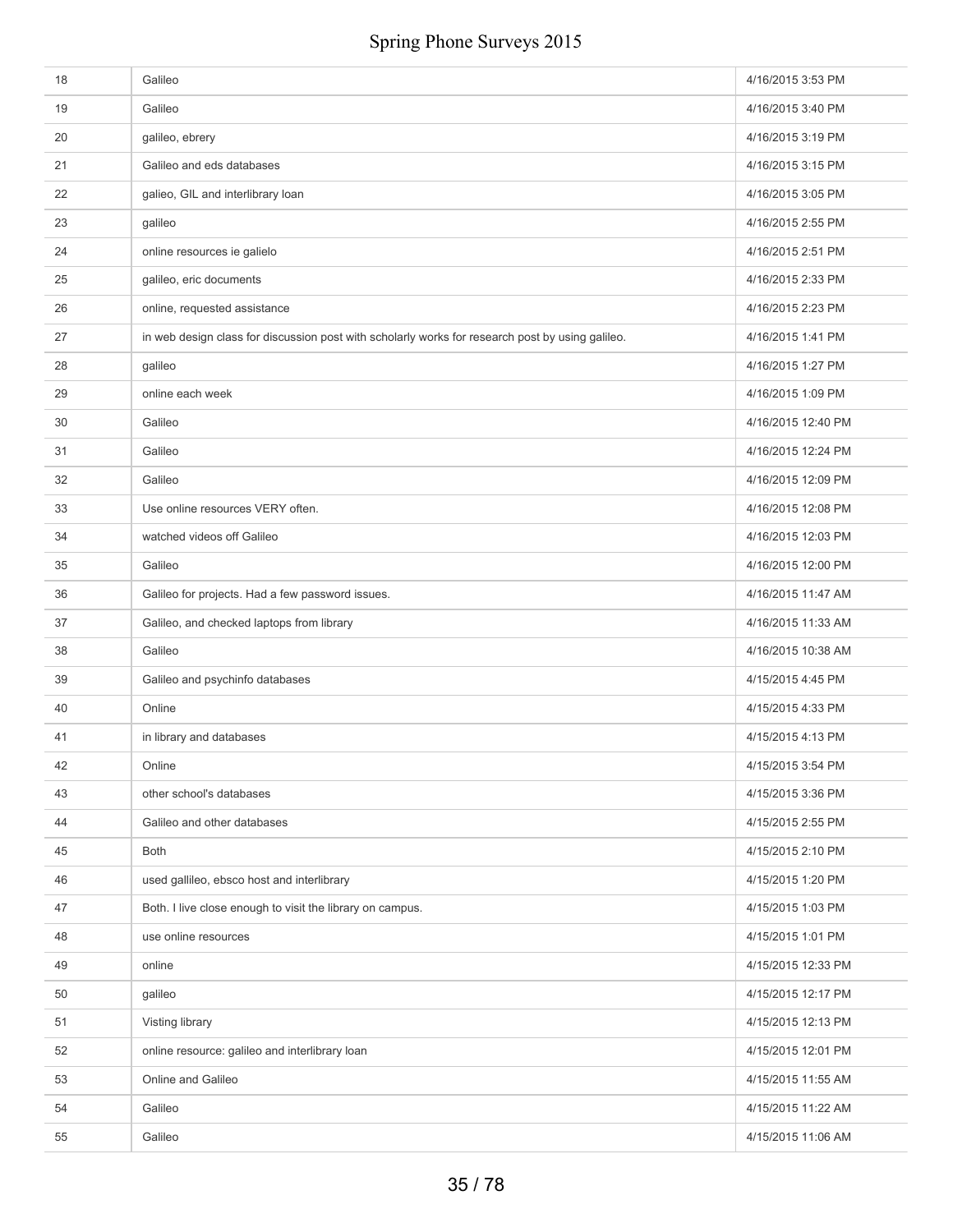| 56 | Galileo                                    | 4/15/2015 10:54 AM |
|----|--------------------------------------------|--------------------|
| 57 | Galileo                                    | 4/15/2015 9:54 AM  |
| 58 | Galileo and library                        | 4/14/2015 4:43 PM  |
| 59 | galileo                                    | 4/14/2015 4:29 PM  |
| 60 | Galileo                                    | 4/14/2015 4:18 PM  |
| 61 | Galileo and other databases                | 4/14/2015 4:12 PM  |
| 62 | Gallileo and Ingram Library                | 4/14/2015 3:51 PM  |
| 63 | Galileo and other databases                | 4/14/2015 3:47 PM  |
| 64 | Galileo, library on campus                 | 4/14/2015 3:35 PM  |
| 65 | Galileo, and ebrary                        | 4/14/2015 3:31 PM  |
| 66 | Galileo and other databases                | 4/14/2015 3:11 PM  |
| 67 | online services                            | 4/14/2015 3:04 PM  |
| 68 | galilleo                                   | 4/14/2015 2:57 PM  |
| 69 | gallileo                                   | 4/14/2015 2:45 PM  |
| 70 | on campus library                          | 4/14/2015 2:42 PM  |
| 71 | gallileo                                   | 4/14/2015 2:27 PM  |
| 72 | Gallileo                                   | 4/14/2015 1:52 PM  |
| 73 | online library, galileo                    | 4/14/2015 1:27 PM  |
| 74 | Galieo                                     | 4/14/2015 12:59 PM |
| 75 | Galileo                                    | 4/14/2015 12:27 PM |
| 76 | Online galieo                              | 4/14/2015 12:07 PM |
| 77 | Galileo library resource.                  | 4/14/2015 11:41 AM |
| 78 | The online databases                       | 4/14/2015 11:11 AM |
| 79 | Galileo and other databases                | 4/13/2015 4:57 PM  |
| 80 | Online                                     | 4/13/2015 4:54 PM  |
| 81 | The school library website, Galileo, Ebsoc | 4/13/2015 3:55 PM  |
| 82 | online library, Galileo                    | 4/13/2015 3:50 PM  |
| 83 | Online through Galileo.                    | 4/13/2015 1:36 PM  |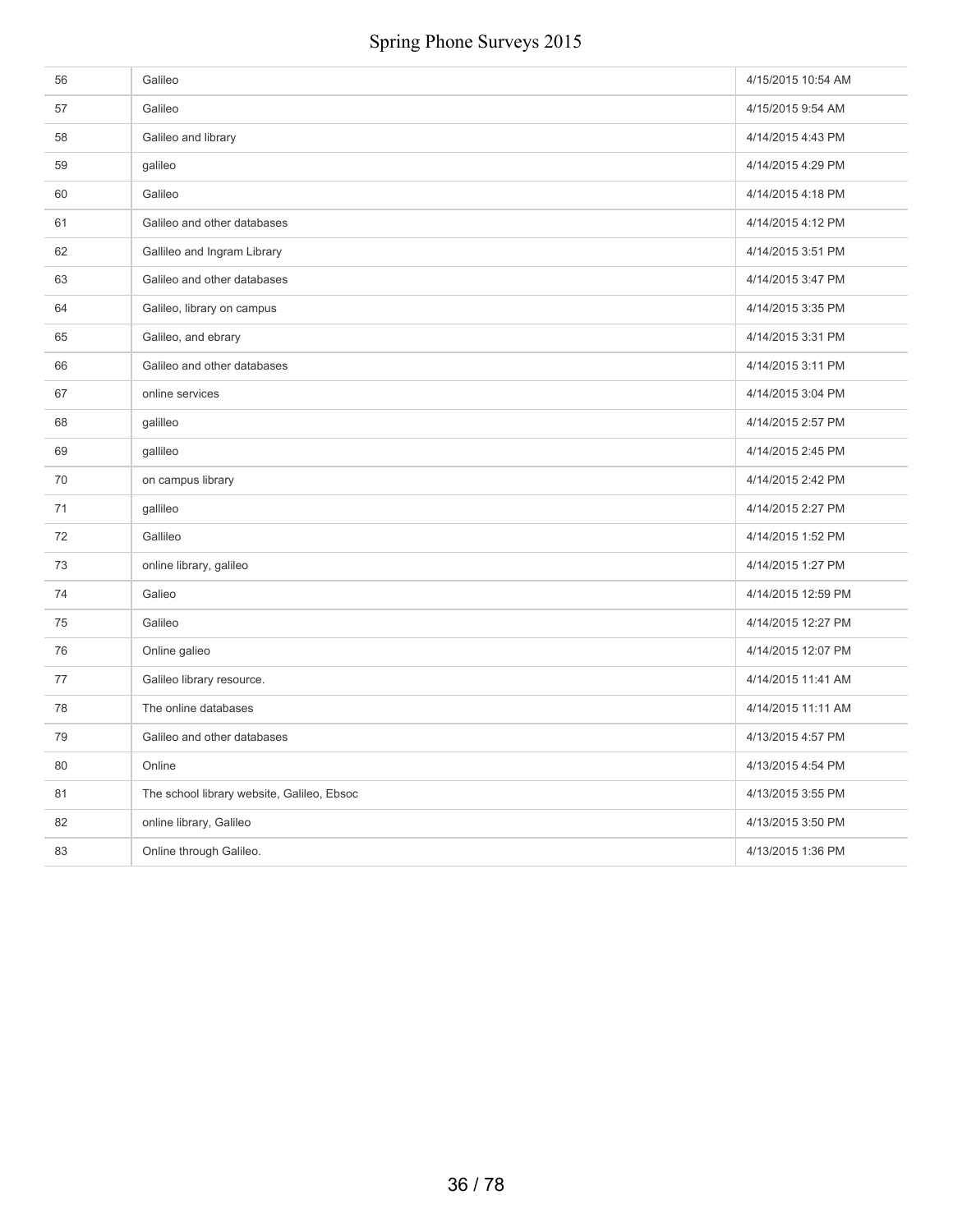### **Q21 Please rate the availability of library services for online students.**



| <b>Answer Choices</b> | <b>Responses</b> |    |
|-----------------------|------------------|----|
| Good                  | 88.17%           | 82 |
| Needs Improvement     | 11.83%           | 11 |
| <b>Total</b>          |                  | 93 |

| #  | *If needs improvement, ask "How can library services be improved?"                         | Date               |
|----|--------------------------------------------------------------------------------------------|--------------------|
| 1  | navigation                                                                                 | 4/16/2015 3:53 PM  |
| 2  | Password was confusing                                                                     | 4/16/2015 3:40 PM  |
| 3  | says ou can rent some of the journals, but they are hard to get a hold of                  | 4/16/2015 2:33 PM  |
| 4  | Satisfied                                                                                  | 4/16/2015 12:00 PM |
| 5  | Some subjects she couldn't find.                                                           | 4/16/2015 10:38 AM |
| 6  | databases are messing up and not allowing articles to be used, navigation was frustrating  | 4/15/2015 4:13 PM  |
| 7  | navigation and understanding help with Galileo                                             | 4/15/2015 3:36 PM  |
| 8  | Did not use the services.                                                                  | 4/15/2015 2:07 PM  |
| 9  | helpful, the chat session                                                                  | 4/15/2015 12:33 PM |
| 10 | Not very direct                                                                            | 4/14/2015 3:47 PM  |
| 11 | sometimes hard to navigate                                                                 | 4/14/2015 2:57 PM  |
| 12 | couldn't access articles for a class bc not offered w./ uwg                                | 4/14/2015 1:27 PM  |
| 13 | very accessible                                                                            | 4/14/2015 12:07 PM |
| 14 | Great experiences at Carrollton Campus. Not as many resources in Newnan Campus             | 4/14/2015 11:59 AM |
| 15 | When the caller encountered an issue, they called Library and got issue resolved that day. | 4/14/2015 11:41 AM |
| 16 | availability of online nursing journals                                                    | 4/13/2015 4:57 PM  |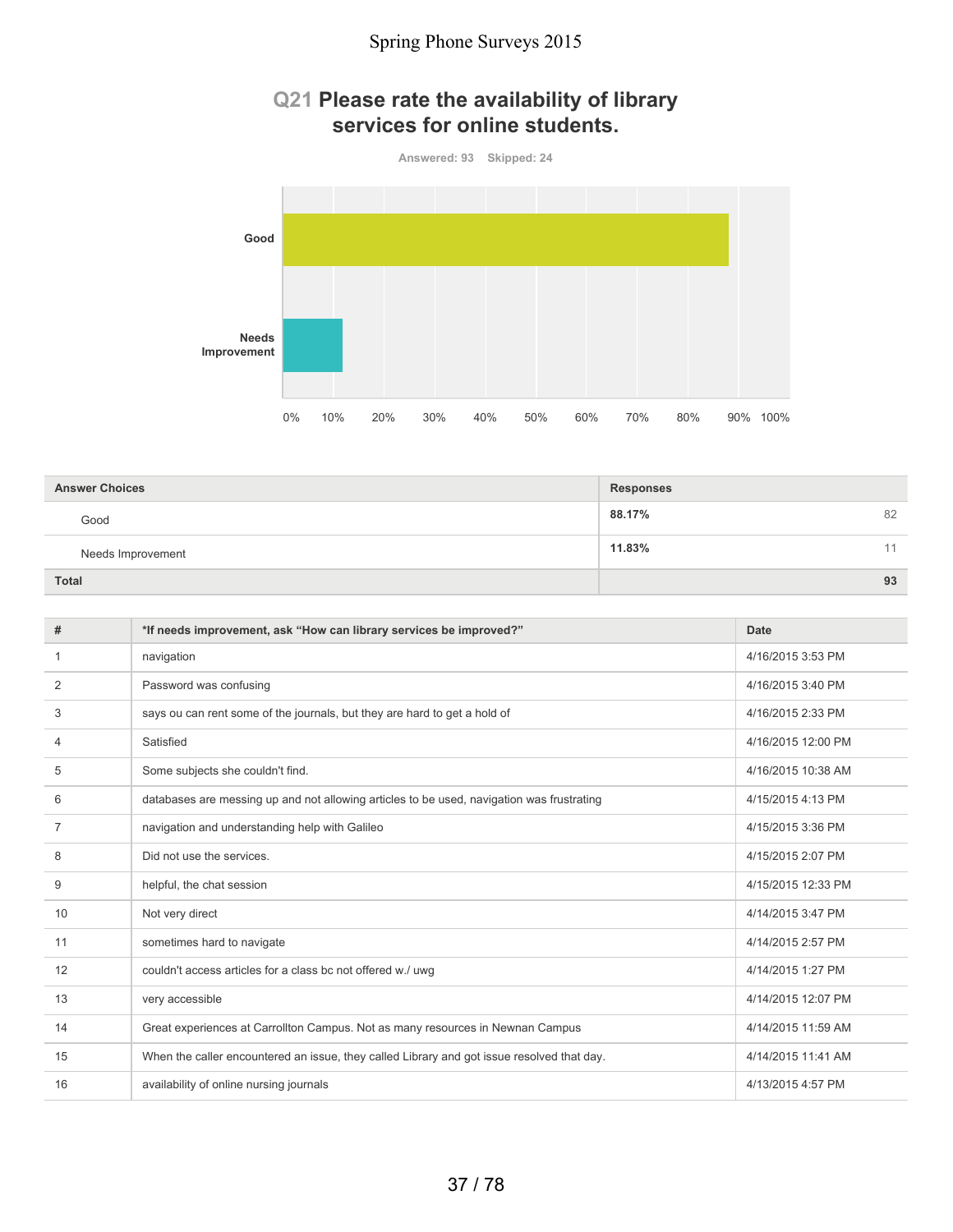### **Q22 Have you utilized any other student services offered to online students? ... Such as Financial Aid, UWG Book Store, Military & Veterans services, Career Counceling, Exams & Testing Parking etc?**



| <b>Answer Choices</b> | <b>Responses</b> |  |
|-----------------------|------------------|--|
| Yes (specify below)   | 85<br>80.19%     |  |
| No (skip 2)           | 19.81%<br>21     |  |
| <b>Total</b>          | 106              |  |

| #  | Specficy which one(s):              | <b>Date</b>        |
|----|-------------------------------------|--------------------|
| 1  | <b>Financial Aid UWG Book Store</b> | 4/17/2015 12:48 PM |
| 2  | financial aid and the bookstore     | 4/17/2015 12:06 PM |
| 3  | <b>Financial Aid</b>                | 4/17/2015 11:59 AM |
| 4  | <b>Financial Aid</b>                | 4/17/2015 11:58 AM |
| 5  | <b>Finanical Aid</b>                | 4/17/2015 11:50 AM |
| 6  | financial aid                       | 4/17/2015 11:50 AM |
| 7  | <b>UWG Book Store</b>               | 4/17/2015 11:25 AM |
| 8  | bookstore and financial aid         | 4/17/2015 11:06 AM |
| 9  | <b>Finanical Aid</b>                | 4/17/2015 10:50 AM |
| 10 | finacial aid                        | 4/16/2015 4:45 PM  |
| 11 | Bookstore and Financial Aid         | 4/16/2015 4:45 PM  |
| 12 | bookstore, financial aid            | 4/16/2015 4:39 PM  |
| 13 | Financial Aid, UWG Book Store       | 4/16/2015 4:31 PM  |
| 14 | Financial Aid, UWG Book Store       | 4/16/2015 4:12 PM  |
| 15 | Financial Aid, Bookstore            | 4/16/2015 4:05 PM  |
|    |                                     |                    |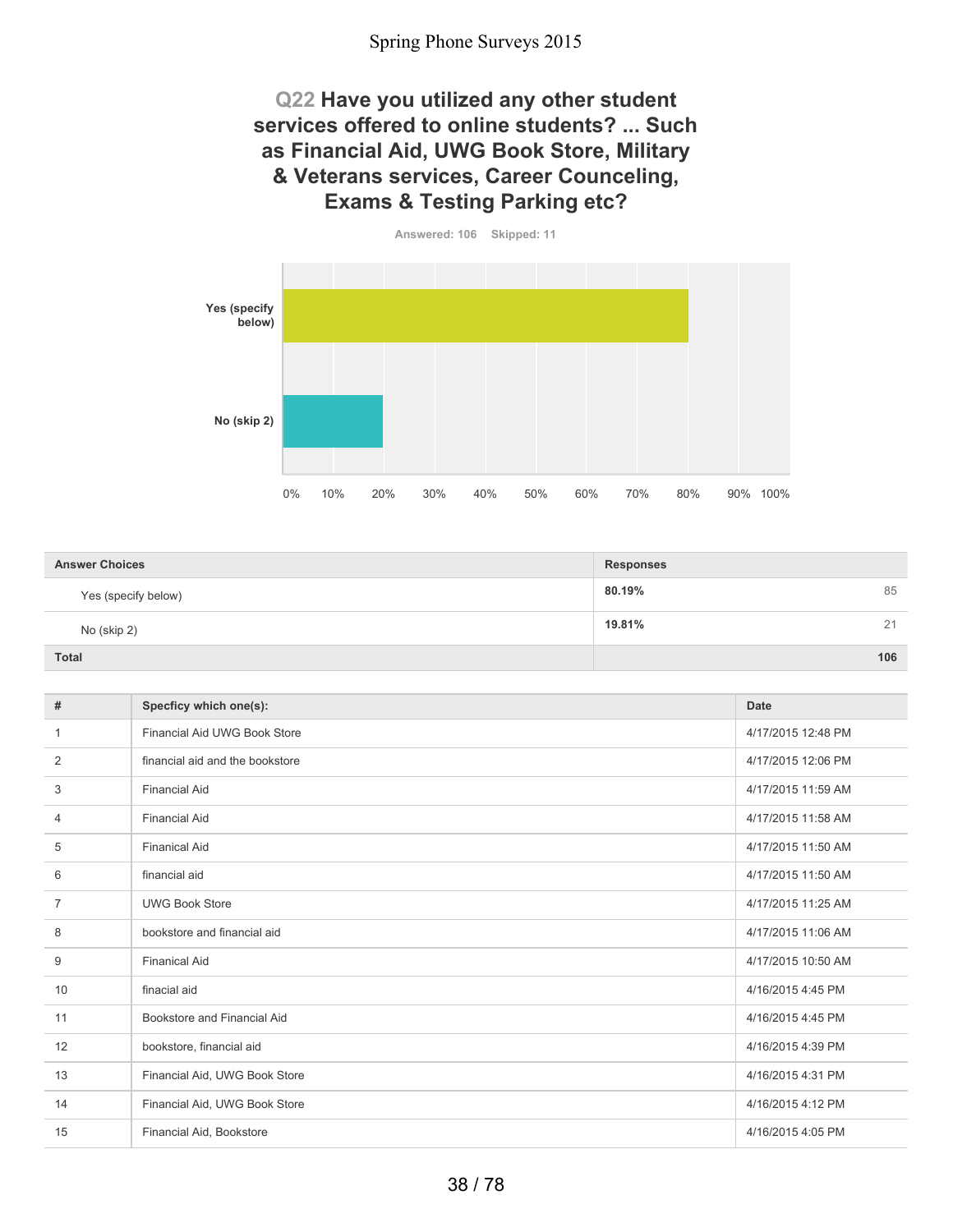| 16 | the bookstore online                             | 4/16/2015 3:59 PM  |
|----|--------------------------------------------------|--------------------|
| 17 | <b>Bookstore</b>                                 | 4/16/2015 3:54 PM  |
| 18 | Financial Aid, UWG Book Store                    | 4/16/2015 3:53 PM  |
| 19 | Financial Aid, UWG Book Store                    | 4/16/2015 3:40 PM  |
| 20 | bookstore for comparing prices                   | 4/16/2015 3:22 PM  |
| 21 | financial aid                                    | 4/16/2015 3:19 PM  |
| 22 | <b>Financial Aid</b>                             | 4/16/2015 3:15 PM  |
| 23 | financial aid, Career services                   | 4/16/2015 2:55 PM  |
| 24 | bookstore                                        | 4/16/2015 2:52 PM  |
| 25 | financial aid                                    | 4/16/2015 2:34 PM  |
| 26 | financial aid and the bookstore                  | 4/16/2015 2:25 PM  |
| 27 | bookstore.                                       | 4/16/2015 1:41 PM  |
| 28 | Financial Aid, UWG Bookstore                     | 4/16/2015 12:54 PM |
| 29 | <b>Financial Aid</b>                             | 4/16/2015 12:40 PM |
| 30 | <b>Financial Aid</b>                             | 4/16/2015 12:08 PM |
| 31 | Bookstore, Financial Aid                         | 4/16/2015 12:03 PM |
| 32 | Bookstore, Financial Aid                         | 4/16/2015 12:00 PM |
| 33 | Financial Aid and the UWG Bookstore              | 4/16/2015 11:48 AM |
| 34 | All                                              | 4/16/2015 11:33 AM |
| 35 | Bookstore, Financial Aid                         | 4/16/2015 10:39 AM |
| 36 | Bookstore, Financial Aid                         | 4/16/2015 10:07 AM |
| 37 | Financial Aid, UWG Book Store, Career Counceling | 4/15/2015 4:46 PM  |
| 38 | Financial Aid, UWG Book Store, computer lab      | 4/15/2015 4:14 PM  |
| 39 | <b>Financial Aid</b>                             | 4/15/2015 3:54 PM  |
| 40 | <b>Financial Aid</b>                             | 4/15/2015 3:37 PM  |
| 41 | Financial aid, bookstore, and parking            | 4/15/2015 3:14 PM  |
| 42 | Financial Aid, UWG Book Store                    | 4/15/2015 2:55 PM  |
| 43 | <b>Financial Aid</b>                             | 4/15/2015 2:44 PM  |
| 44 | Book store                                       | 4/15/2015 2:10 PM  |
| 45 | Bookstore                                        | 4/15/2015 2:07 PM  |
| 46 | bookstore, financial aid                         | 4/15/2015 1:42 PM  |
| 47 | boosktore                                        | 4/15/2015 1:20 PM  |
| 48 | Testing center                                   | 4/15/2015 1:03 PM  |
| 49 | financial aid                                    | 4/15/2015 1:02 PM  |
| 50 | Financial aid, bookstore, smart thinking         | 4/15/2015 12:33 PM |
| 51 | financial aid                                    | 4/15/2015 12:18 PM |
| 52 | Bookstore, Financial Aid                         | 4/15/2015 12:13 PM |
| 53 | bookstore and financial aid                      | 4/15/2015 12:01 PM |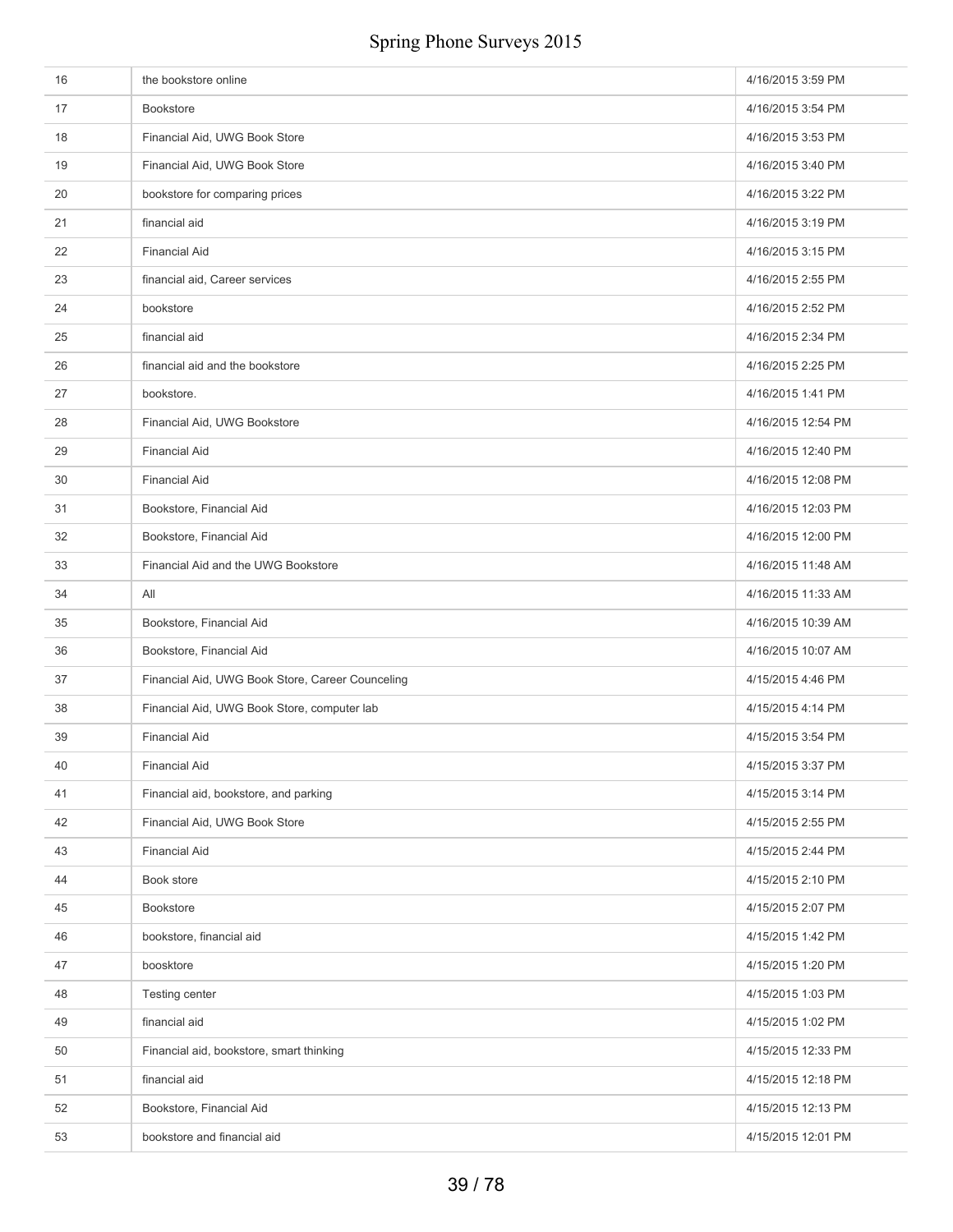| 54 | <b>Financial Aid</b>                                               | 4/15/2015 11:22 AM |
|----|--------------------------------------------------------------------|--------------------|
| 55 | <b>UWG Book Store</b>                                              | 4/15/2015 11:08 AM |
| 56 | <b>Financial Aid</b>                                               | 4/15/2015 11:06 AM |
| 57 | <b>Financial Aid</b>                                               | 4/15/2015 10:54 AM |
| 58 | <b>UWG Book Store</b>                                              | 4/15/2015 10:29 AM |
| 59 | <b>UWG Book Store</b>                                              | 4/15/2015 9:54 AM  |
| 60 | financial aid, bookstore                                           | 4/14/2015 4:44 PM  |
| 61 | Financial Aid, bookstore                                           | 4/14/2015 4:30 PM  |
| 62 | <b>Bookstore</b>                                                   | 4/14/2015 4:20 PM  |
| 63 | Financial Aid, UWG Book Store                                      | 4/14/2015 4:13 PM  |
| 64 | financial aid                                                      | 4/14/2015 3:51 PM  |
| 65 | <b>UWG Book Store</b>                                              | 4/14/2015 3:48 PM  |
| 66 | bookstore and financial aid                                        | 4/14/2015 3:35 PM  |
| 67 | <b>Financial Aid</b>                                               | 4/14/2015 3:31 PM  |
| 68 | <b>UWG Book Store</b>                                              | 4/14/2015 3:12 PM  |
| 69 | finacial aid, bookstore                                            | 4/14/2015 2:57 PM  |
| 70 | financial aid                                                      | 4/14/2015 2:45 PM  |
| 71 | bookstore                                                          | 4/14/2015 2:28 PM  |
| 72 | financial aid                                                      | 4/14/2015 2:07 PM  |
| 73 | bookstore                                                          | 4/14/2015 1:53 PM  |
| 74 | financial aid                                                      | 4/14/2015 1:28 PM  |
| 75 | <b>Financial Aid</b>                                               | 4/14/2015 1:23 PM  |
| 76 | <b>Bookstore</b>                                                   | 4/14/2015 12:54 PM |
| 77 | <b>Financial Aid</b>                                               | 4/14/2015 12:27 PM |
| 78 | Financial Aid, bookstore                                           | 4/14/2015 12:07 PM |
| 79 | <b>Financial Aid</b>                                               | 4/14/2015 11:41 AM |
| 80 | Book store for tk20 and financial aid                              | 4/14/2015 11:11 AM |
| 81 | bookstore and financial aid                                        | 4/14/2015 10:09 AM |
| 82 | <b>Financial Aid</b>                                               | 4/13/2015 4:58 PM  |
| 83 | Financial Aid, bookstore                                           | 4/13/2015 3:56 PM  |
| 84 | Financial Aid, did not like the bookstore process and hours at all | 4/13/2015 3:52 PM  |
| 85 | Parking, book store, athletics                                     | 4/13/2015 1:36 PM  |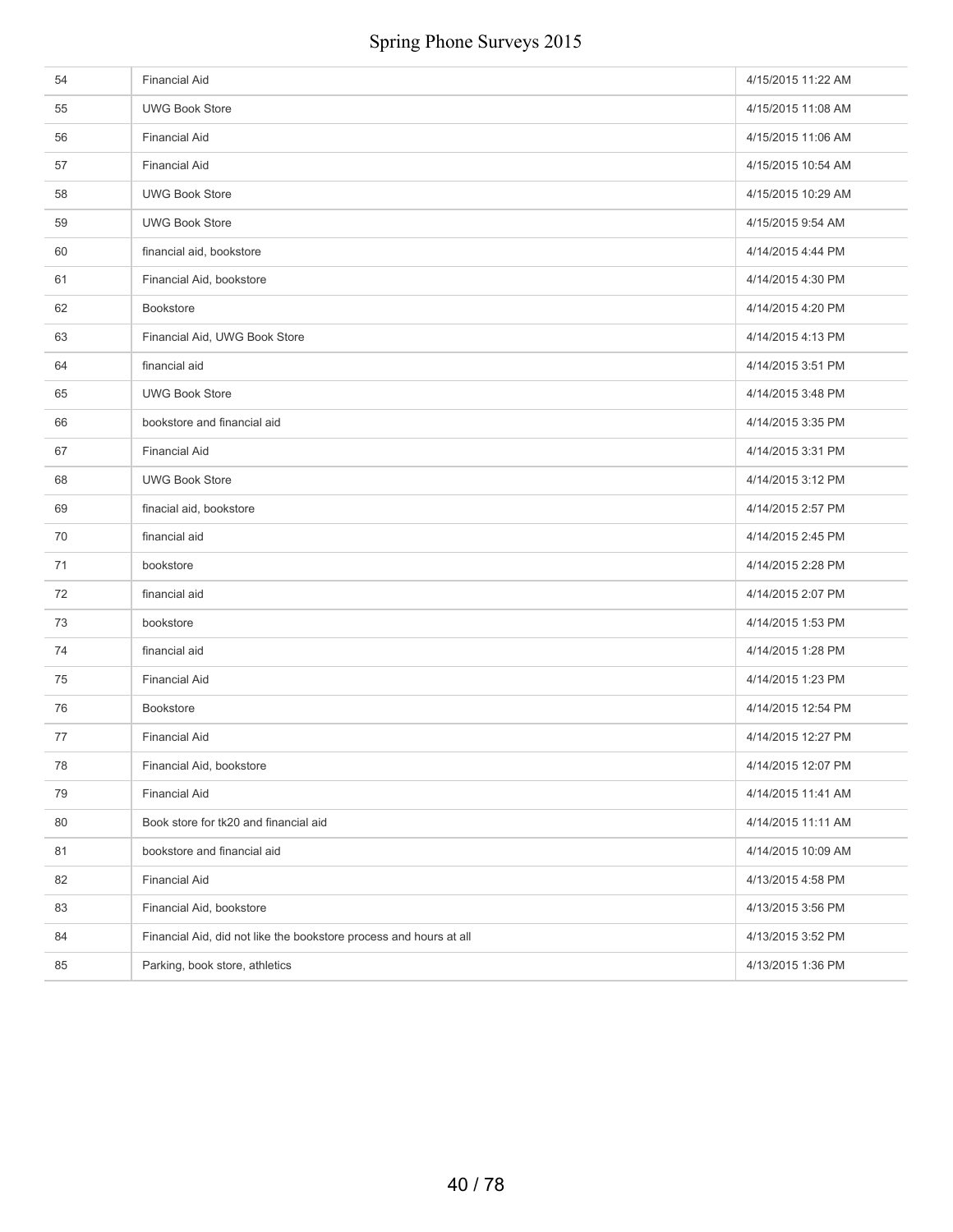### **Q23 Please rate your experience with the student service(s) as you received.**



| <b>Answer Choices</b> | <b>Responses</b>       |  |
|-----------------------|------------------------|--|
| Good                  | 91.76%<br>78           |  |
| Needs Improvement     | 8.24%<br>$\rightarrow$ |  |
| <b>Total</b>          | 85                     |  |

| #              | *If needs improvement, ask "How can that service be improved?"                                                                                                                                | Date               |
|----------------|-----------------------------------------------------------------------------------------------------------------------------------------------------------------------------------------------|--------------------|
| 1              | Tried to reach out to Career Services so they could review her resume but they told her she would have to<br>physically come to campus for thatwhich was frustrating since she's fully online | 4/17/2015 10:57 AM |
| $\overline{2}$ | Financial aid needs improvement. Student was unable to find viable form of financial aid and was forced to pay<br>out of pocket                                                               | 4/16/2015 4:45 PM  |
| 3              | would like to see the bookstore speed up the availability of materials                                                                                                                        | 4/16/2015 2:25 PM  |
| 4              | long line. very helpful. organized.                                                                                                                                                           | 4/16/2015 1:41 PM  |
| 5              | FA: good Bookstore: Pricey                                                                                                                                                                    | 4/16/2015 12:54 PM |
| 6              | Carrolton is bad, Newnan is good                                                                                                                                                              | 4/15/2015 4:14 PM  |
| 7              | more ebooks                                                                                                                                                                                   | 4/15/2015 2:55 PM  |
| 8              | issues resolved well                                                                                                                                                                          | 4/15/2015 12:13 PM |
| 9              | bookstore is to expensive.                                                                                                                                                                    | 4/14/2015 4:44 PM  |
| 10             | couldn't see the books ahead of time                                                                                                                                                          | 4/14/2015 4:30 PM  |
| 11             | Didn't have any problems                                                                                                                                                                      | 4/14/2015 12:27 PM |
| 12             | Was an easy process                                                                                                                                                                           | 4/14/2015 12:07 PM |
| 13             | Helpful and easy via email or phone                                                                                                                                                           | 4/14/2015 11:41 AM |
| 14             | Super easy                                                                                                                                                                                    | 4/14/2015 10:09 AM |
| 15             | bookstore needs improvement because of hours                                                                                                                                                  | 4/13/2015 3:52 PM  |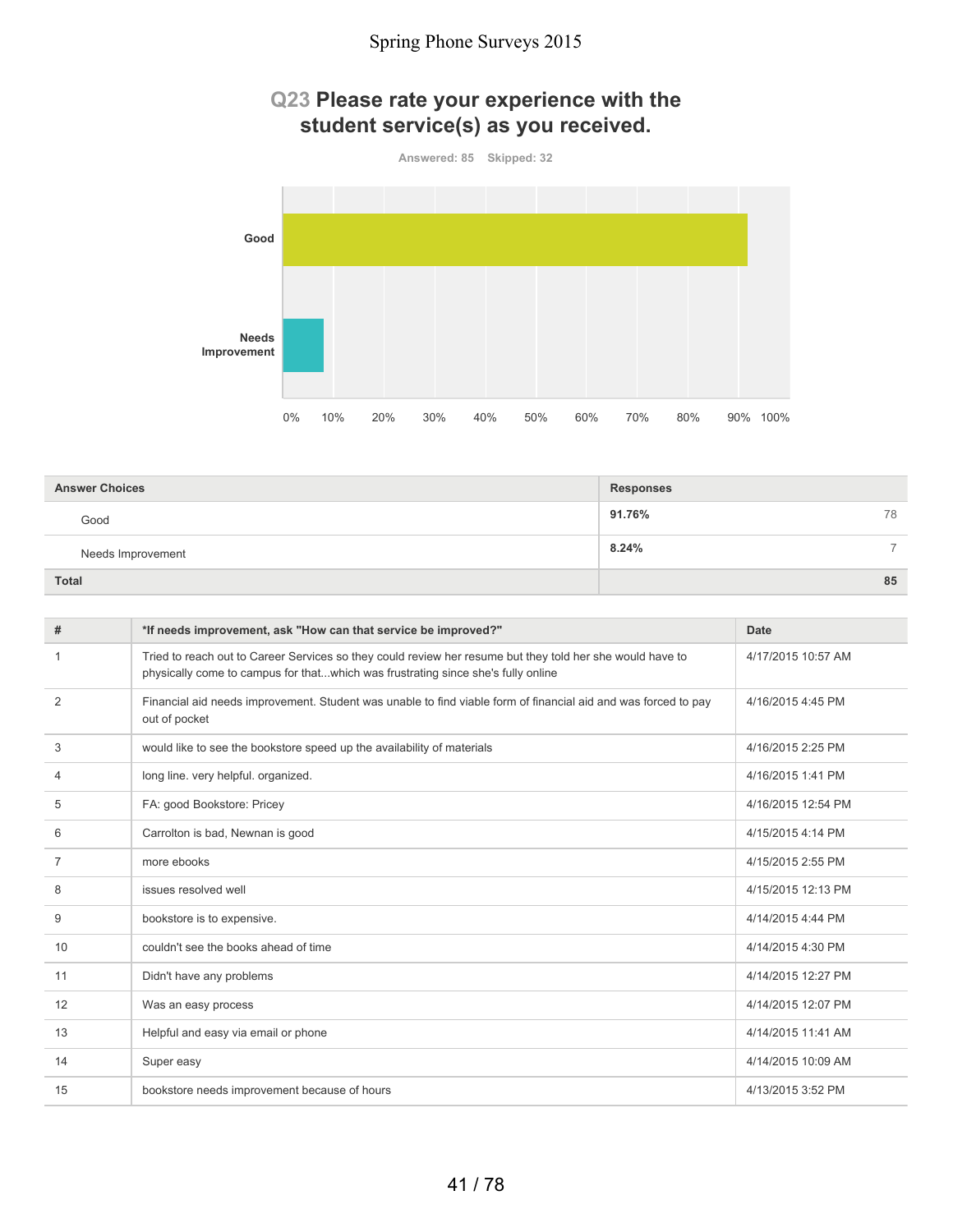### **Q24 How did you receive instruction on how to use CourseDen? More than one answer may apply.**



| <b>Answer Choices</b>                                   | <b>Responses</b> |    |
|---------------------------------------------------------|------------------|----|
| Did not receive instruction                             | 3.74%            | 4  |
| Learned by myself                                       | 66.36%           | 71 |
| Online information                                      | 19.63%           | 21 |
| Live orientation                                        | 11.21%           | 12 |
| The instructor or orientation module inside your course | 20.56%           | 22 |
| Online CourseDen training course                        | 10.28%           | 11 |
| Other class members                                     | 2.80%            | 3  |
| <b>Total Respondents: 107</b>                           |                  |    |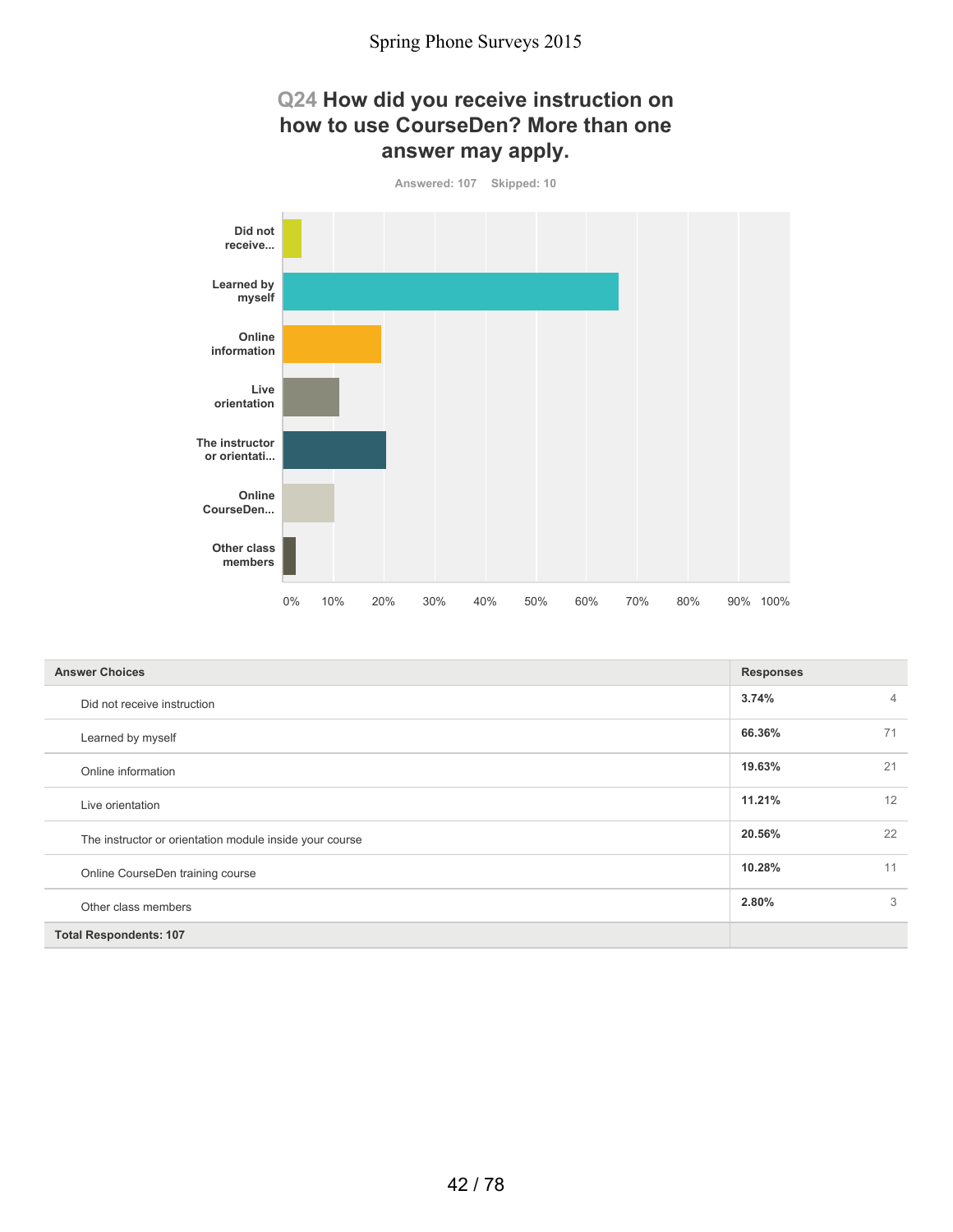### **Q25 Did those instructions provide you with enough information to effectively use CourseDen by the second week of your course?**



| <b>Answer Choices</b> | <b>Responses</b> |
|-----------------------|------------------|
| Yes                   | 98.11%<br>104    |
| No                    | 1.89%<br>$\cap$  |
| <b>Total</b>          | 106              |

| # | *If no, please explain.                                                                                                                                   | Date               |
|---|-----------------------------------------------------------------------------------------------------------------------------------------------------------|--------------------|
|   | took a while to get comfortable navigating the interface, esp with professors using courseden different. hard to<br>know where one module begins and ends | 4/16/2015 2:26 PM  |
|   | Was never shown the difficult things of CourseDen                                                                                                         | 4/16/2015 10:25 AM |
|   | The organization of where everything too me a while to figure out. I came from a school that used blackboard so I<br>needed to adjust.                    | 4/13/2015 4:56 PM  |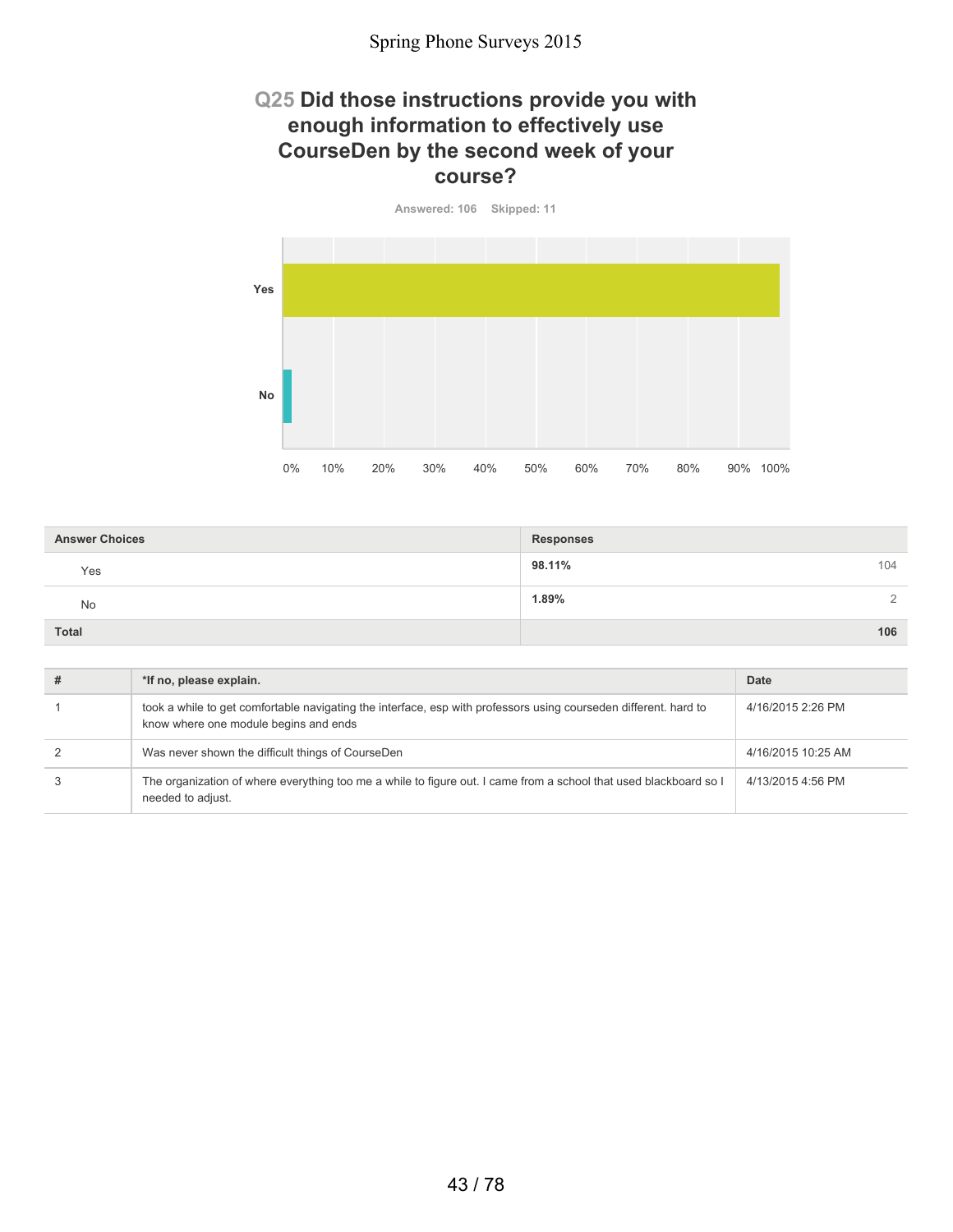

| <b>Answer Choices</b>                                        | <b>Responses</b> |    |
|--------------------------------------------------------------|------------------|----|
| Never had problems (skip 2 and 3)                            | 48.57%           | 51 |
| The UWG Online help desk by either email, phone or live chat | 33.33%           | 35 |
| The instructor or orientation module inside your course      | 20.00%           | 21 |
| Another classmate (if only answer, skip question 3)          | 5.71%            | 6  |
| The online CourseDen training course                         | 1.90%            | 2  |
| The after-hours help desk                                    | 1.90%            | 2  |
| <b>Total Respondents: 105</b>                                |                  |    |

| # | Other (please specify)                               | Date               |
|---|------------------------------------------------------|--------------------|
|   | email                                                | 4/16/2015 4:00 PM  |
| 2 | School of nursing has a specific person to help out. | 4/16/2015 12:26 PM |
| 3 | called about password reset                          | 4/16/2015 12:03 PM |
| 4 | online videos                                        | 4/15/2015 12:19 PM |
| 5 | called ITS                                           | 4/15/2015 12:13 PM |
| 6 | dept admins and others w/in CS dept                  | 4/14/2015 2:07 PM  |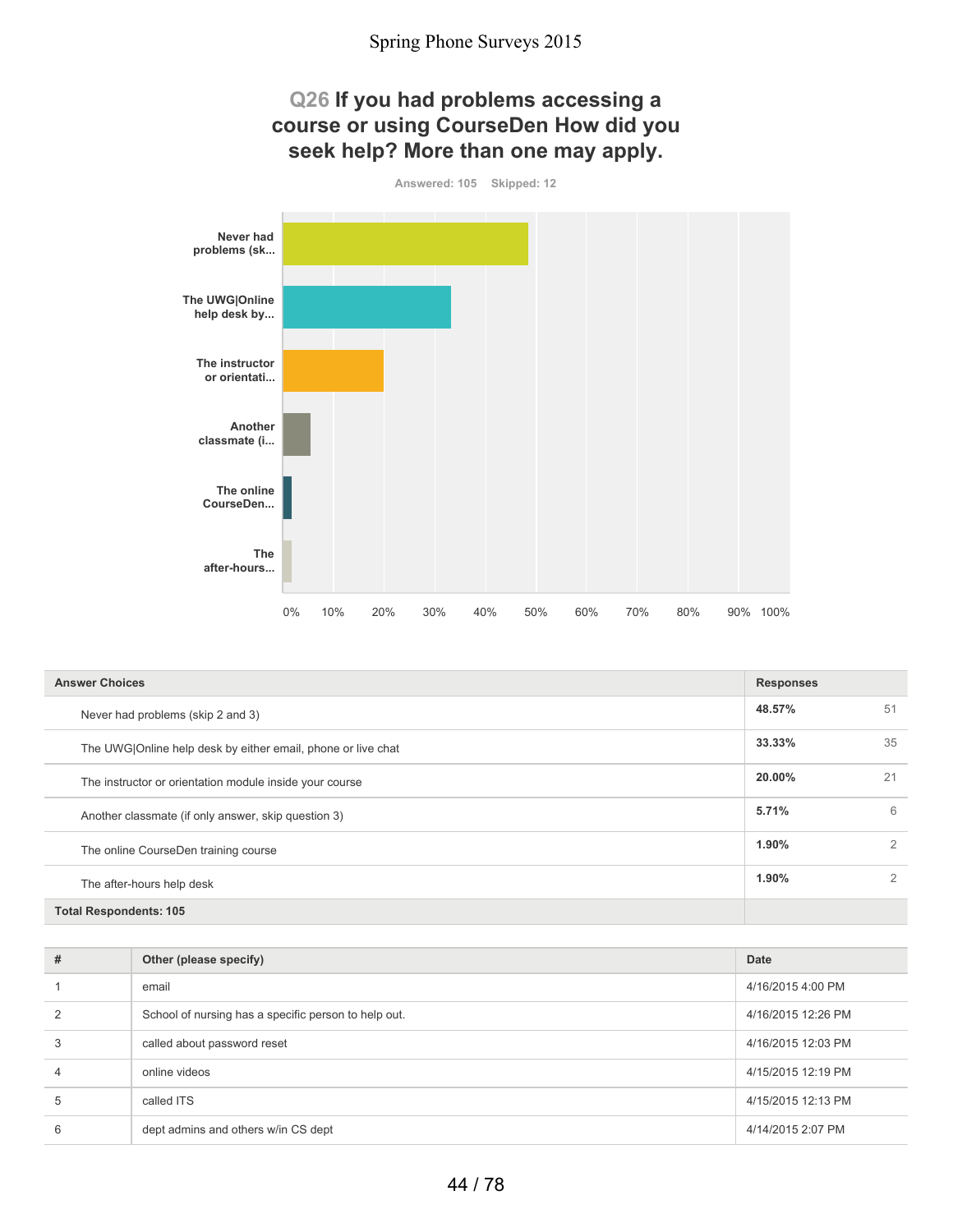| During week of finals, she hard time finding the final exam number and accessing the exam. | 4/14/2015 11:41 AM |
|--------------------------------------------------------------------------------------------|--------------------|
| Module videos                                                                              | 4/14/2015 11:30 AM |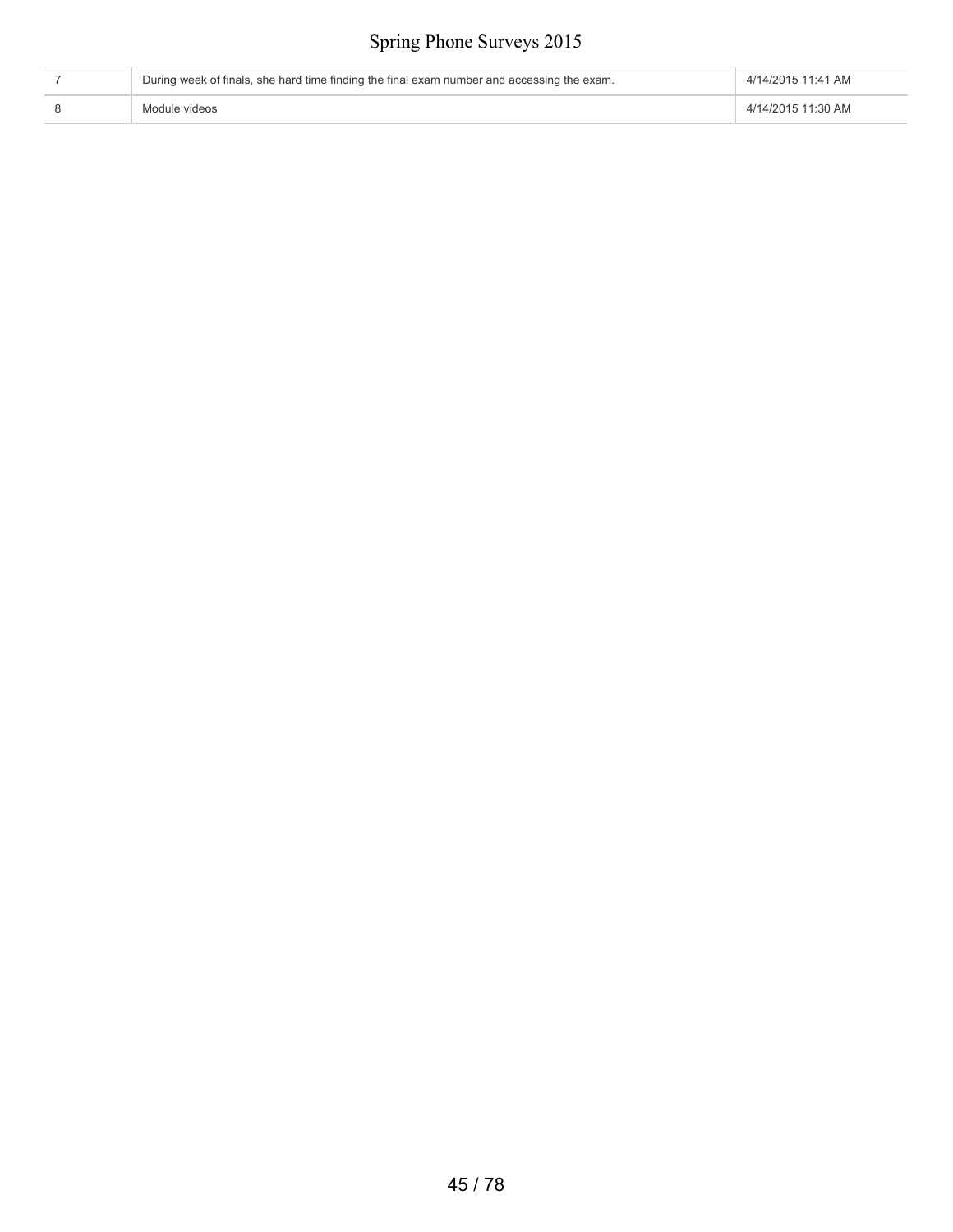

| <b>Answer Choices</b> | <b>Responses</b>     |
|-----------------------|----------------------|
| Yes                   | 96.55%<br>56         |
| Somewhat              | 3.45%<br>$\Omega$    |
| No                    | $0.00\%$<br>$\Omega$ |
| <b>Total</b>          | 58                   |

| If somewhat or no, ask "How was<br>not successful in solving your CourseDen issues?" | <b>Date</b>       |
|--------------------------------------------------------------------------------------|-------------------|
| Not successful information or quidance                                               | 4/14/2015 3:13 PM |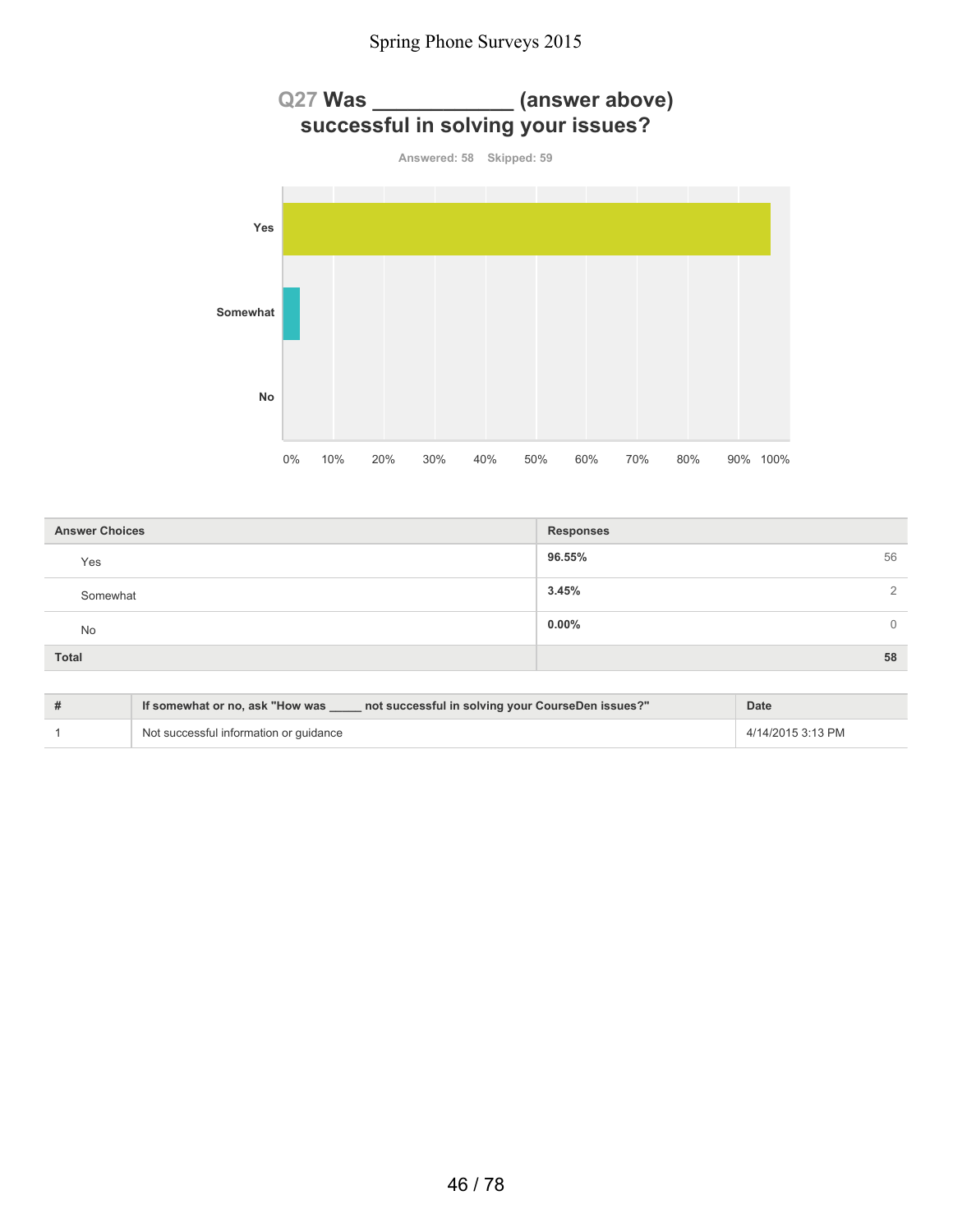### **Q28 Overall, did you received prompt and courteous support?**



| <b>Answer Choices</b> | Responses         |
|-----------------------|-------------------|
| Yes                   | 96.08%<br>49      |
| No                    | 3.92%<br>$\gamma$ |
| <b>Total</b>          | 51                |

| *If no, please explain what could have been improved.                                       | Date               |
|---------------------------------------------------------------------------------------------|--------------------|
| na                                                                                          | 4/16/2015 2:27 PM  |
| Was difficult for student to access what he needed to access. As well as to set up meetings | 4/16/2015 10:26 AM |
| na                                                                                          | 4/15/2015 12:19 PM |
| ITS was rude and condescending                                                              | 4/14/2015 3:51 PM  |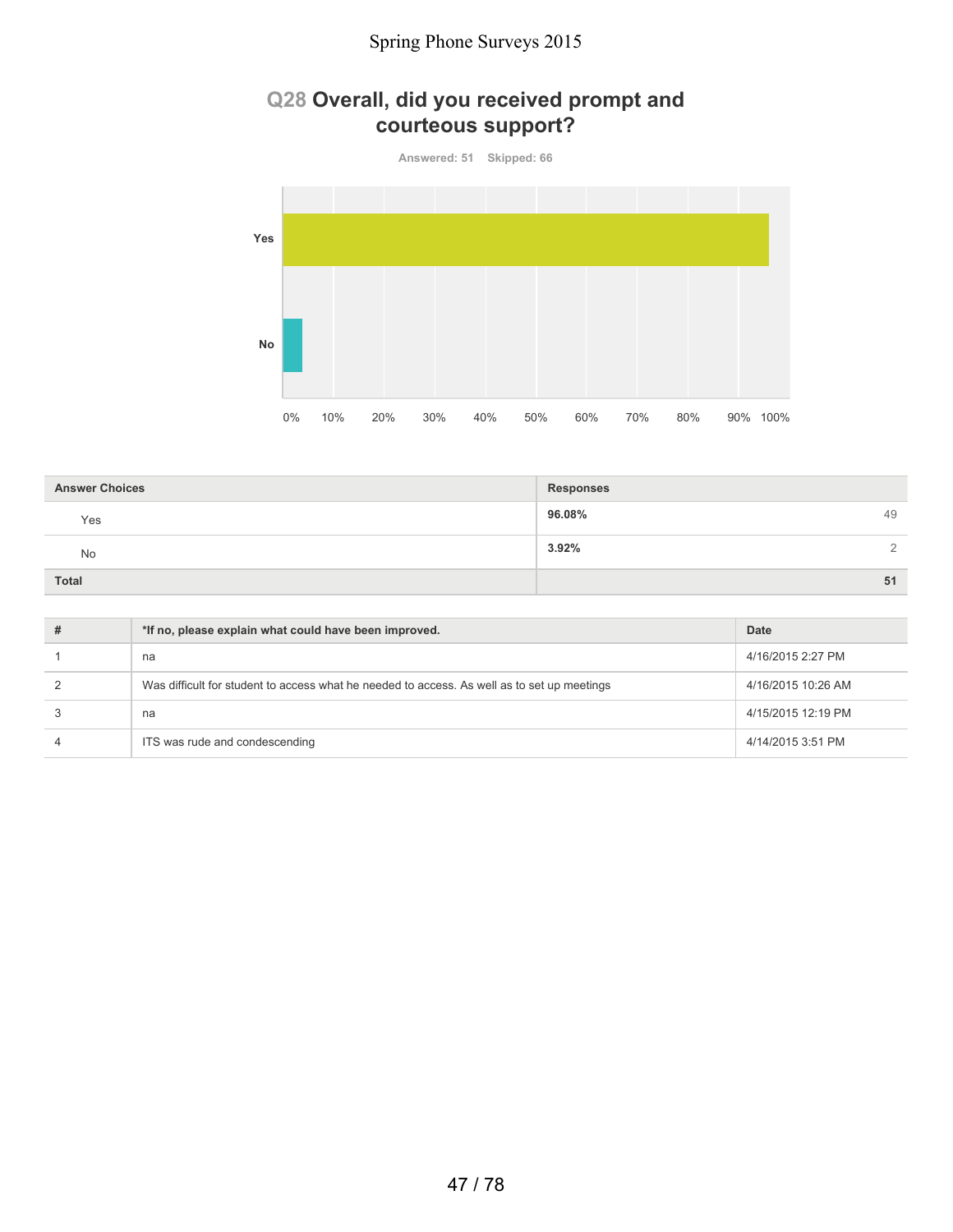### **Q29 Have you ever taken a traditional campus course?**

**Answered: 107 Skipped: 10 Yes No (Skip Questions 2 ...** 0% 10% 20% 30% 40% 50% 60% 70% 80% 90% 100%

| <b>Answer Choices</b>     | Responses    |
|---------------------------|--------------|
| Yes                       | 82<br>76.64% |
| No (Skip Questions 2 & 3) | 25<br>23.36% |
| <b>Total</b>              | 107          |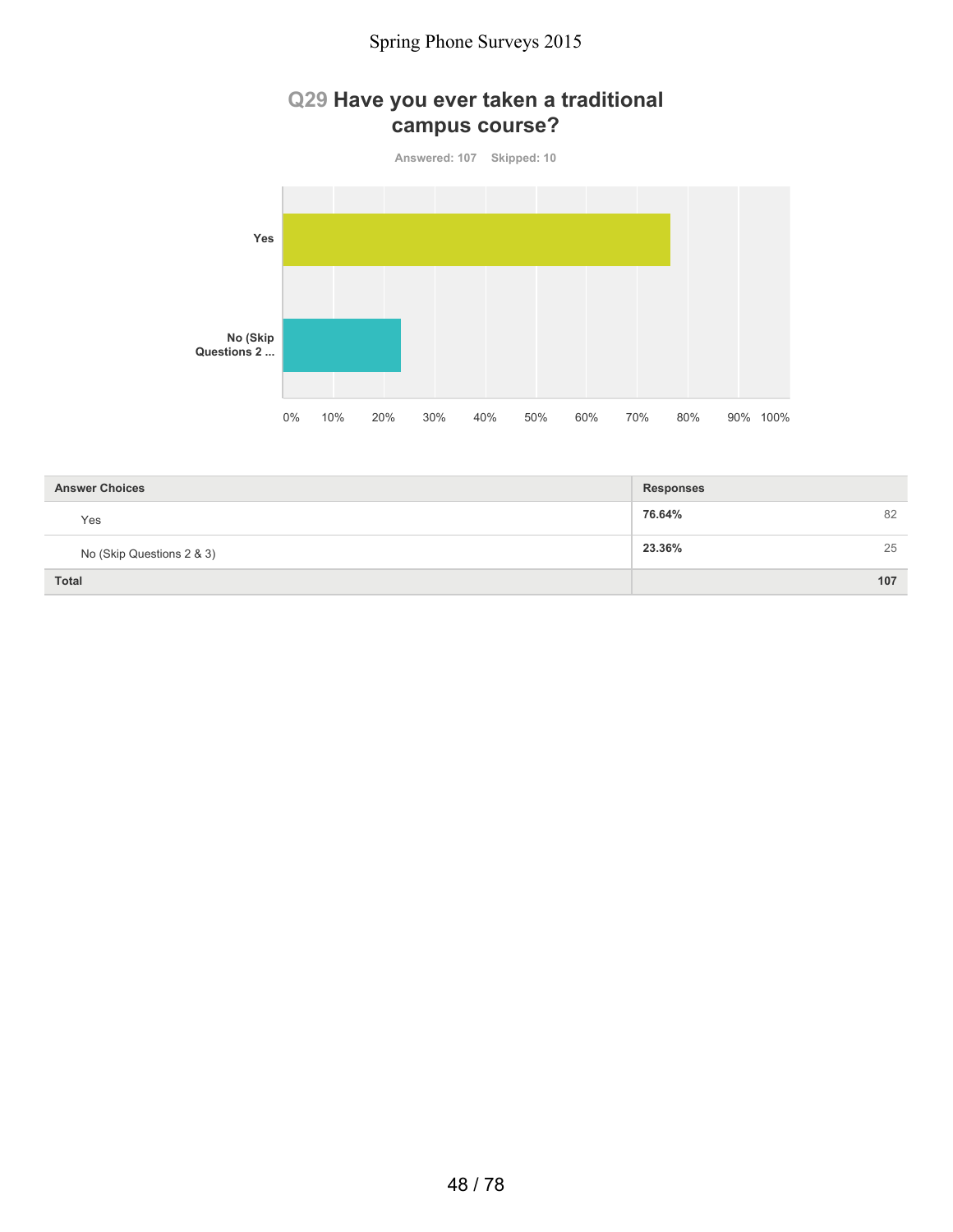### **Q30 Compared to a traditional course, how much do you think you learned in an online course? Was it about the same, more, or less than in a traditional course?**

**Answered: 82 Skipped: 35 About the same More Less** 0% 10% 20% 30% 40% 50% 60% 70% 80% 90% 100%

| <b>Answer Choices</b> | <b>Responses</b> |    |
|-----------------------|------------------|----|
| About the same        | 50.00%           | 41 |
| More                  | 32.93%           | 27 |
| Less                  | 17.07%           | 14 |
| Total                 |                  | 82 |

| #              | Can you explain your answer?                                                         | <b>Date</b>        |
|----------------|--------------------------------------------------------------------------------------|--------------------|
|                | working harder to get everything needed                                              | 4/17/2015 12:09 PM |
| 2              | You have to email and wait for questions to be answered instead of raising your hand | 4/17/2015 12:01 PM |
| 3              | depends on the student and the motivation                                            | 4/17/2015 11:55 AM |
| $\overline{4}$ | depends on the level of rigor                                                        | 4/17/2015 11:26 AM |
| 5              | wasn't able to ask questions in class but not too much less                          | 4/17/2015 11:09 AM |
| 6              | more accountable                                                                     | 4/16/2015 4:51 PM  |
| 7              | Student felt more driven                                                             | 4/16/2015 4:37 PM  |
| 8              | depends on the class, teach yourself                                                 | 4/16/2015 4:34 PM  |
| 9              | online- more teaching yourself class- together learning                              | 4/16/2015 4:16 PM  |
| 10             | Student have to be more driven                                                       | 4/16/2015 4:08 PM  |
| 11             | you teach yourself                                                                   | 4/16/2015 3:56 PM  |
| 12             | Online courses are easier and not as intense                                         | 4/16/2015 3:43 PM  |
| 13             | the workload is difference                                                           | 4/16/2015 3:24 PM  |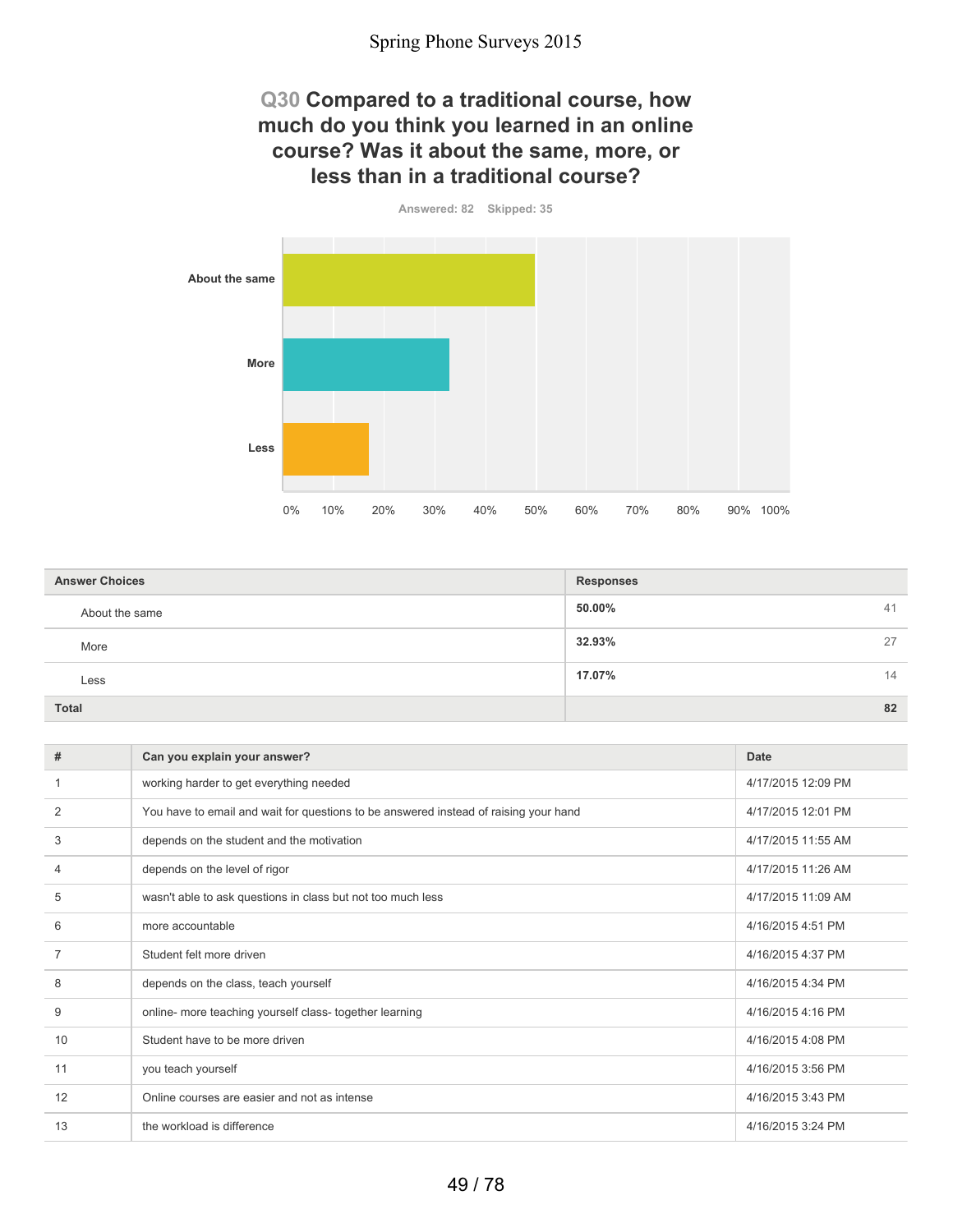| 14 | get a chance to be one-on-one with instructor and self independent                                                                                                                                              | 4/16/2015 3:18 PM  |
|----|-----------------------------------------------------------------------------------------------------------------------------------------------------------------------------------------------------------------|--------------------|
| 15 | learned a lot BUT there's more learning and willing to ask questions in face to face classes                                                                                                                    | 4/16/2015 2:55 PM  |
| 16 | you have to teach yourself the material and that helps with learning materials and that it requires working much<br>harder than trad courses                                                                    | 4/16/2015 2:30 PM  |
| 17 | requires alot of discipline.                                                                                                                                                                                    | 4/16/2015 1:42 PM  |
| 18 | Harder because you have to self-teach yourself                                                                                                                                                                  | 4/16/2015 12:11 PM |
| 19 | Course called for more attention                                                                                                                                                                                | 4/16/2015 11:51 AM |
| 20 | expect for the reading and material intake                                                                                                                                                                      | 4/16/2015 11:33 AM |
| 21 | less work and less stressful                                                                                                                                                                                    | 4/15/2015 4:48 PM  |
| 22 | The knowledge was the same for me.                                                                                                                                                                              | 4/15/2015 4:36 PM  |
| 23 | science- more on campus everything else- more because of schedule and focus                                                                                                                                     | 4/15/2015 4:17 PM  |
| 24 | Same material different way of learning it.                                                                                                                                                                     | 4/15/2015 3:54 PM  |
| 25 | have to be engaged and want to learn                                                                                                                                                                            | 4/15/2015 3:43 PM  |
| 26 | It was the same amount of reading and assignments.                                                                                                                                                              | 4/15/2015 3:14 PM  |
| 27 | teach yourself and teachers force you to learn                                                                                                                                                                  | 4/15/2015 3:00 PM  |
| 28 | It was a different type of learning but I still learned about the same.                                                                                                                                         | 4/15/2015 2:44 PM  |
| 29 | The content itself was the same, just the communication with the instructor is different.                                                                                                                       | 4/15/2015 2:10 PM  |
| 30 | Student was more driven because the course was online                                                                                                                                                           | 4/15/2015 2:09 PM  |
| 31 | had to a lot more independently than in trad course                                                                                                                                                             | 4/15/2015 1:22 PM  |
| 32 | the online doesn't have to spend the time in class, able to work at own pace                                                                                                                                    | 4/15/2015 1:04 PM  |
| 33 | I have guidance, but I can also go back and look at the powerpoints and I never feel like I have missed anything.                                                                                               | 4/15/2015 1:03 PM  |
| 34 | The information is direct and you don't get distracted by other students, yo get to use the information when you're<br>most ready to use it.                                                                    | 4/15/2015 12:33 PM |
| 35 | depends on the professor and how the information is presented                                                                                                                                                   | 4/15/2015 12:22 PM |
| 36 | Depends on the teacher, they give more resources along with personal knowledge, more material, less time<br>constraint on information, have more information than can go through but rather have more than none | 4/15/2015 12:13 PM |
| 37 | more in depth, not just general course information                                                                                                                                                              | 4/15/2015 12:04 PM |
| 38 | Depends on the course, open note tests decreased learning                                                                                                                                                       | 4/15/2015 11:55 AM |
| 39 | More responsible and rigourous                                                                                                                                                                                  | 4/15/2015 11:23 AM |
| 40 | You actually need to read and take in information                                                                                                                                                               | 4/15/2015 11:06 AM |
| 41 | Driven to be a more active student                                                                                                                                                                              | 4/14/2015 4:21 PM  |
| 42 | the interaction was more encouraged                                                                                                                                                                             | 4/14/2015 3:53 PM  |
| 43 | technology made it easier                                                                                                                                                                                       | 4/14/2015 3:35 PM  |
| 44 | the difference is in subject matter                                                                                                                                                                             | 4/14/2015 3:16 PM  |
| 45 | Learned on my own, and self-paced                                                                                                                                                                               | 4/14/2015 3:15 PM  |
| 46 | really likes the face to face classes but online professors have been very available                                                                                                                            | 4/14/2015 2:45 PM  |
| 47 | depends on the course and instructors                                                                                                                                                                           | 4/14/2015 2:10 PM  |
| 48 | because in the classroom you can ask teachers questions face to face                                                                                                                                            | 4/14/2015 1:55 PM  |
| 49 | works in law enforcement, some overlap w/ work experience                                                                                                                                                       | 4/14/2015 1:31 PM  |
|    |                                                                                                                                                                                                                 |                    |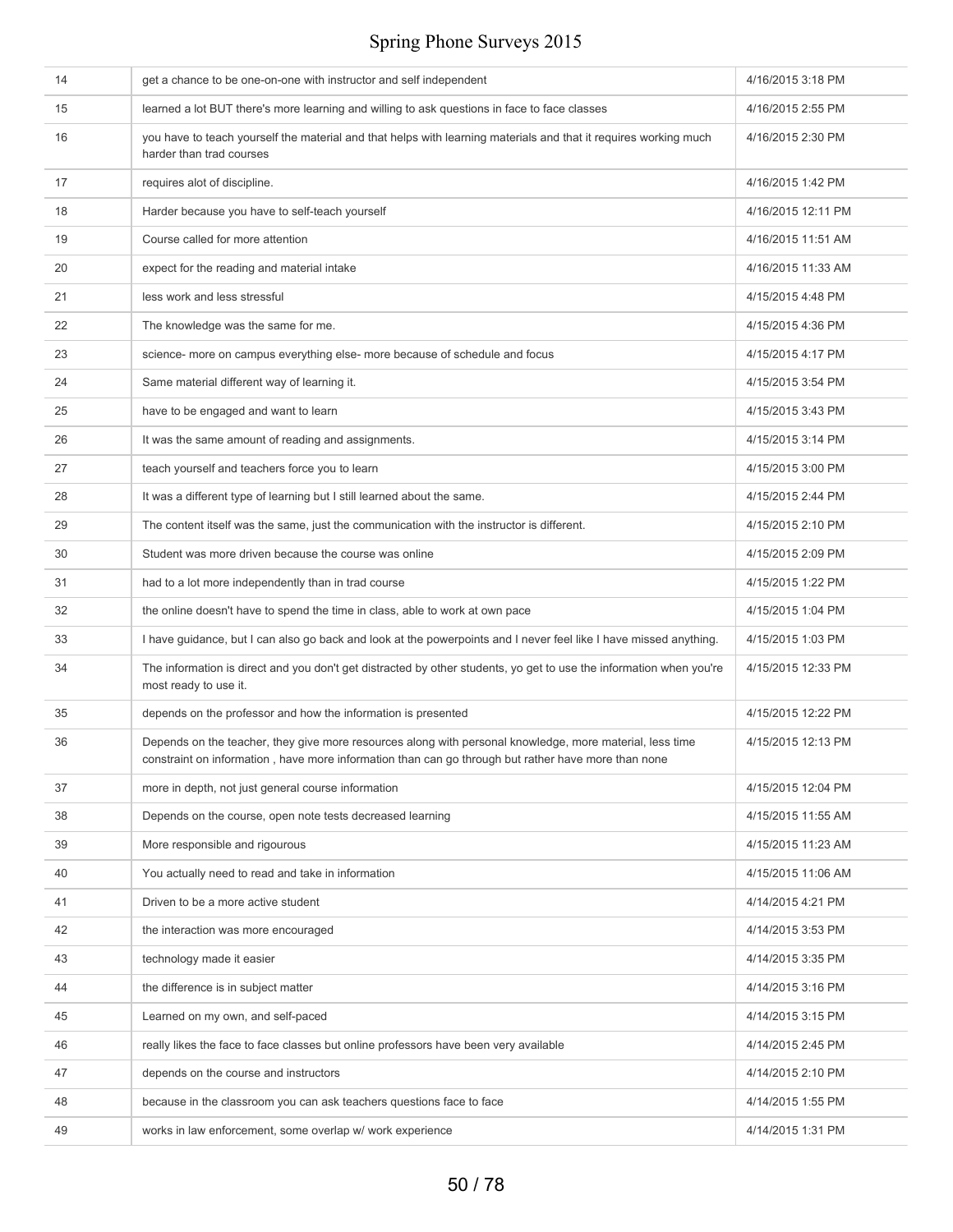| 50 | self-teaching                                                                                                                                                                                                                                | 4/14/2015 12:59 PM |
|----|----------------------------------------------------------------------------------------------------------------------------------------------------------------------------------------------------------------------------------------------|--------------------|
| 51 | Focus on lessons no in-class discussions, could be at own pace without having to wait in class for everyone to be<br>in the same spot.                                                                                                       | 4/14/2015 12:27 PM |
| 52 | More difficult than traditional, likes being in classroom more but the learning about the same or more                                                                                                                                       | 4/14/2015 12:07 PM |
| 53 | Online you adjust to your own learning                                                                                                                                                                                                       | 4/14/2015 11:59 AM |
| 54 | You have to really do the readings and understand the material. The instructors have something to do with how<br>much you learn, usually depending on the course layout.                                                                     | 4/14/2015 11:41 AM |
| 55 | It was more busy work with smaller assignments that were there to just collect grades than to teach anything.                                                                                                                                | 4/14/2015 11:12 AM |
| 56 | There was enough diversity in the learning for me to retain just as much.                                                                                                                                                                    | 4/13/2015 5:02 PM  |
| 57 | less contact and instruction                                                                                                                                                                                                                 | 4/13/2015 5:01 PM  |
| 58 | On the online course the professor posts information, you find an article and post your analysis. I don't believe I<br>learned as much from my professor as I did in my tradition course. The work seems like more quantity that<br>quality. | 4/13/2015 4:02 PM  |
| 59 | The contact you have with the professor is less, so I picked up less.                                                                                                                                                                        | 4/13/2015 1:36 PM  |
|    |                                                                                                                                                                                                                                              |                    |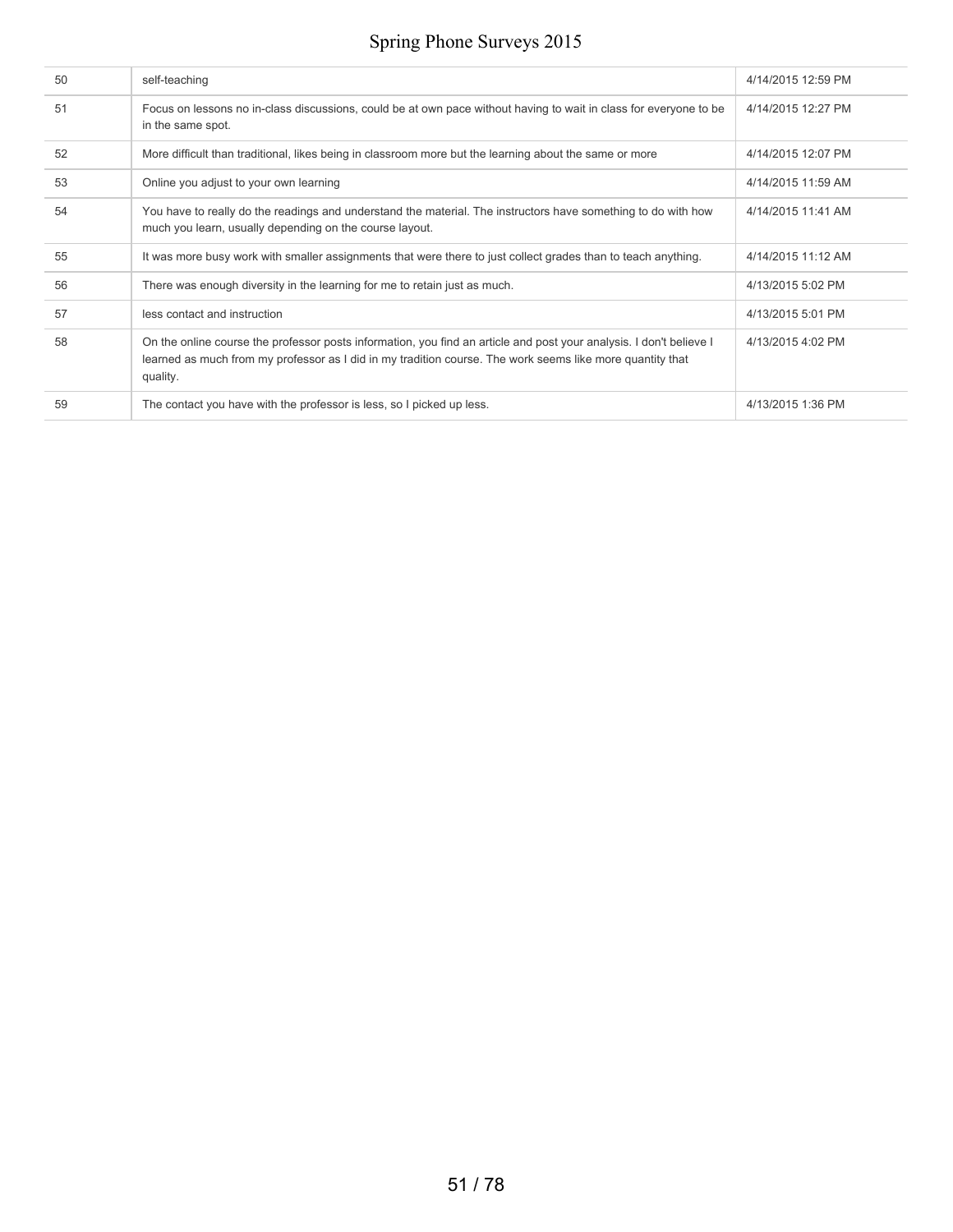### **Q31 Compared to a traditional course, how much did you interact your instructor? Was it about the same, more, or less than in a traditional course?**

**Answered: 82 Skipped: 35**



| <b>Answer Choices</b> | <b>Responses</b> |    |
|-----------------------|------------------|----|
| About the same        | 23.17%           | 19 |
| More                  | 32.93%           | 27 |
| Less                  | 43.90%           | 36 |
| <b>Total</b>          |                  | 82 |

| #              | Can you elaborate on your answer?                                                         | Date               |
|----------------|-------------------------------------------------------------------------------------------|--------------------|
|                | only contact them if they are needed                                                      | 4/17/2015 12:09 PM |
| 2              | depends on the class--and the involvement of the professor themselves                     | 4/17/2015 11:55 AM |
| 3              | depends on the course                                                                     | 4/17/2015 11:26 AM |
| 4              | emailing about assignments or going up to office hours on campus                          | 4/17/2015 11:09 AM |
| 5              | was able to reach through email or phone                                                  | 4/17/2015 10:44 AM |
| 6              | required to interact                                                                      | 4/16/2015 4:51 PM  |
| $\overline{7}$ | Student very talkative                                                                    | 4/16/2015 4:37 PM  |
| 8              | Depends on the class, same support                                                        | 4/16/2015 4:34 PM  |
| 9              | never see the instructor, disconnected with instructor on a personal level, but available | 4/16/2015 4:16 PM  |
| 10             | The discussion board spurred more conversations than lectures in normal classes.          | 4/16/2015 4:08 PM  |
| 11             | because you do not see them or real communication                                         | 4/16/2015 3:56 PM  |
| 12             | contact instructor if you do not understand something                                     | 4/16/2015 3:43 PM  |
| 13             | very little                                                                               | 4/16/2015 3:24 PM  |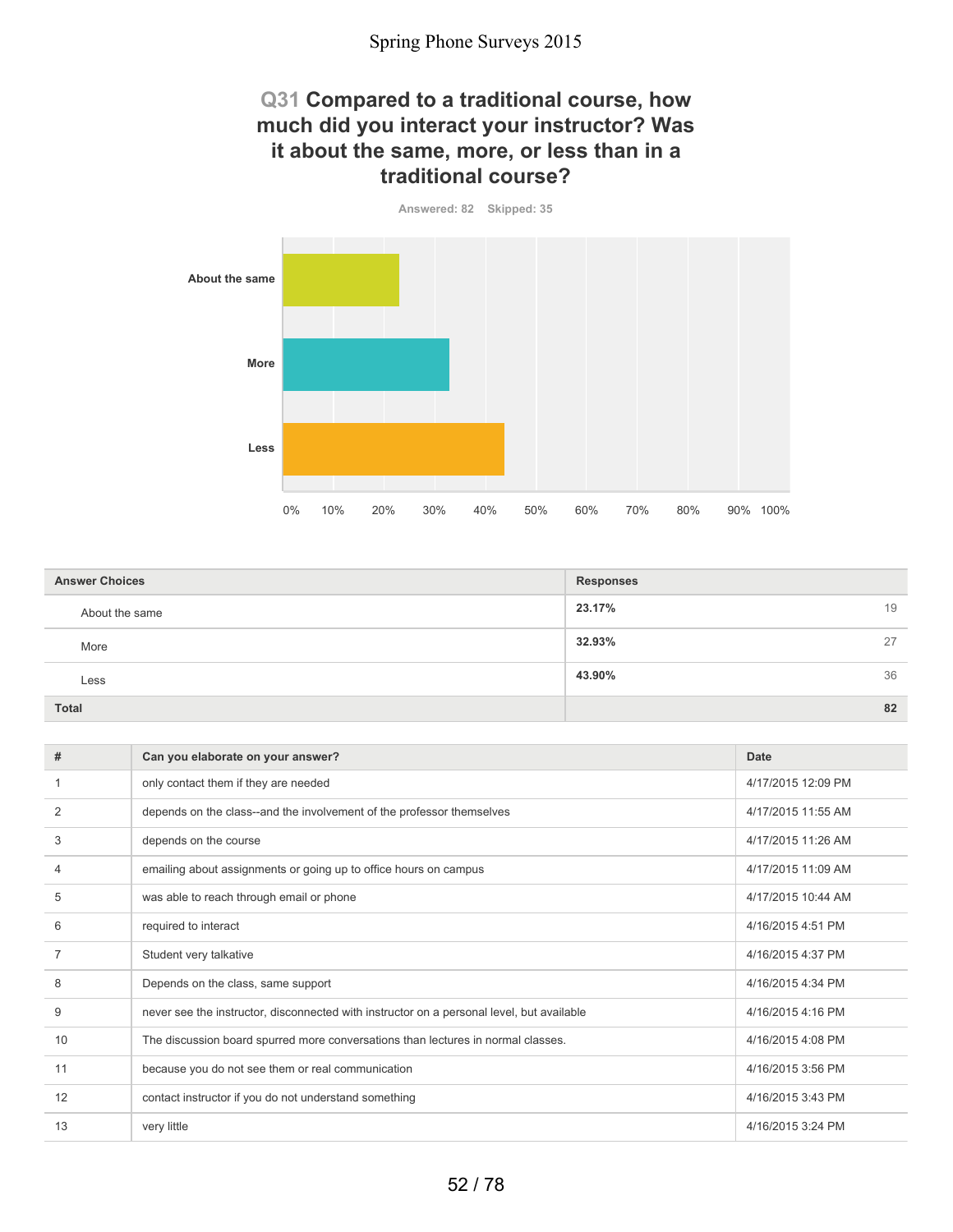| 14 | online everyday and email is available more often than seeing the instructor twice a week        | 4/16/2015 3:18 PM  |
|----|--------------------------------------------------------------------------------------------------|--------------------|
| 15 | only emailed once or twice                                                                       | 4/16/2015 2:55 PM  |
| 16 | either email or through course den                                                               | 4/16/2015 2:30 PM  |
| 17 | prompt emails from professor and do whatever needed.                                             | 4/16/2015 1:42 PM  |
| 18 | Depends on the instructor. Less communication                                                    | 4/16/2015 12:56 PM |
| 19 | Not as much                                                                                      | 4/16/2015 12:11 PM |
| 20 | unless required                                                                                  | 4/16/2015 12:03 PM |
| 21 | Only spoke through email two or three days or Blackboard every two weeks.                        | 4/16/2015 11:51 AM |
| 22 | 3 to 4 times a class                                                                             | 4/16/2015 11:33 AM |
| 23 | Only if she needs to, she contact us instructor                                                  | 4/16/2015 10:10 AM |
| 24 | did not see the professor on an interaction level                                                | 4/15/2015 4:48 PM  |
| 25 | I could contact them at any time but I usually don't need to.                                    | 4/15/2015 4:36 PM  |
| 26 | depends on the instuctor                                                                         | 4/15/2015 4:17 PM  |
| 27 | Through Google Hangouts and Goto Meeting                                                         | 4/15/2015 3:54 PM  |
| 28 | you have to engage with the instructor and want to learn                                         | 4/15/2015 3:43 PM  |
| 29 | I had correspondence with them throught email which was about the same as in my regular classes. | 4/15/2015 3:14 PM  |
| 30 | quick responses to emails                                                                        | 4/15/2015 3:00 PM  |
| 31 | No face to face to ask questions.                                                                | 4/15/2015 2:44 PM  |
| 32 | Less because I didn't see them every week.                                                       | 4/15/2015 2:10 PM  |
| 33 | More because the student wanted to create a rapport with the instructor                          | 4/15/2015 2:09 PM  |
| 34 | personal choice instead of being unavailable                                                     | 4/15/2015 1:22 PM  |
| 35 | contacted them when needed, usually when needed                                                  | 4/15/2015 1:04 PM  |
| 36 | He is accessible through email but other than that he does not interact with us as much.         | 4/15/2015 1:03 PM  |
| 37 | more so than ever with tradtional clas                                                           | 4/15/2015 12:33 PM |
| 38 | sometimes its easier to talk to the professor over phone or email than in person                 | 4/15/2015 12:22 PM |
| 39 | got out the same a face to face                                                                  | 4/15/2015 12:04 PM |
| 40 | They were prompt and helped                                                                      | 4/15/2015 11:55 AM |
| 41 | You contact them more                                                                            | 4/15/2015 11:06 AM |
| 42 | Only communicated through email.                                                                 | 4/14/2015 4:21 PM  |
| 43 | forced to talk to the instructor                                                                 | 4/14/2015 3:53 PM  |
| 44 | maybe twice a month                                                                              | 4/14/2015 3:53 PM  |
| 45 | emails a lot, skyped, phone calls                                                                | 4/14/2015 3:38 PM  |
| 46 | chat sessions and very available                                                                 | 4/14/2015 3:35 PM  |
| 47 | Online meetings plus emailing back and forth                                                     | 4/14/2015 3:16 PM  |
| 48 | more comfortable to talk to instructors                                                          | 4/14/2015 3:15 PM  |
| 49 | because no office hours                                                                          | 4/14/2015 2:45 PM  |
| 50 | one professor is fine and another may not have been very engaged                                 | 4/14/2015 2:10 PM  |
| 51 | took forever for prof to email back                                                              | 4/14/2015 1:55 PM  |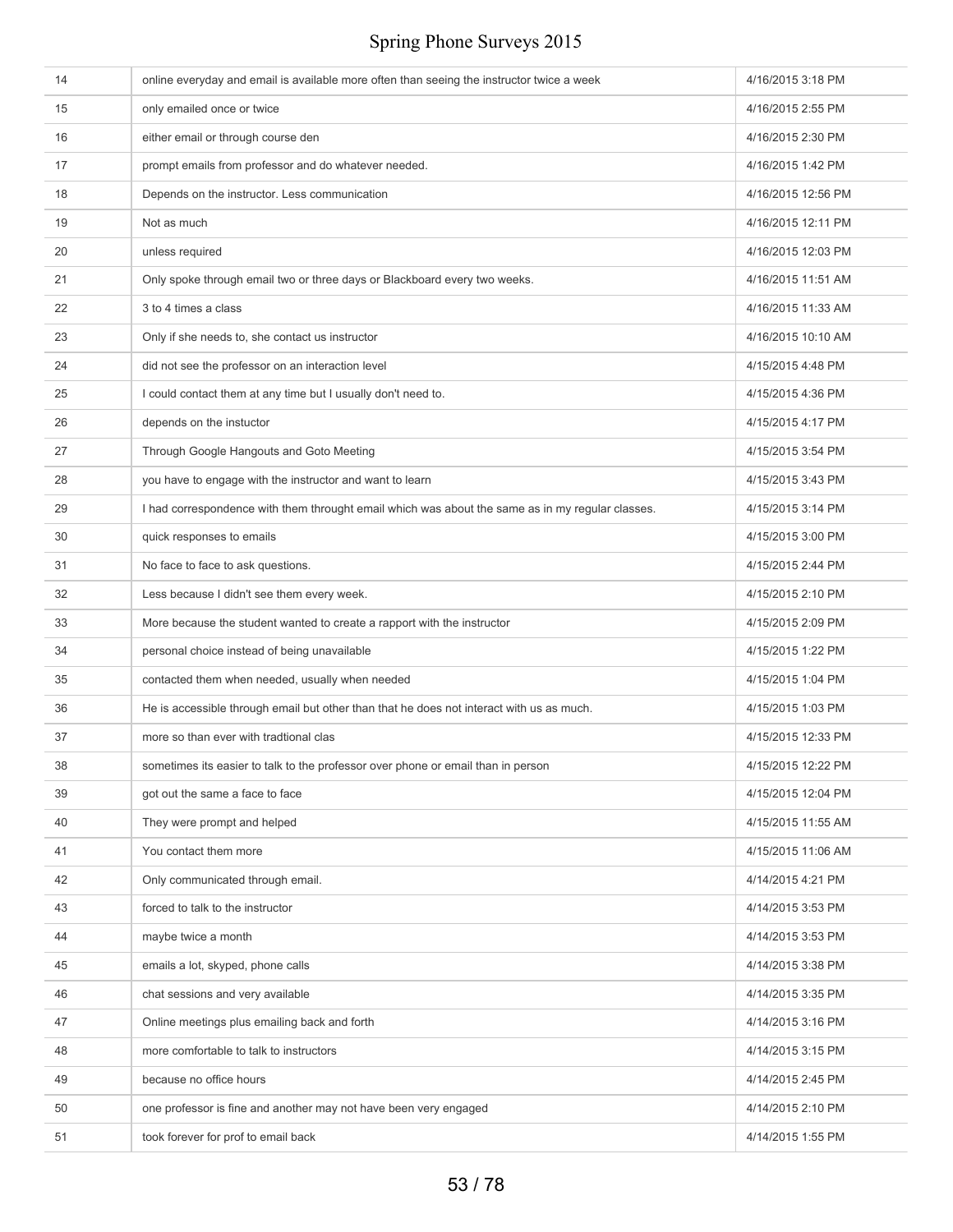| 52 | not very much unless nneded assistance                                                                                                               | 4/14/2015 1:31 PM  |
|----|------------------------------------------------------------------------------------------------------------------------------------------------------|--------------------|
| 53 | Less interaction but when you need them they're there and prompt with responses.                                                                     | 4/14/2015 12:59 PM |
| 54 | Most students don't speak with professors that often in traditional courses so communication with professors is<br>even more so with online courses, | 4/14/2015 12:07 PM |
| 55 | More communication online                                                                                                                            | 4/14/2015 11:59 AM |
| 56 | It can be explained by contacting your instructor. She received same day responses to questions.                                                     | 4/14/2015 11:41 AM |
| 57 | They were less responsive than in a traditional course.                                                                                              | 4/14/2015 11:12 AM |
| 58 | One of my professors was very prompt in answering emails and My other professor gave us his cell phone<br>number.                                    | 4/13/2015 5:02 PM  |
| 59 | readily available                                                                                                                                    | 4/13/2015 5:01 PM  |
| 60 | They just posted the work and I just did it.                                                                                                         | 4/13/2015 4:02 PM  |
| 61 | Everything was just turn in the assignments when the date was up.                                                                                    | 4/13/2015 1:36 PM  |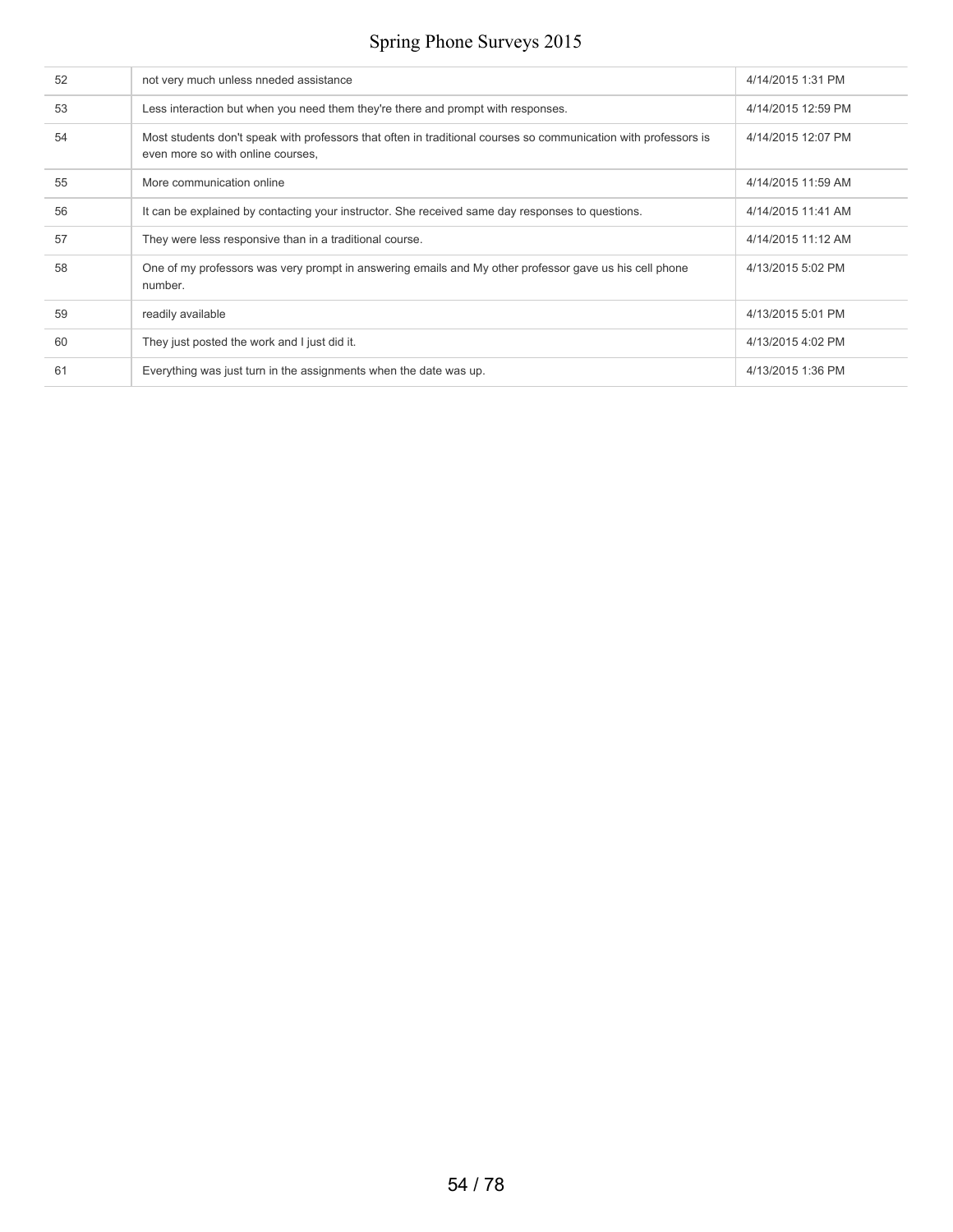### **Q32 Compared to a traditional course, how much did you interact your classmates? Was it about the same, more, or less than in a traditional course?**

**Answered: 92 Skipped: 25**



| <b>Answer Choices</b> | <b>Responses</b> |    |
|-----------------------|------------------|----|
| About the same        | 29.35%           | 27 |
| More                  | 39.13%           | 36 |
| Less                  | 31.52%           | 29 |
| <b>Total</b>          |                  | 92 |

| #              | Please elaborate on your answer.                                                       | Date               |
|----------------|----------------------------------------------------------------------------------------|--------------------|
|                | interacts about once a week                                                            | 4/17/2015 12:09 PM |
| 2              | With all discussions, more online                                                      | 4/17/2015 12:01 PM |
| 3              | BlackBoard IM to interact with classmates                                              | 4/17/2015 11:58 AM |
| 4              | created online communities to interact with other students                             | 4/17/2015 11:55 AM |
| 5              | usually black board                                                                    | 4/17/2015 11:49 AM |
| 6              | depends on the course--some have group projects and would text and call other students | 4/17/2015 11:26 AM |
| $\overline{7}$ | did more group projects as well                                                        | 4/17/2015 11:09 AM |
| 8              | discussion posts                                                                       | 4/17/2015 10:50 AM |
| 9              | we do discussions and responses but still less than normal                             | 4/17/2015 10:44 AM |
| 10             | required to discuss and clarify                                                        | 4/16/2015 4:51 PM  |
| 11             | Online discussions promoted communication                                              | 4/16/2015 4:37 PM  |
| 12             | working on projects, discussions                                                       | 4/16/2015 4:34 PM  |
| 13             | required through discussion posts and projects                                         | 4/16/2015 4:16 PM  |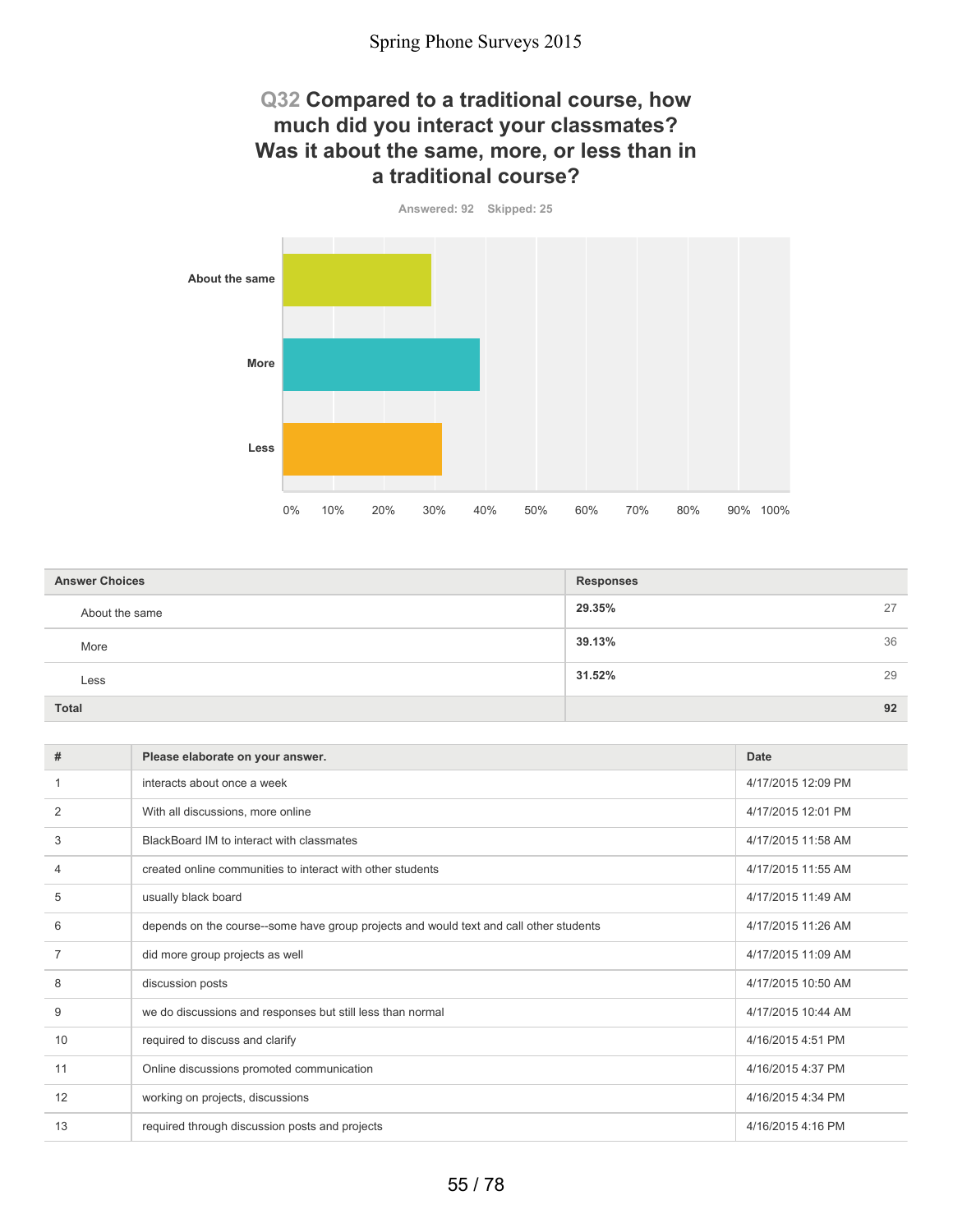| 14 | The discussion board spurred more conversations than lectures in normal classes.                     | 4/16/2015 4:08 PM  |
|----|------------------------------------------------------------------------------------------------------|--------------------|
| 15 | discussions                                                                                          | 4/16/2015 3:56 PM  |
| 16 | group projects, discussions, had to meet in person                                                   | 4/16/2015 3:43 PM  |
| 17 | everything is group work                                                                             | 4/16/2015 3:24 PM  |
| 18 | group projects and contact through email                                                             | 4/16/2015 3:18 PM  |
| 19 | a lot of group projects that involve contacting                                                      | 4/16/2015 2:55 PM  |
| 20 | the interactions are different--would not have interactions after trad course is dismissed           | 4/16/2015 2:30 PM  |
| 21 | Specific activities that students must interact                                                      | 4/16/2015 12:27 PM |
| 22 | Did communicate through email                                                                        | 4/16/2015 12:11 PM |
| 23 | discussion boards                                                                                    | 4/16/2015 12:03 PM |
| 24 | Given to the way theyre set up, about the same                                                       | 4/16/2015 12:02 PM |
| 25 | Collaborative assignements and discussion boards promoted more interaction                           | 4/16/2015 11:51 AM |
| 26 | expect for mandatory interaction, discussion posts                                                   | 4/16/2015 11:33 AM |
| 27 | There were assignments that facilitated communication, but not very often                            | 4/16/2015 10:40 AM |
| 28 | Never interacted with other students                                                                 | 4/16/2015 10:26 AM |
| 29 | All of the activities that are assigned make you speak a lot with the other students                 | 4/16/2015 10:10 AM |
| 30 | not at all                                                                                           | 4/15/2015 4:48 PM  |
| 31 | No need to so far.                                                                                   | 4/15/2015 4:36 PM  |
| 32 | only in discussion and on Newnan campus                                                              | 4/15/2015 4:17 PM  |
| 33 | I have made a group of friends in my cohort.                                                         | 4/15/2015 3:54 PM  |
| 34 | because you have to support each other and learn from each other's projects and take on the material | 4/15/2015 3:43 PM  |
| 35 | With the online classes I interacted with them in the discussion board.                              | 4/15/2015 3:14 PM  |
| 36 | discussions and participation                                                                        | 4/15/2015 3:00 PM  |
| 37 | A lot of discussion posts and group assignments.                                                     | 4/15/2015 2:44 PM  |
| 38 | Because of the discussion boards                                                                     | 4/15/2015 2:10 PM  |
| 39 | emailed each other with questions                                                                    | 4/15/2015 1:04 PM  |
| 40 | I'll form study groups and the group projects force us to collaborate.                               | 4/15/2015 1:03 PM  |
| 41 | so far away, only spoke with them when needed                                                        | 4/15/2015 12:22 PM |
| 42 | 4 times a week compared once or twice a week in class                                                | 4/15/2015 12:13 PM |
| 43 | Still did group projects, etc but not the same as sitting next to someone in a classroom             | 4/15/2015 12:04 PM |
| 44 | Just with discussions                                                                                | 4/15/2015 11:55 AM |
| 45 | Primarily with projects                                                                              | 4/15/2015 11:23 AM |
| 46 | discussions and projects, smoothly                                                                   | 4/15/2015 11:06 AM |
| 47 | through cohort                                                                                       | 4/14/2015 4:46 PM  |
| 48 | Communicated through webinars, CourseDen and SMS for a group project                                 | 4/14/2015 4:21 PM  |
| 49 | discussions and group projects                                                                       | 4/14/2015 3:53 PM  |
| 50 | no interaction unless there's a group project                                                        | 4/14/2015 3:53 PM  |
| 51 | discussion posts, listening to others ideas, working on group projects                               | 4/14/2015 3:38 PM  |
|    |                                                                                                      |                    |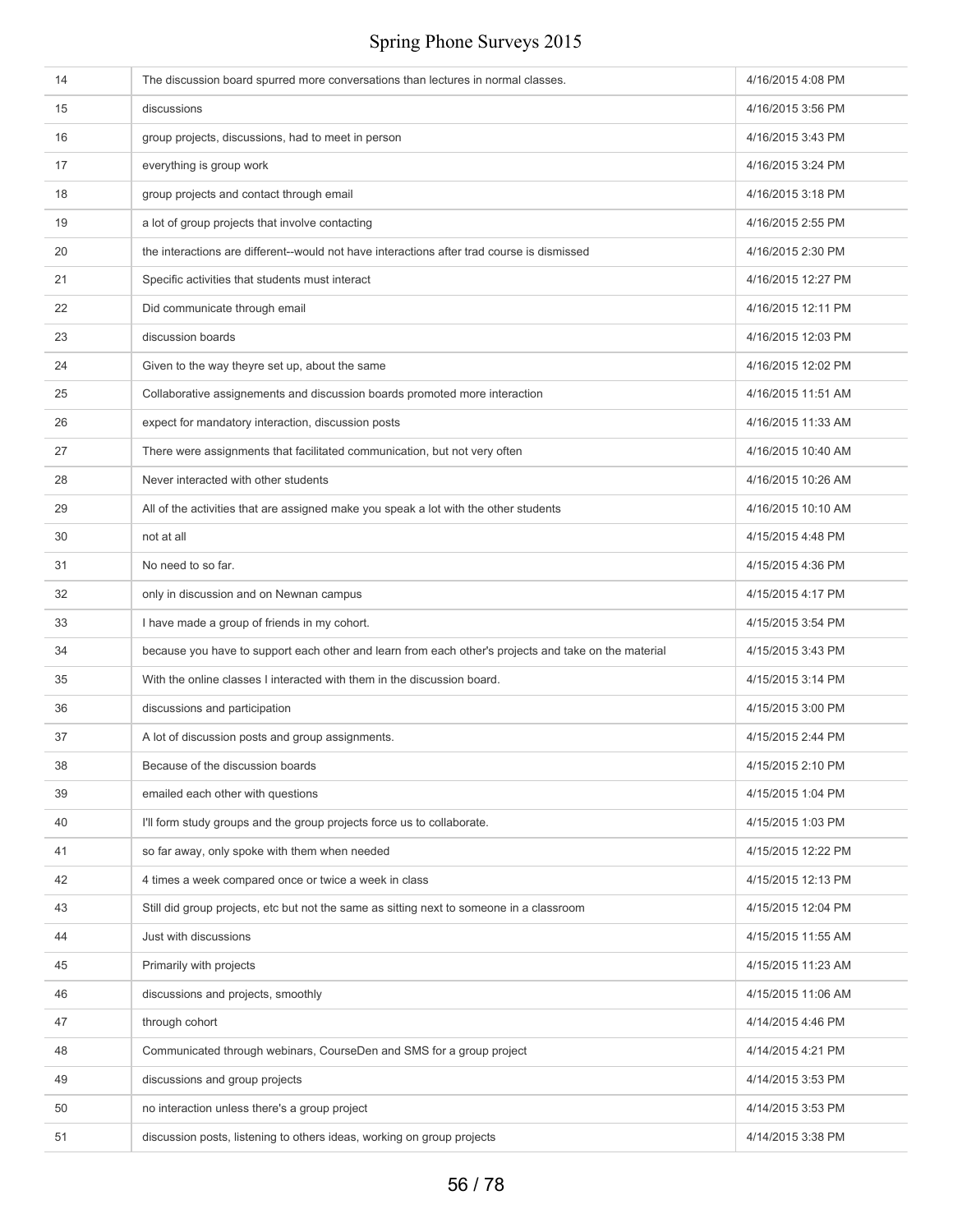| 52 | webinars and email                                                                           | 4/14/2015 3:35 PM  |
|----|----------------------------------------------------------------------------------------------|--------------------|
| 53 | there are group projects but not as often as in the classroom                                | 4/14/2015 3:16 PM  |
| 54 | discussions                                                                                  | 4/14/2015 3:15 PM  |
| 55 | discussion posts, interacts at least 4-5 times a week                                        | 4/14/2015 2:45 PM  |
| 56 | the only classmate interaction is in discussions and maybe a bbim questions                  | 4/14/2015 2:10 PM  |
| 57 | emailed each other and built more classroom community                                        | 4/14/2015 1:55 PM  |
| 58 | discission posts                                                                             | 4/14/2015 1:31 PM  |
| 59 | With discussion posts and projects                                                           | 4/14/2015 12:59 PM |
| 60 | There is more discussion among the students                                                  | 4/14/2015 12:54 PM |
| 61 | Discussions posts are the most interaction                                                   | 4/14/2015 12:07 PM |
| 62 | Typically you don't interact much, usually the students are trying to discussion posts done. | 4/14/2015 11:41 AM |
| 63 | More than average                                                                            | 4/14/2015 11:30 AM |
| 64 | Because of the discussion post requirement.                                                  | 4/14/2015 11:12 AM |
| 65 | Every night they were all online interacting with each other.                                | 4/14/2015 10:09 AM |
| 66 | The discussions post we had to do and one of my classmates is a colleague of mine            | 4/13/2015 5:02 PM  |
| 67 | not in the room with them                                                                    | 4/13/2015 5:01 PM  |
| 68 | Because of the discussion posts, I was forced to interact with them more.                    | 4/13/2015 4:02 PM  |
| 69 | just did activities                                                                          | 4/13/2015 3:55 PM  |
| 70 | Through projects and group assignments, it was more.                                         | 4/13/2015 1:36 PM  |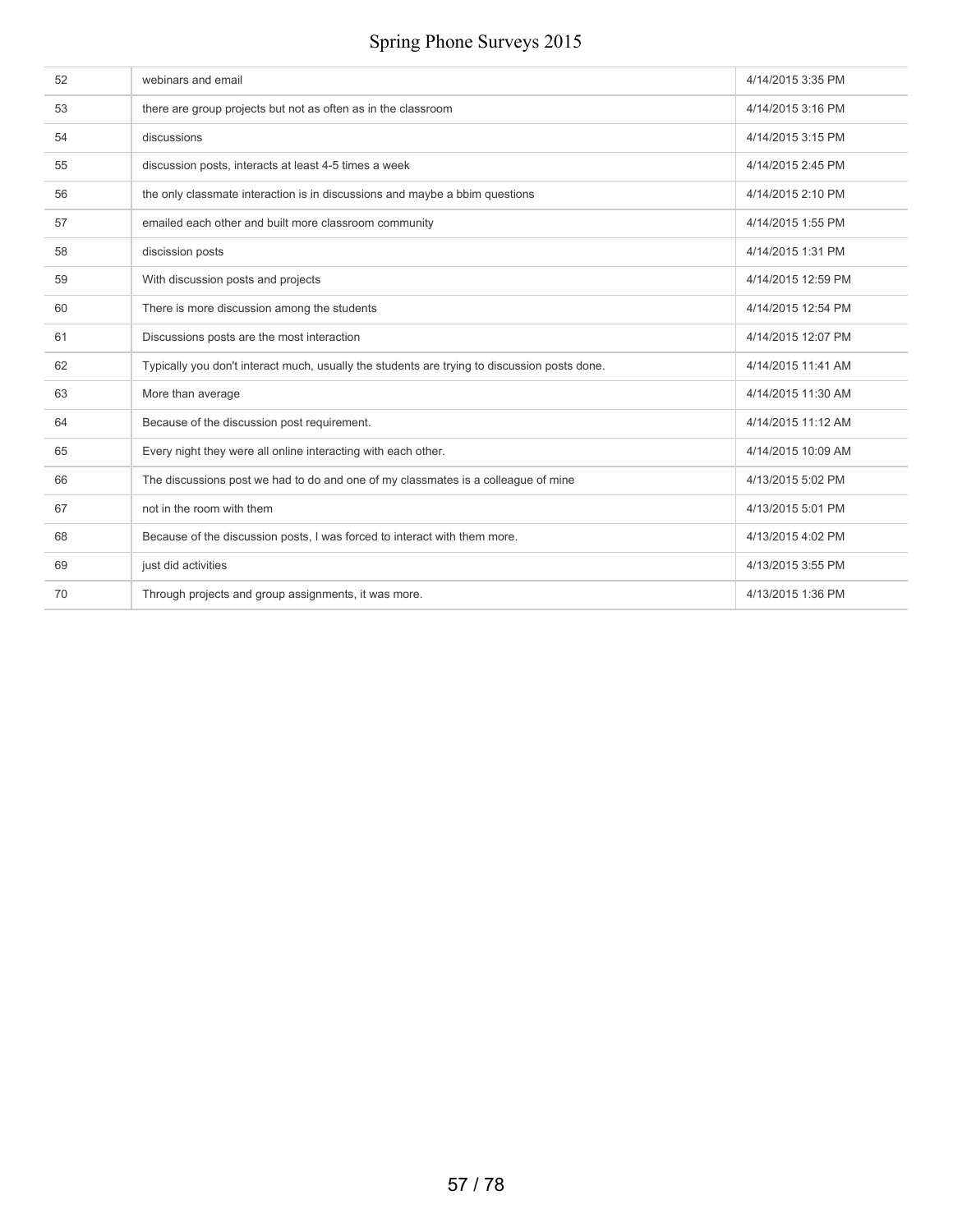### **Q33 Are you an adult learner or veteran? (can be both)**



| <b>Answer Choices</b>         | <b>Responses</b>  |
|-------------------------------|-------------------|
| Adult Learner                 | 73.58%<br>78      |
| Veteran                       | 1.89%<br>$\Omega$ |
| Neither                       | 24.53%<br>26      |
| <b>Total Respondents: 106</b> |                   |

| If yes to eaither, ask the next 2 questions. | Date |
|----------------------------------------------|------|
| There are no responses.                      |      |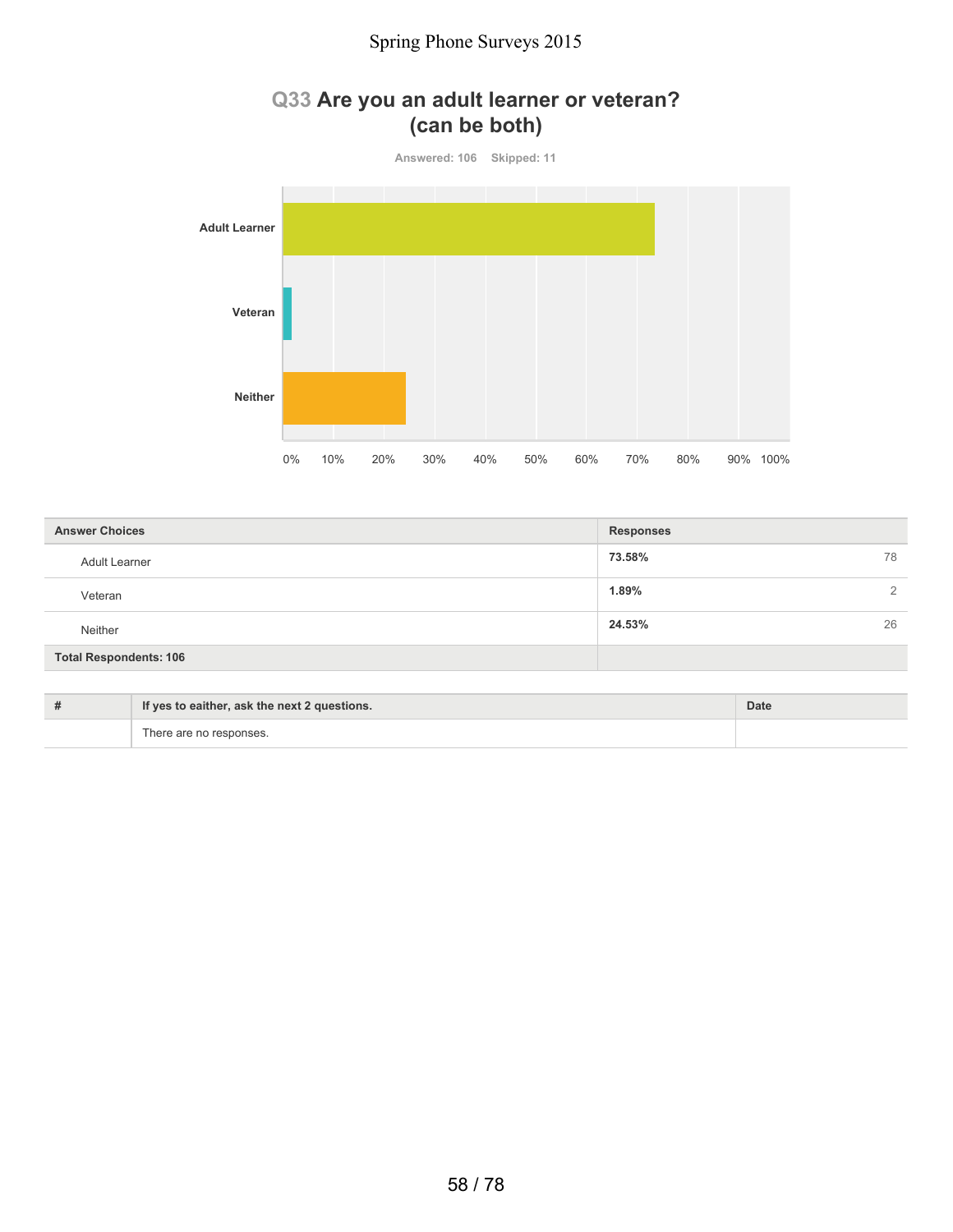### **Q34 What additional services or programs would help you better succeed as an adult learner or veteran?**

**Answered: 78 Skipped: 39**

| #              | <b>Responses</b>                                                                                                                                                               | <b>Date</b>        |
|----------------|--------------------------------------------------------------------------------------------------------------------------------------------------------------------------------|--------------------|
| 1              | in general, assignment due later in the day.                                                                                                                                   | 4/17/2015 12:51 PM |
| 2              | nothing                                                                                                                                                                        | 4/17/2015 12:09 PM |
| 3              | Nothing                                                                                                                                                                        | 4/17/2015 12:02 PM |
| 4              | doesn't think of anything                                                                                                                                                      | 4/17/2015 11:57 AM |
| 5              | really think that UWG needs better standardized approach to online instruction and professor-student<br>communication also no policy in terms of grade turnaround and feedback | 4/17/2015 11:29 AM |
| 6              | combining banweb and courseden together as some emails may go unnoticed or miss emails                                                                                         | 4/17/2015 11:11 AM |
| $\overline{7}$ | More interactive learning online something other than discussion boardsshort video from<br>instructorsomething "out of the box"MORE USE OF BBC SESSIONS                        | 4/17/2015 11:05 AM |
| 8              | can't think of any                                                                                                                                                             | 4/17/2015 10:45 AM |
| 9              | No                                                                                                                                                                             | 4/16/2015 4:52 PM  |
| 10             | N/A                                                                                                                                                                            | 4/16/2015 4:48 PM  |
| 11             | n/a                                                                                                                                                                            | 4/16/2015 4:47 PM  |
| 12             | None                                                                                                                                                                           | 4/16/2015 4:36 PM  |
| 13             | No                                                                                                                                                                             | 4/16/2015 4:18 PM  |
| 14             | not sure                                                                                                                                                                       | 4/16/2015 4:01 PM  |
| 15             | None                                                                                                                                                                           | 4/16/2015 3:57 PM  |
| 16             | N/A Likes when instructors make themselves available at least once a week.                                                                                                     | 4/16/2015 3:57 PM  |
| 17             | more computer classes for older adults                                                                                                                                         | 4/16/2015 3:19 PM  |
| 18             | can't think of any                                                                                                                                                             | 4/16/2015 3:07 PM  |
| 19             | none                                                                                                                                                                           | 4/16/2015 2:57 PM  |
| 20             | no                                                                                                                                                                             | 4/16/2015 2:32 PM  |
| 21             | testing late night proctored exams.                                                                                                                                            | 4/16/2015 1:42 PM  |
| 22             | na                                                                                                                                                                             | 4/16/2015 1:30 PM  |
| 23             | Cannot think of any                                                                                                                                                            | 4/16/2015 12:43 PM |
| 24             | Nothing. We are very supported by the school and by the nursing program.                                                                                                       | 4/16/2015 12:29 PM |
| 25             | Program that helps in finding jobs.                                                                                                                                            | 4/16/2015 12:13 PM |
| 26             | N/A                                                                                                                                                                            | 4/16/2015 12:11 PM |
| 27             | None                                                                                                                                                                           | 4/16/2015 12:03 PM |
| 28             | Curious about the doctoral program.                                                                                                                                            | 4/16/2015 11:53 AM |
| 29             | idk                                                                                                                                                                            | 4/16/2015 11:33 AM |
| 30             | Nothing. Provided all resources I needed                                                                                                                                       | 4/16/2015 10:42 AM |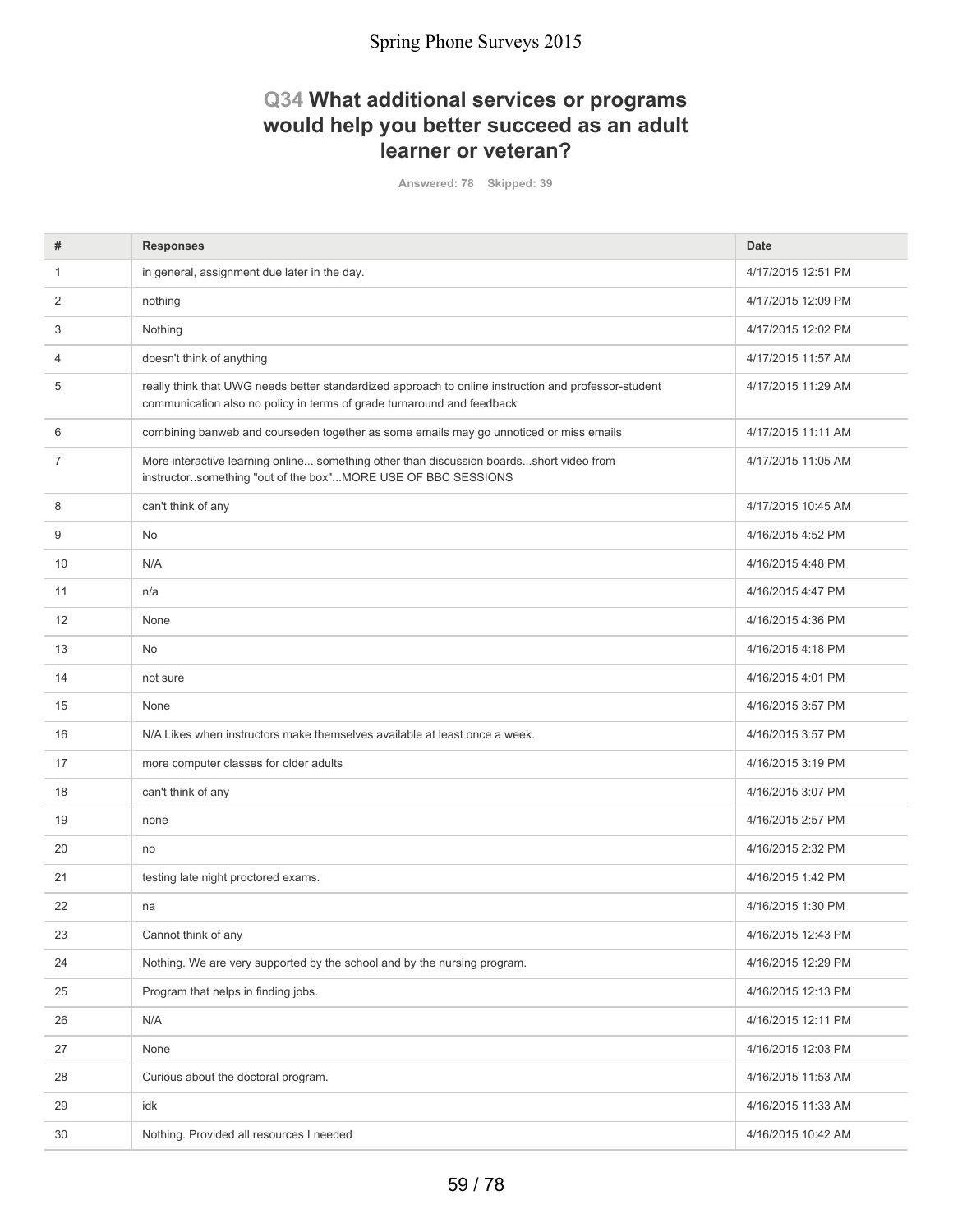| 31 | Nothing.                                                                                                                     | 4/16/2015 10:12 AM |
|----|------------------------------------------------------------------------------------------------------------------------------|--------------------|
| 32 | No.                                                                                                                          | 4/15/2015 4:40 PM  |
| 33 | None                                                                                                                         | 4/15/2015 4:19 PM  |
| 34 | No.                                                                                                                          | 4/15/2015 3:54 PM  |
| 35 | a little help with navigation and instruction                                                                                | 4/15/2015 3:47 PM  |
| 36 | None that i can think of.                                                                                                    | 4/15/2015 3:14 PM  |
| 37 | Online video sessions where we can talk with the instructor live.                                                            | 4/15/2015 2:44 PM  |
| 38 | Better support when you are in a crisis. I had to a hardship withdrawal and it was a disappointing process.                  | 4/15/2015 2:10 PM  |
| 39 | courses for using the live chat (BBIM) and other blackboard program                                                          | 4/15/2015 1:24 PM  |
| 40 | don't think there are any other ones                                                                                         | 4/15/2015 1:06 PM  |
| 41 | I am content right now.                                                                                                      | 4/15/2015 1:03 PM  |
| 42 | Smooth transition overall, guidelines are specific                                                                           | 4/15/2015 12:33 PM |
| 43 | depends on relationship with profs and advisors                                                                              | 4/15/2015 12:24 PM |
| 44 | can't think of anything                                                                                                      | 4/15/2015 12:05 PM |
| 45 | Nothing                                                                                                                      | 4/15/2015 11:23 AM |
| 46 | accessing online classes faster                                                                                              | 4/15/2015 11:11 AM |
| 47 | more online master programs                                                                                                  | 4/15/2015 10:31 AM |
| 48 | on campus orientation live webinar                                                                                           | 4/15/2015 10:13 AM |
| 49 | none                                                                                                                         | 4/15/2015 9:56 AM  |
| 50 | the speech language department needs improvement, lacking in communication                                                   | 4/14/2015 4:51 PM  |
| 51 | n/a                                                                                                                          | 4/14/2015 4:32 PM  |
| 52 | N/A                                                                                                                          | 4/14/2015 4:21 PM  |
| 53 | None                                                                                                                         | 4/14/2015 4:15 PM  |
| 54 | more flexibility with proctored exams--available on weekends                                                                 | 4/14/2015 3:55 PM  |
| 55 | None                                                                                                                         | 4/14/2015 3:54 PM  |
| 56 | can't think of anything                                                                                                      | 4/14/2015 3:39 PM  |
| 57 | None                                                                                                                         | 4/14/2015 3:36 PM  |
| 58 | none                                                                                                                         | 4/14/2015 3:17 PM  |
| 59 | na                                                                                                                           | 4/14/2015 2:59 PM  |
| 60 | career fairs                                                                                                                 | 4/14/2015 2:48 PM  |
| 61 | making a little easier to take necessary classes--easier to lift holds                                                       | 4/14/2015 2:47 PM  |
| 62 | hard to say--the trick is time management CS dept could post more than a week's work at a time clearly defined<br>exam dates | 4/14/2015 2:12 PM  |
| 63 | none                                                                                                                         | 4/14/2015 1:57 PM  |
| 64 | improvement of reapplication admissions wasn't able to get enough information had to do everything himself                   | 4/14/2015 1:33 PM  |
| 65 | Nothing she can think of.                                                                                                    | 4/14/2015 1:23 PM  |
| 66 | More training for online courses, if not tech savvy                                                                          | 4/14/2015 12:59 PM |
| 67 | None he can think of                                                                                                         | 4/14/2015 12:54 PM |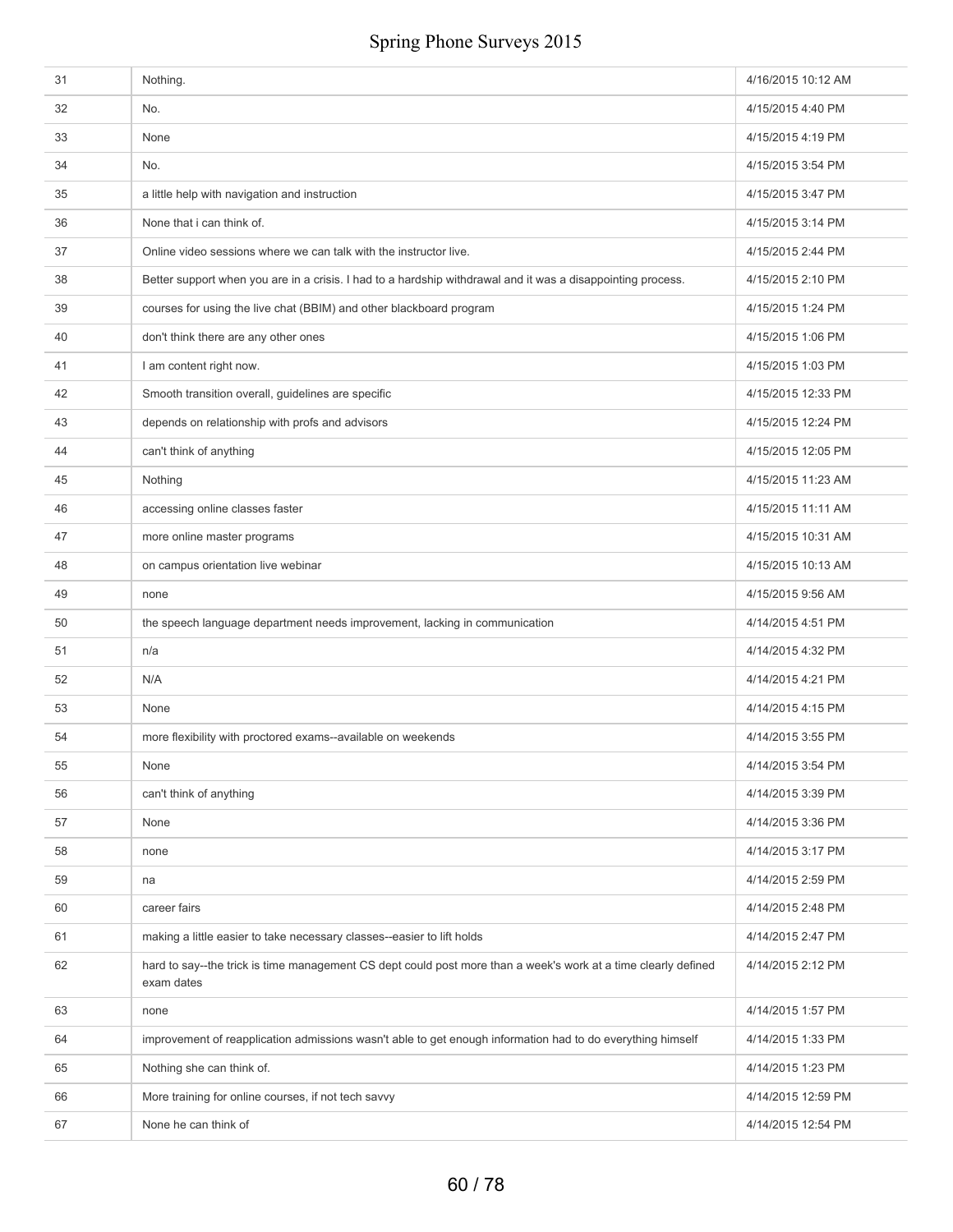| 68 | doesn't need any                                                                                                                                                                                                                                                                              | 4/14/2015 12:27 PM |
|----|-----------------------------------------------------------------------------------------------------------------------------------------------------------------------------------------------------------------------------------------------------------------------------------------------|--------------------|
| 69 | Criminology is doing a portfolio class (a trial run) so students can figure out learning outcomes for classes and<br>how to meet learning outcome requirements. The caller thinks this would be a good addition to adult learner<br>education, it is allowing him graduate a year earlier.    | 4/14/2015 12:07 PM |
| 70 | To go to the campus first and take on-campus courses and then take online classes afterward. Don't jump right<br>into online courses, ease into them.                                                                                                                                         | 4/14/2015 11:41 AM |
| 71 | Not sure                                                                                                                                                                                                                                                                                      | 4/14/2015 11:30 AM |
| 72 | If all the professor would utilize the module checklist.                                                                                                                                                                                                                                      | 4/14/2015 11:12 AM |
| 73 | none she could think of                                                                                                                                                                                                                                                                       | 4/14/2015 10:09 AM |
| 74 | Can't think of any.                                                                                                                                                                                                                                                                           | 4/13/2015 5:03 PM  |
| 75 | none                                                                                                                                                                                                                                                                                          | 4/13/2015 5:01 PM  |
| 76 | Having all of the services listed in physical form would be nice. I did not know of the tutoring services and if I<br>would have gotten a letter listing what is available. Also if the instructors would all use the same services. I did<br>not know that smartthinking was even an option. | 4/13/2015 4:10 PM  |
| 77 | better bookstore for accessibility                                                                                                                                                                                                                                                            | 4/13/2015 3:57 PM  |
| 78 | More tutoring.                                                                                                                                                                                                                                                                                | 4/13/2015 1:36 PM  |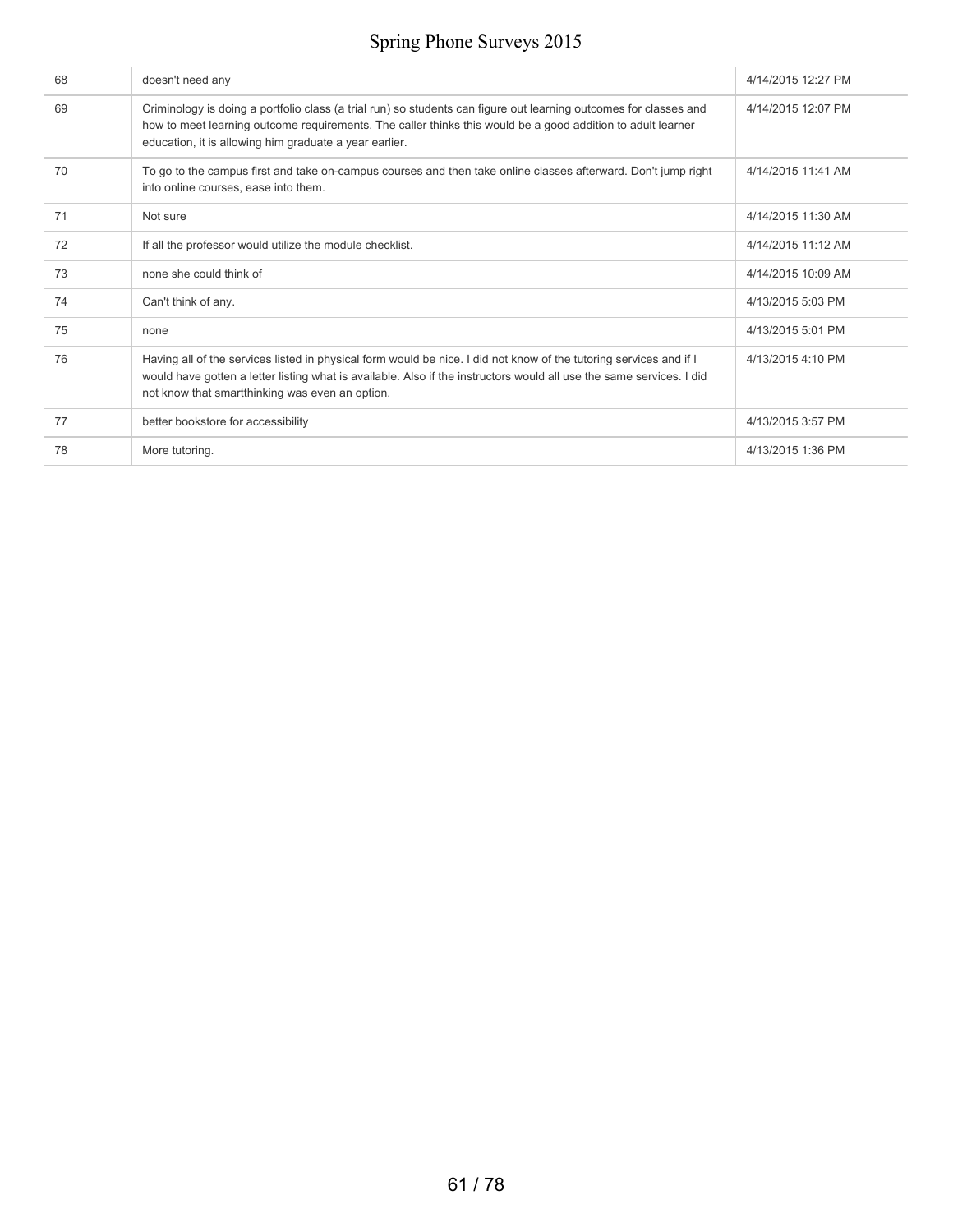### **Q35 What do you enjoy the most and the least about being an adult learner?**

**Answered: 78 Skipped: 39**

| #  | <b>Responses</b>                                                                                                                     | <b>Date</b>        |
|----|--------------------------------------------------------------------------------------------------------------------------------------|--------------------|
| 1  | most: flexibility least: don't know                                                                                                  | 4/17/2015 12:51 PM |
| 2  | the most: actually know what they're doing the least: doing more than just enough to get by                                          | 4/17/2015 12:09 PM |
| 3  | No difference. Everything is good                                                                                                    | 4/17/2015 12:02 PM |
| 4  | the most: the opportunity to participate and keep learning the least: very difficult to juggle responsibility of classes<br>and life | 4/17/2015 11:57 AM |
| 5  | the most: program flexibility the least: classes that don't have an upfront syllabus so wasn;t able to plan around<br>assignments    | 4/17/2015 11:29 AM |
| 6  | the most: learning more things and getting more knowledge the least: trying to juggle school and work                                | 4/17/2015 11:11 AM |
| 7  | most - the convenience/access least - minimal interaction need a variety in the type of interaction                                  | 4/17/2015 11:05 AM |
| 8  | the most: the online component is more flexible the least: can't think of any                                                        | 4/17/2015 10:45 AM |
| 9  | exactly what I was looking for. Nothing I liked least or most.                                                                       | 4/17/2015 8:59 AM  |
| 10 | Most- flexibility Least- forced to collaborate                                                                                       | 4/16/2015 4:52 PM  |
| 11 | As a mature student, Courtney is more driven.                                                                                        | 4/16/2015 4:48 PM  |
| 12 | I can do it on my own time, don't have to take time of my home life to drive                                                         | 4/16/2015 4:47 PM  |
| 13 | Most- better work ethic and accountability Least- feeling as connected                                                               | 4/16/2015 4:36 PM  |
| 14 | Most-having previous experience Least-receptiveness                                                                                  | 4/16/2015 4:18 PM  |
| 15 | the most: can still go to school, all online the least: trying to stay on track                                                      | 4/16/2015 4:01 PM  |
| 16 | Most- appreciate education better Least- none                                                                                        | 4/16/2015 3:57 PM  |
| 17 | Flexibility was great! Some classes had different due dates on CourseDen than stated in the syllabus                                 | 4/16/2015 3:57 PM  |
| 18 | Most- the convenience Least- the due dates of assignments                                                                            | 4/16/2015 3:19 PM  |
| 19 | the most: can do on own time the least: more work than other classes                                                                 | 4/16/2015 3:07 PM  |
| 20 | the least: no instant feedback the most: all the assignments are up front, can go at own pace                                        | 4/16/2015 2:57 PM  |
| 21 | the most would be the depth of learning and the pacing the least: the amount of hours put in and the confusing<br>with course den    | 4/16/2015 2:32 PM  |
| 22 | most- show kids importance of school. least- hour drive, distance                                                                    | 4/16/2015 1:42 PM  |
| 23 | I appreciate the courses more, take it more serious                                                                                  | 4/16/2015 1:30 PM  |
| 24 | Most: Being able to pace my own learning Least: nothing                                                                              | 4/16/2015 12:43 PM |
| 25 | Not sure. Everything is learning                                                                                                     | 4/16/2015 12:29 PM |
| 26 | Most:Convenience Least:hard to stick in brain                                                                                        | 4/16/2015 12:13 PM |
| 27 | Flexibility was wonderful! Did miss one to one interaction at times with professors.                                                 | 4/16/2015 12:11 PM |
| 28 | Most: Flexible hours to complete classwork Least: Busy work through discussion board                                                 | 4/16/2015 12:03 PM |
| 29 | Enjoys the amount of material that can be covered in the time available.                                                             | 4/16/2015 11:53 AM |
| 30 | Least: staying up until 2am to meet a deadline Most: you can check grades throughout course                                          | 4/16/2015 11:33 AM |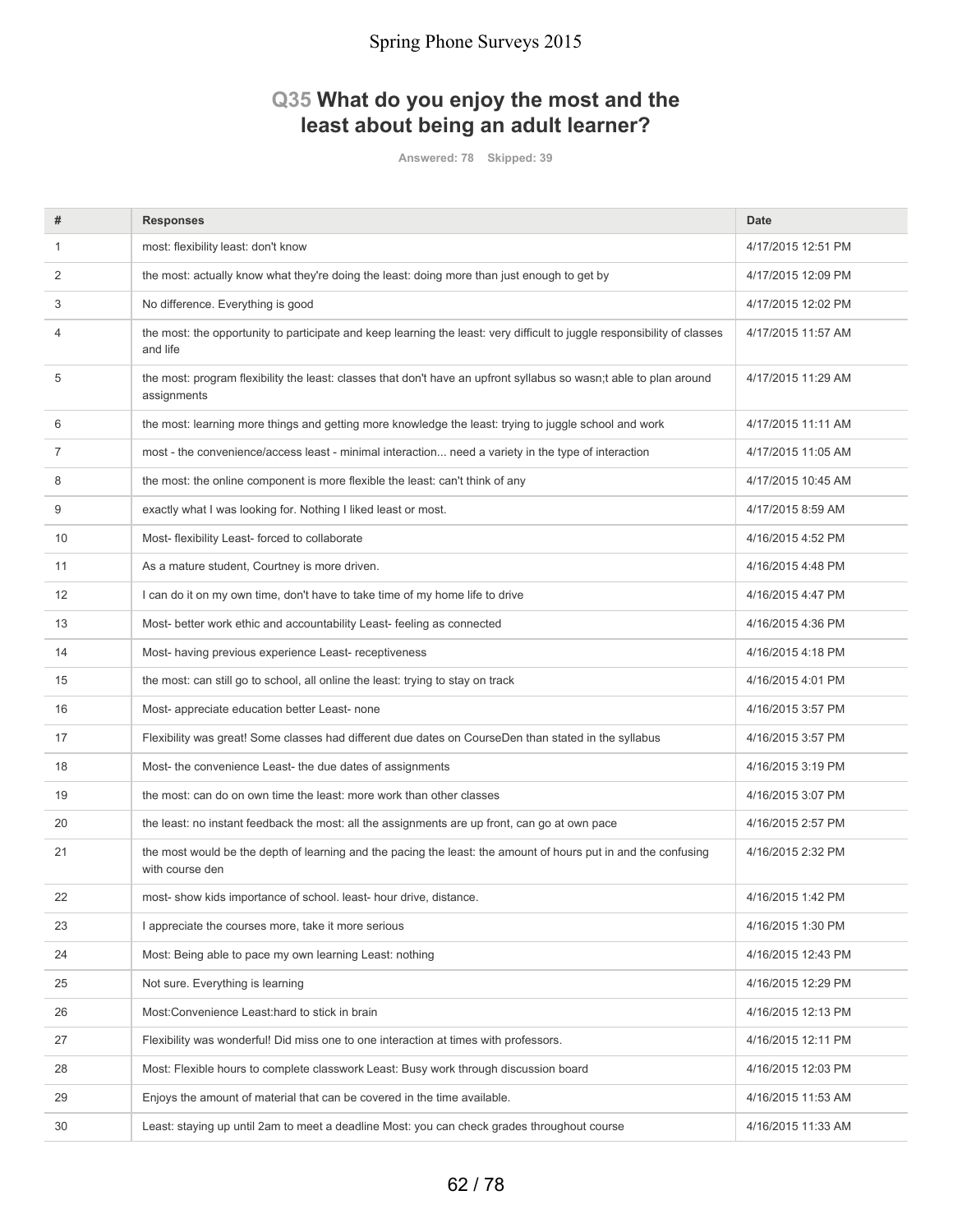| 31 | Most:Practice that I have. Program is also interesting and enjoyable Least: Integrating classes into busy schedule                                                                                                                                    | 4/16/2015 10:42 AM |
|----|-------------------------------------------------------------------------------------------------------------------------------------------------------------------------------------------------------------------------------------------------------|--------------------|
| 32 | Most: Students are able to log in at their convenience Least: Depends on the course, the instructor may have a<br>rubric that is really hard to understand with a lot of busy work                                                                    | 4/16/2015 10:12 AM |
| 33 | I'm just here for career advancement. I don't really like school.                                                                                                                                                                                     | 4/15/2015 4:40 PM  |
| 34 | Most-convenience and less stressful Least- hard to contact professors and changing due dates, computer<br>problems                                                                                                                                    | 4/15/2015 4:19 PM  |
| 35 | Most: I like learning Least: I would like the of talking to somebody face to face more often would be nice.                                                                                                                                           | 4/15/2015 3:54 PM  |
| 36 | most- convenience and flexibility of schedule least- if you do not understand something, teachers do not always<br>respond very well                                                                                                                  | 4/15/2015 3:47 PM  |
| 37 | Most: I have the flexibility around my work schedule. Least: None really.                                                                                                                                                                             | 4/15/2015 3:14 PM  |
| 38 | Most: You can work at your own pace. Least: Not as much time                                                                                                                                                                                          | 4/15/2015 2:44 PM  |
| 39 | Most: The ability to learn more information in my field. Least: Time management                                                                                                                                                                       | 4/15/2015 2:10 PM  |
| 40 | the most: being able to work at own pace the least: felt like some material was redundant                                                                                                                                                             | 4/15/2015 1:24 PM  |
| 41 | the most: accessing course on own time the least: a particular teacher                                                                                                                                                                                | 4/15/2015 1:06 PM  |
| 42 | Most: I can offer knowledge to younger students through the discussion board Least: When I get into a class with<br>a lot of freshman that are only taking the class because they have to.                                                            | 4/15/2015 1:03 PM  |
| 43 | Most: ask questions whenever needed and get information when most need Least" nothing                                                                                                                                                                 | 4/15/2015 12:33 PM |
| 44 | the fact that she is going to school online as a n older person is more beneficial than sitting in class every day                                                                                                                                    | 4/15/2015 12:24 PM |
| 45 | the least: no interaction with classmates the most: being able to do assignments and work at own pace                                                                                                                                                 | 4/15/2015 12:05 PM |
| 46 | The toughest thing is balancing work, home, and school                                                                                                                                                                                                | 4/15/2015 11:23 AM |
| 47 | most: learning and challenges least: time                                                                                                                                                                                                             | 4/15/2015 11:11 AM |
| 48 | most: learning at own pace least: none                                                                                                                                                                                                                | 4/15/2015 9:56 AM  |
| 49 | least enjoyable is being poor                                                                                                                                                                                                                         | 4/14/2015 4:51 PM  |
| 50 | n/a                                                                                                                                                                                                                                                   | 4/14/2015 4:32 PM  |
| 51 | Progressing at her own pace was great, but was not a fan of "busy work"                                                                                                                                                                               | 4/14/2015 4:21 PM  |
| 52 | Most- balancing work and school was easy                                                                                                                                                                                                              | 4/14/2015 4:15 PM  |
| 53 | the most: actually finishing the degree the least: has to work full time                                                                                                                                                                              | 4/14/2015 3:55 PM  |
| 54 | group projects- least freedom of schedule- most                                                                                                                                                                                                       | 4/14/2015 3:54 PM  |
| 55 | the most: being able to work at own pace in online course the least: can't get off track                                                                                                                                                              | 4/14/2015 3:39 PM  |
| 56 | work and school                                                                                                                                                                                                                                       | 4/14/2015 3:36 PM  |
| 57 | the most: more experience the least: having to deal with family on top of school and work                                                                                                                                                             | 4/14/2015 3:17 PM  |
| 58 | least, less interaction                                                                                                                                                                                                                               | 4/14/2015 2:59 PM  |
| 59 | more focused as an adult learner, the workload                                                                                                                                                                                                        | 4/14/2015 2:48 PM  |
| 60 | the most: can work from home or on weekends, or whenever the least: no one on one and classtime interaction                                                                                                                                           | 4/14/2015 2:47 PM  |
| 61 | great bc really motivated to get stuff done--get to focus on what you want instead of a general lib arts course<br>least: not as exploratory as undergad courses                                                                                      | 4/14/2015 2:12 PM  |
| 62 | take and classes and work and balabce                                                                                                                                                                                                                 | 4/14/2015 2:10 PM  |
| 63 | learning new material                                                                                                                                                                                                                                 | 4/14/2015 1:57 PM  |
| 64 | the most: the mindset of UWG is changing as far as being flexible with working students the least: the variety of<br>courses offered online--a lot of really good summer classes not offered in the fall, unable to take those bc of<br>financial aid | 4/14/2015 1:33 PM  |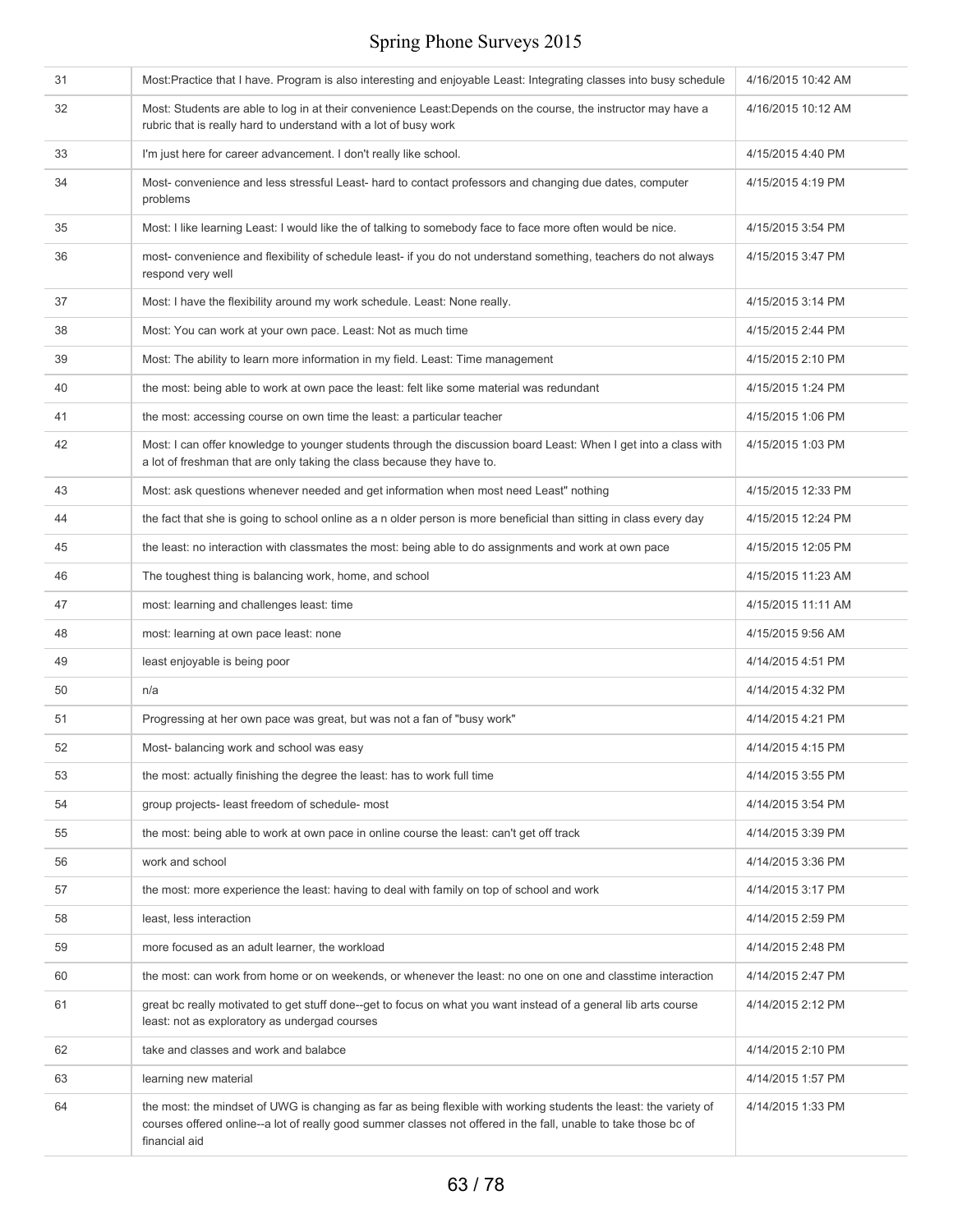| 65 | Most: appreciation for education Least: time restrictions                                                                                                          | 4/14/2015 1:23 PM  |
|----|--------------------------------------------------------------------------------------------------------------------------------------------------------------------|--------------------|
| 66 | Most: Flexibility Most& Least: always feel like you're doing things                                                                                                | 4/14/2015 12:59 PM |
| 67 | Most: A chance to communicate better with classmates. Least: Have to be very disciplined                                                                           | 4/14/2015 12:54 PM |
| 68 | just being able to work at own pace                                                                                                                                | 4/14/2015 12:27 PM |
| 69 | Most: flexibility with job and family                                                                                                                              | 4/14/2015 12:07 PM |
| 70 | Enjoyed online best for schedule, nothing stood out as bad or too difficult.                                                                                       | 4/14/2015 11:41 AM |
| 71 | Most: Being online Least: A lot of coursework                                                                                                                      | 4/14/2015 11:30 AM |
| 72 | Most: The opportunity to learn new things in my field while I am working. Least: Time management                                                                   | 4/14/2015 11:12 AM |
| 73 | most- flexibility and works for schedule. least- alot of reading. Reading takes up family time.                                                                    | 4/14/2015 10:09 AM |
| 74 | Most: I do enjoy the studies Least: the amount of work involved.                                                                                                   | 4/13/2015 5:03 PM  |
| 75 | less-lack of time                                                                                                                                                  | 4/13/2015 5:01 PM  |
| 76 | Most: Bring my own experience to what I am learning Least: The lack of communication from the professors and<br>the lack of clarity when they do post information. | 4/13/2015 4:10 PM  |
| 77 | most- accessibility of programs                                                                                                                                    | 4/13/2015 3:57 PM  |
| 78 | The more dues you have to pay: least I pick up on things more: most                                                                                                | 4/13/2015 1:36 PM  |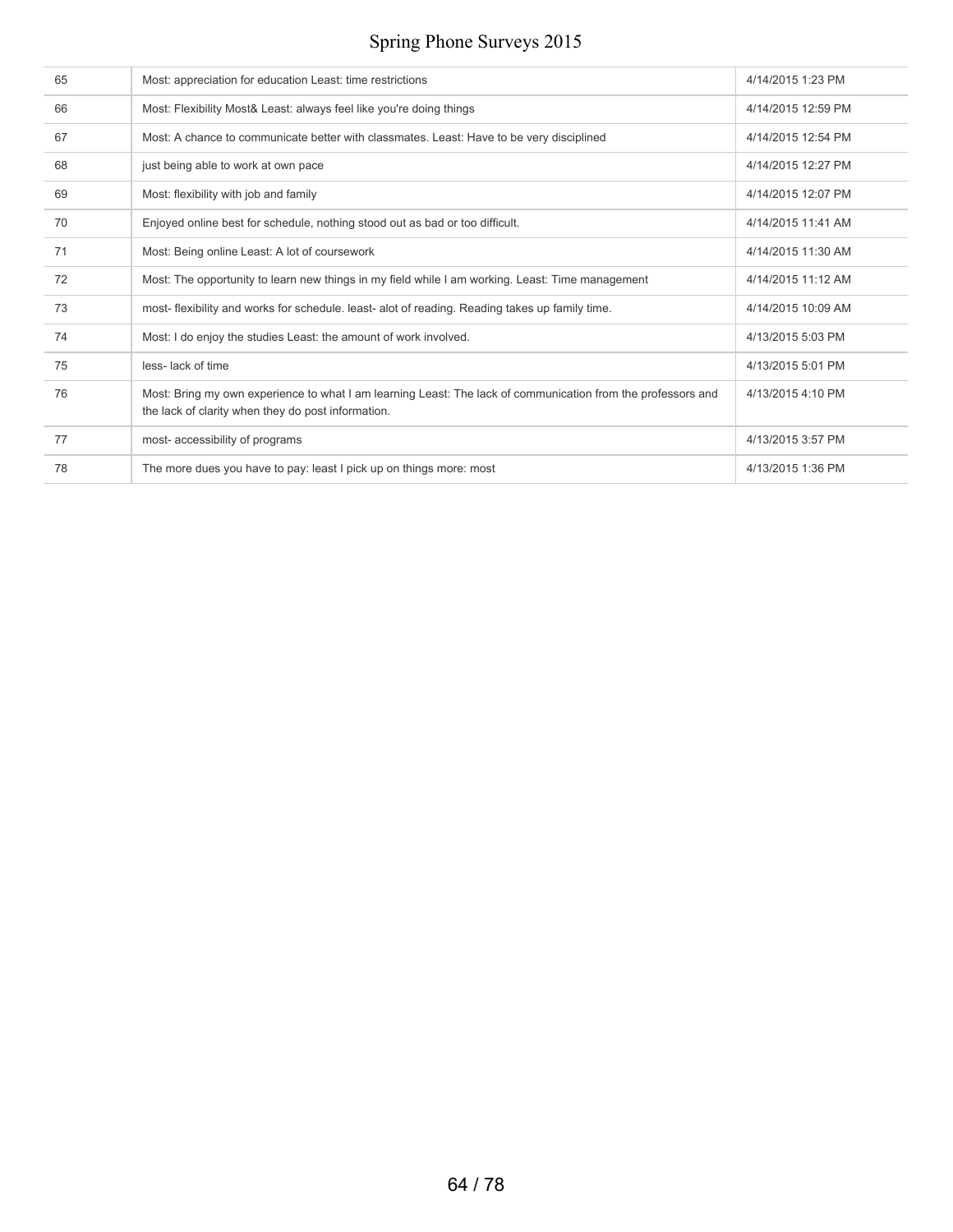### **Q36 Do you think there are enough online courses offered at UWG?**



| <b>Answer Choices</b> | <b>Responses</b>        |
|-----------------------|-------------------------|
| Yes                   | 75.70%<br>81            |
| No                    | 17.76%<br>19            |
| Not sure              | 6.54%<br>$\overline{ }$ |
| <b>Total</b>          | 107                     |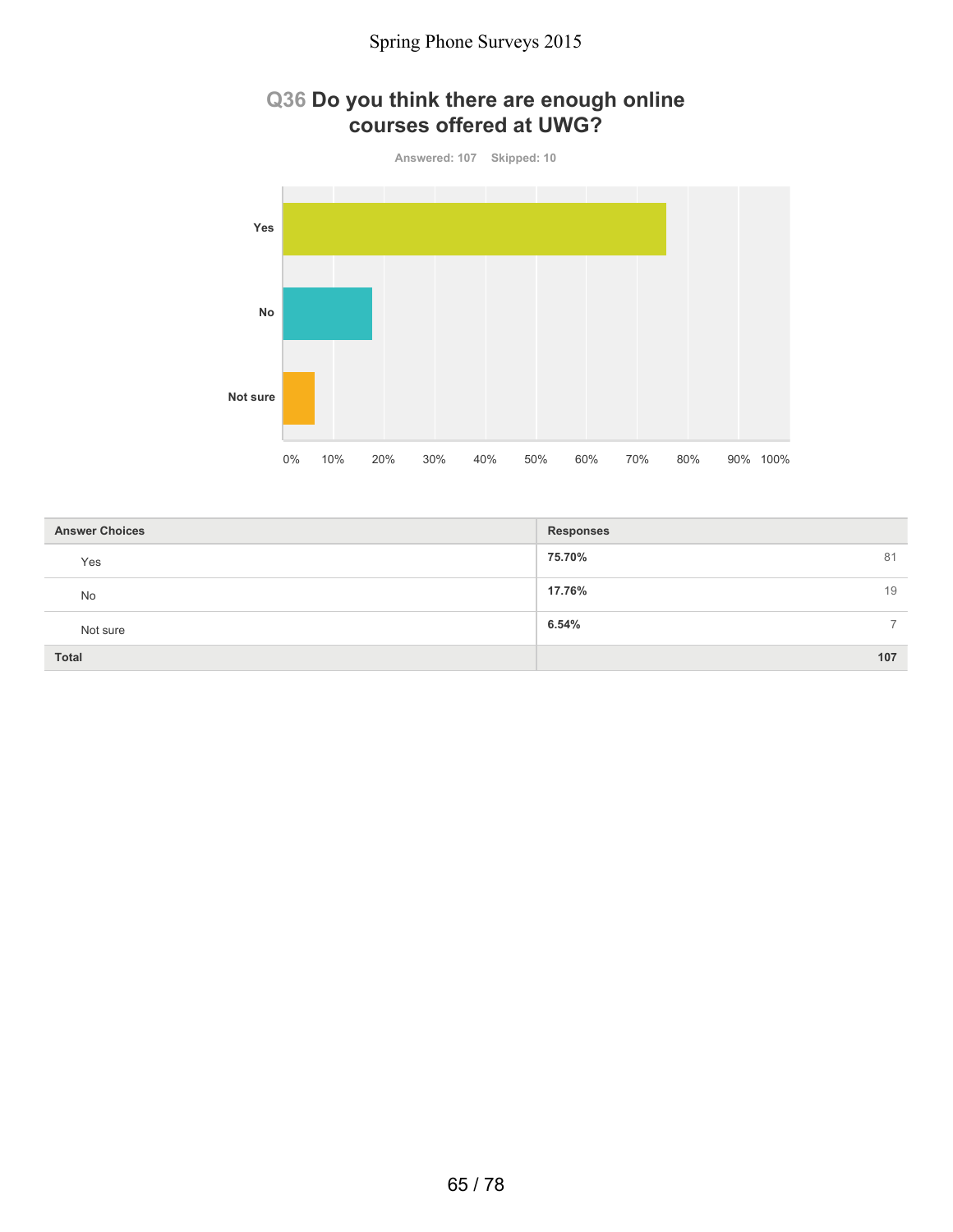### **Q37 If your recent online course(s) were not offered online, would you have driven to our Carrollton or Newnan campus to take the course?**



| <b>Answer Choices</b>        | <b>Responses</b> |
|------------------------------|------------------|
| Yes                          | 40.38%<br>42     |
| <b>No</b>                    | 58.65%<br>61     |
| Not offered on either campus | 0.96%            |
| <b>Total</b>                 | 104              |

| #  | Other (please specify)                                    | <b>Date</b>        |
|----|-----------------------------------------------------------|--------------------|
| 1  | lives in CA                                               | 4/16/2015 2:34 PM  |
| 2  | To the Carrollton Campus yes                              | 4/16/2015 12:59 PM |
| 3  | Would've found another college                            | 4/16/2015 12:05 PM |
| 4  | if you mandatory class that you needed, she enjoys online | 4/16/2015 12:03 PM |
| 5  | IF the times were convienent                              | 4/16/2015 11:55 AM |
| 6  | has done so in the past                                   | 4/16/2015 11:33 AM |
| 7  | Lives in another state                                    | 4/16/2015 10:48 AM |
| 8  | Very far for her                                          | 4/16/2015 10:14 AM |
| 9  | Busy and really far away                                  | 4/15/2015 11:23 AM |
| 10 | busy schedule                                             | 4/15/2015 11:07 AM |
| 11 | work full time                                            | 4/14/2015 3:41 PM  |
| 12 | lives in Woodstock                                        | 4/14/2015 2:15 PM  |
| 13 | for graduation only, if necessary, otherwise no           | 4/14/2015 12:27 PM |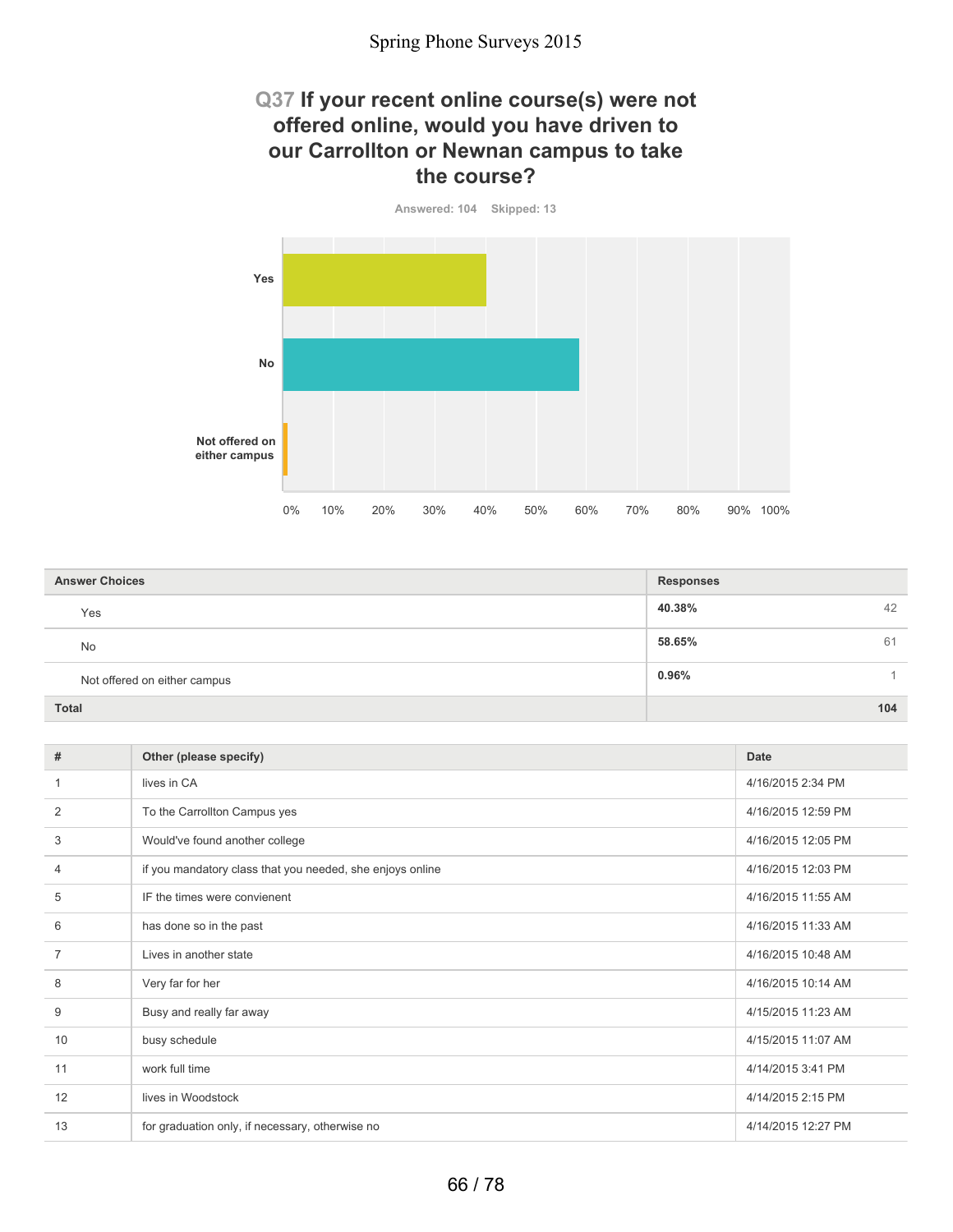|    | schedule would have been tough to work around | 4/14/2015 12:07 PM |
|----|-----------------------------------------------|--------------------|
| 15 | Maybe                                         | 4/13/2015 5:06 PM  |
| 16 | too far for distance                          | 4/13/2015 3:59 PM  |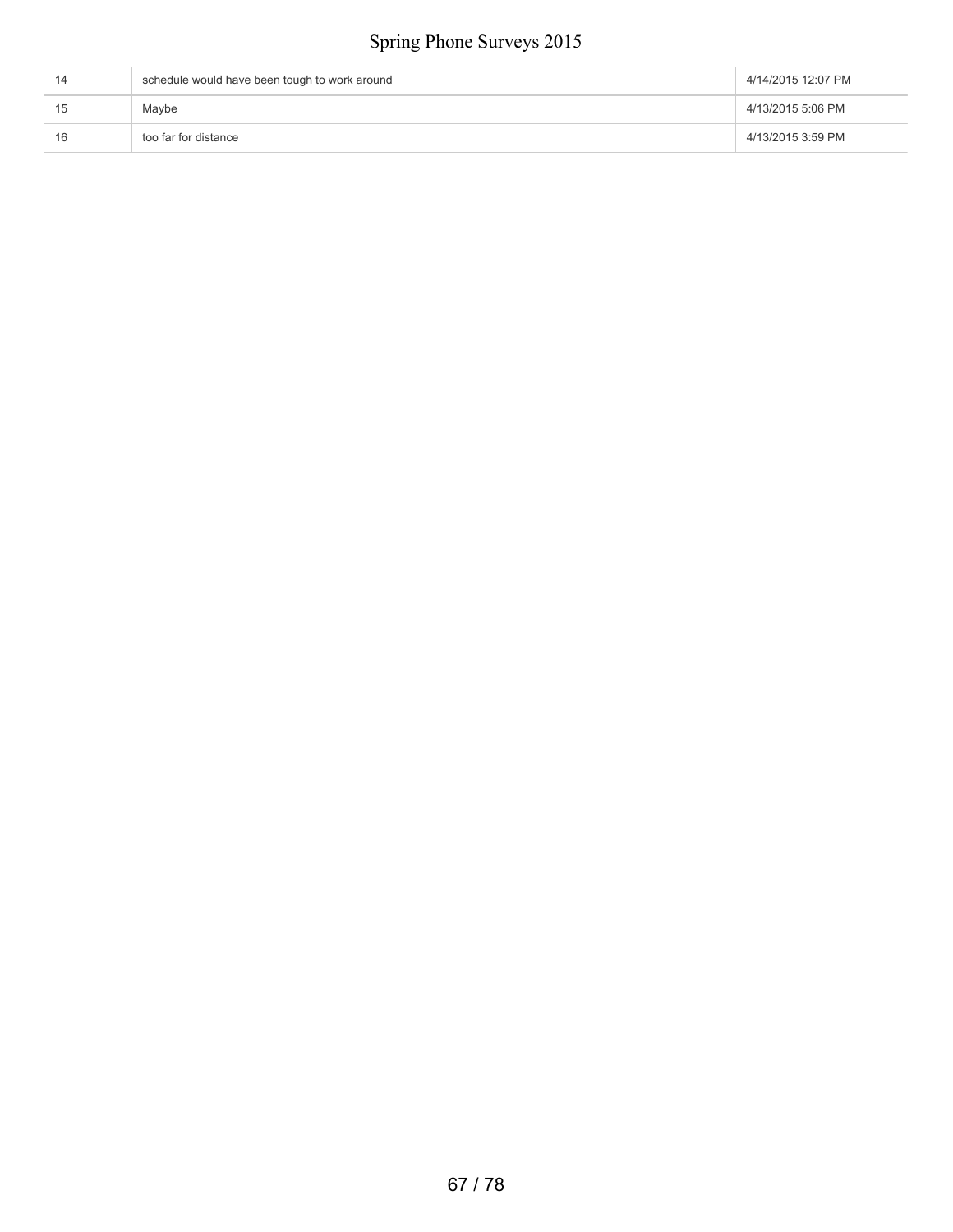



| <b>Answer Choices</b>            | <b>Responses</b> |
|----------------------------------|------------------|
| Part of an online degree program | 37.38%<br>40     |
| Not offered on campus            | 2.80%<br>3       |
| Distance (too far to drive)      | 34.58%<br>37     |
| Cost (save money)                | 11.21%<br>12     |
| Convenience                      | 71.03%<br>76     |
| <b>Total Respondents: 107</b>    |                  |

| #              | Other (please specify)                         | <b>Date</b>        |
|----------------|------------------------------------------------|--------------------|
|                | Works full time                                | 4/17/2015 11:59 AM |
| $\overline{2}$ | Works during the day                           | 4/17/2015 11:49 AM |
| 3              | Works full time so flexibility is key          | 4/17/2015 10:50 AM |
| $\overline{4}$ | works in Dalton GA and is flexible with family | 4/17/2015 10:50 AM |
| 5              | family                                         | 4/17/2015 8:59 AM  |
| 6              | Accessibility                                  | 4/16/2015 5:00 PM  |
| $\overline{7}$ | offered during the spring and not summer       | 4/16/2015 4:02 PM  |
| 8              | working full time                              | 4/16/2015 3:25 PM  |
| 9              | work full time                                 | 4/16/2015 2:43 PM  |
| 10             | importance of furthering education.            | 4/16/2015 1:42 PM  |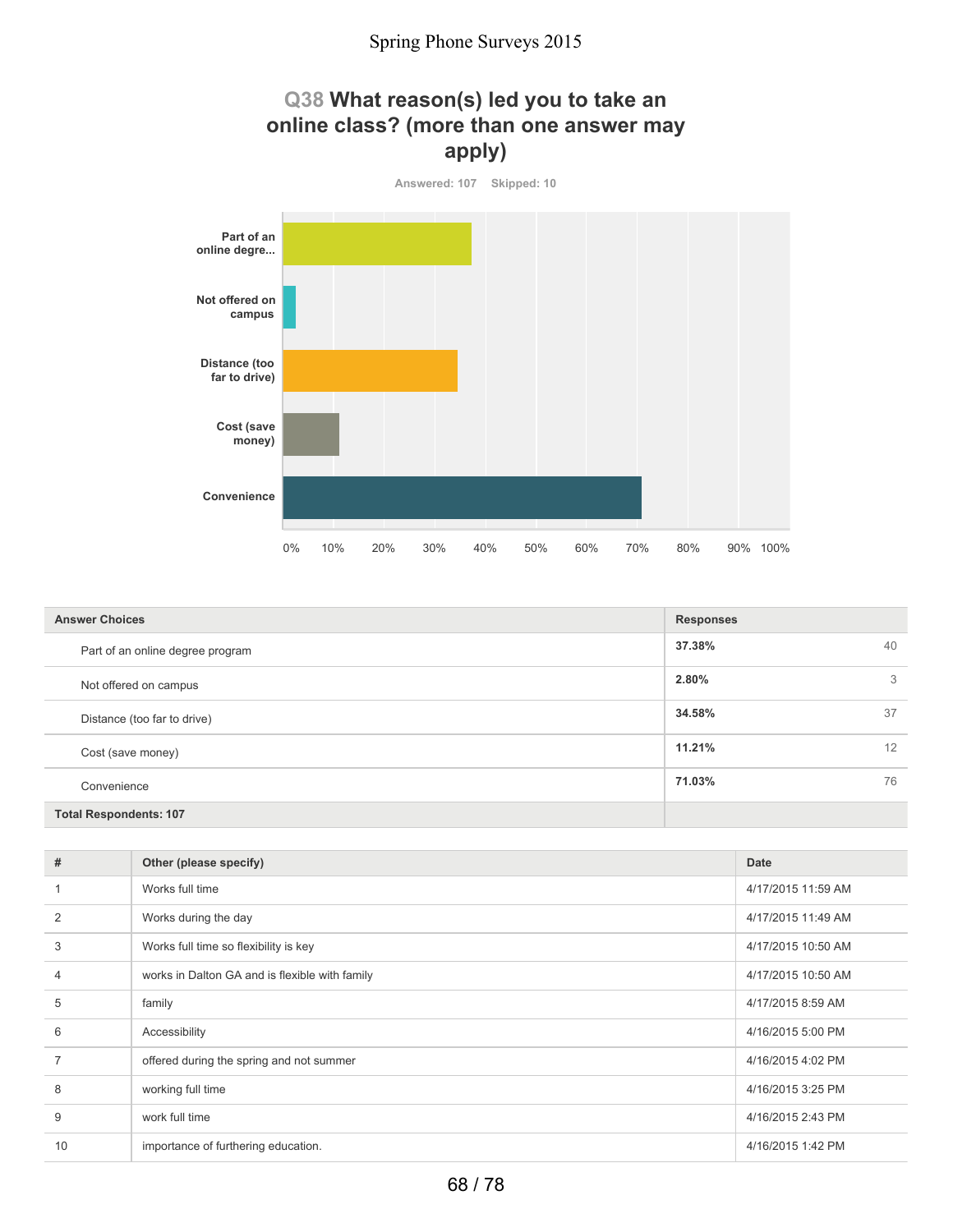| 11 | Family                                                                                                                                   | 4/16/2015 12:15 PM |
|----|------------------------------------------------------------------------------------------------------------------------------------------|--------------------|
| 12 | Balancing home, school, work                                                                                                             | 4/16/2015 12:03 PM |
| 13 | Program that I was seeking wasn't offered in my state. Read reviews about UWG and the help that was provided<br>was amazing and helpful. | 4/16/2015 10:48 AM |
| 14 | Only class he could take                                                                                                                 | 4/16/2015 10:31 AM |
| 15 | parent and wife, works full time                                                                                                         | 4/15/2015 1:25 PM  |
| 16 | didn't have to drive anywhere                                                                                                            | 4/15/2015 1:08 PM  |
| 17 | Busy balancing home, school and family                                                                                                   | 4/15/2015 12:33 PM |
| 18 | being a parent and working                                                                                                               | 4/15/2015 12:27 PM |
| 19 | Productive over the summer                                                                                                               | 4/15/2015 12:13 PM |
| 20 | being parent as well                                                                                                                     | 4/15/2015 12:08 PM |
| 21 | Courses were not offered on-campus                                                                                                       | 4/15/2015 11:55 AM |
| 22 | don't have to live on-campus, and she teaches close to her home                                                                          | 4/15/2015 11:07 AM |
| 23 | Time                                                                                                                                     | 4/14/2015 4:34 PM  |
| 24 | full time job and family                                                                                                                 | 4/14/2015 3:19 PM  |
| 25 | kids                                                                                                                                     | 4/14/2015 2:51 PM  |
| 26 | working full time                                                                                                                        | 4/14/2015 1:44 PM  |
| 27 | Disability student                                                                                                                       | 4/14/2015 11:59 AM |
| 28 | Has a family, flexibility                                                                                                                | 4/14/2015 11:43 AM |
| 29 | flexibility                                                                                                                              | 4/14/2015 10:10 AM |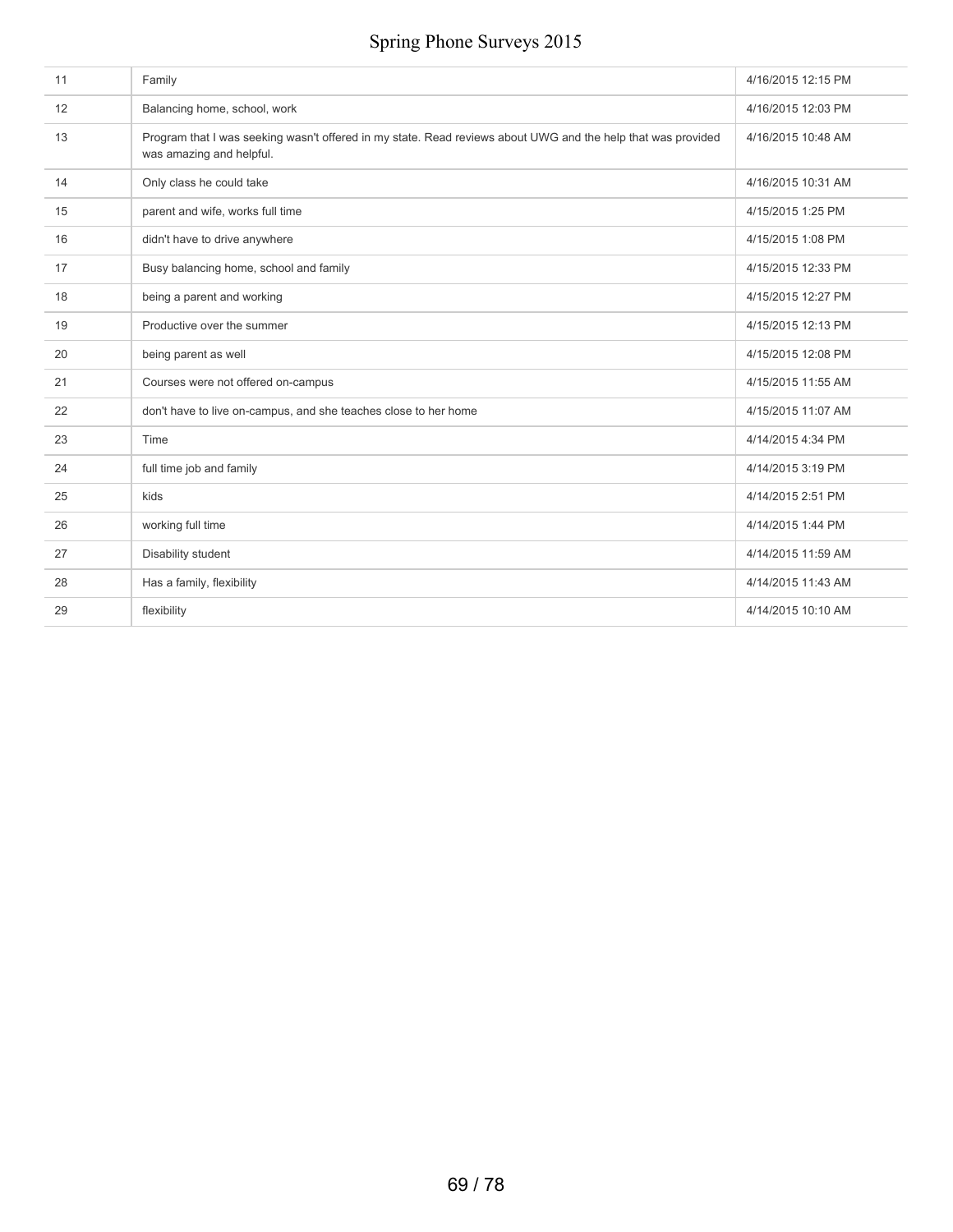### **Q39 If offered virtually, would you participate in student life, student government or student association opportunities? (examples: honors, clubs etc.)**



| <b>Answer Choices</b> | <b>Responses</b> |
|-----------------------|------------------|
| Yes                   | 30.84%<br>33     |
| No                    | 65<br>60.75%     |
| Not sure              | 8.41%<br>9       |
| <b>Total</b>          | 107              |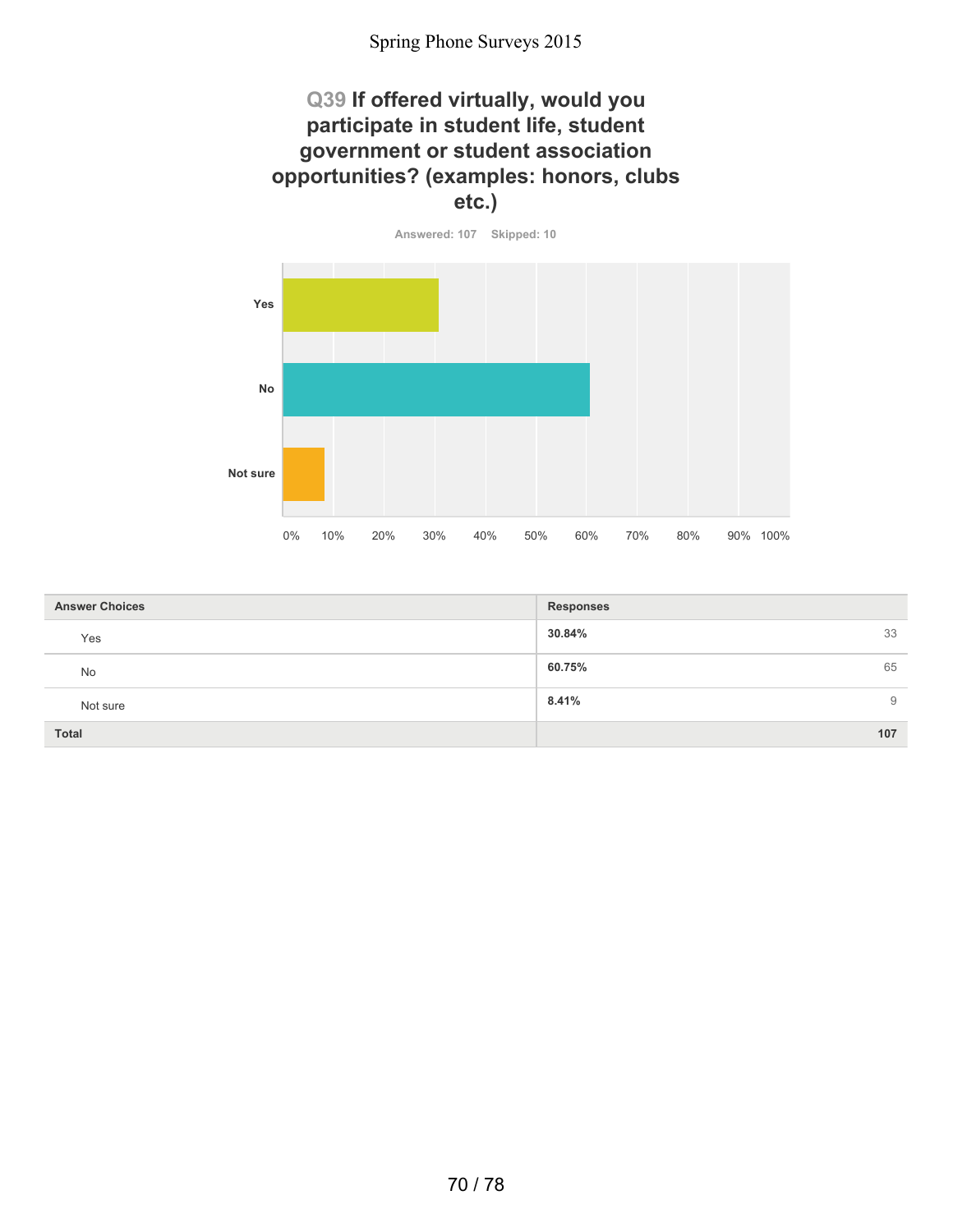### **Q40 What challenges have you faced as an online student?**

**Answered: 107 Skipped: 10**

| #              | <b>Responses</b>                                                                                                       | <b>Date</b>        |
|----------------|------------------------------------------------------------------------------------------------------------------------|--------------------|
| $\mathbf{1}$   | time management coursework set around Georgia standard instead of other states standard                                | 4/17/2015 12:55 PM |
| $\overline{2}$ | none                                                                                                                   | 4/17/2015 12:11 PM |
| 3              | Takes a while to get a response back from instructor.                                                                  | 4/17/2015 12:05 PM |
| $\overline{4}$ | time management                                                                                                        | 4/17/2015 12:02 PM |
| 5              | Getting in contact with hard to reach professors                                                                       | 4/17/2015 11:59 AM |
| 6              | Getting ahold of professors, it has been difficult by email and phone.                                                 | 4/17/2015 11:49 AM |
| 7              | again the lack of consistent instruction and feedback, etc                                                             | 4/17/2015 11:32 AM |
| 8              | time managment                                                                                                         | 4/17/2015 11:29 AM |
| 9              | trying to get in the swing of checking everyday for assignments and making sure things get done on time                | 4/17/2015 11:13 AM |
| 10             | things becoming too routine and son't require much thinking or interactionall we do is discussion boards and<br>papers | 4/17/2015 11:09 AM |
| 11             | Keeping up with the work is the hardest                                                                                | 4/17/2015 10:50 AM |
| 12             | turnaround on papers submitted to the GRA                                                                              | 4/17/2015 10:50 AM |
| 13             | None, everything was great!                                                                                            | 4/17/2015 8:59 AM  |
| 14             | Technology was sometimes a hindrance. Getting help through a screen can be difficult.                                  | 4/16/2015 5:00 PM  |
| 15             | None                                                                                                                   | 4/16/2015 4:56 PM  |
| 16             | if the instructor is not good at interaction it makes the class hard.                                                  | 4/16/2015 4:53 PM  |
| 17             | N/A                                                                                                                    | 4/16/2015 4:40 PM  |
| 18             | n/a                                                                                                                    | 4/16/2015 4:39 PM  |
| 19             | making sure that you can express yourself due to the disconnect on a personal level                                    | 4/16/2015 4:38 PM  |
| 20             | most professors are understanding that students have obligations, but frustrating when they do not                     | 4/16/2015 4:22 PM  |
| 21             | Certain professors seem to talk down to students at times. Superiority complex with some instructors                   | 4/16/2015 4:11 PM  |
| 22             | getting used to not having support from students, left on your own                                                     | 4/16/2015 4:04 PM  |
| 23             | advisement                                                                                                             | 4/16/2015 4:02 PM  |
| 24             | Procrastination                                                                                                        | 4/16/2015 3:59 PM  |
| 25             | group projects that force you to meet in person                                                                        | 4/16/2015 3:46 PM  |
| 26             | n/a                                                                                                                    | 4/16/2015 3:30 PM  |
| 27             | when she had media it was class content, other than that no                                                            | 4/16/2015 3:25 PM  |
| 28             | time management                                                                                                        | 4/16/2015 3:22 PM  |
| 29             | N/A                                                                                                                    | 4/16/2015 3:13 PM  |
| 30             | none                                                                                                                   | 4/16/2015 3:08 PM  |
| 31             | all the assignments are available in a calendar that you would be able to print off                                    | 4/16/2015 2:59 PM  |
| 32             | comprehension, can take it on my own pace.                                                                             | 4/16/2015 2:43 PM  |
|                |                                                                                                                        |                    |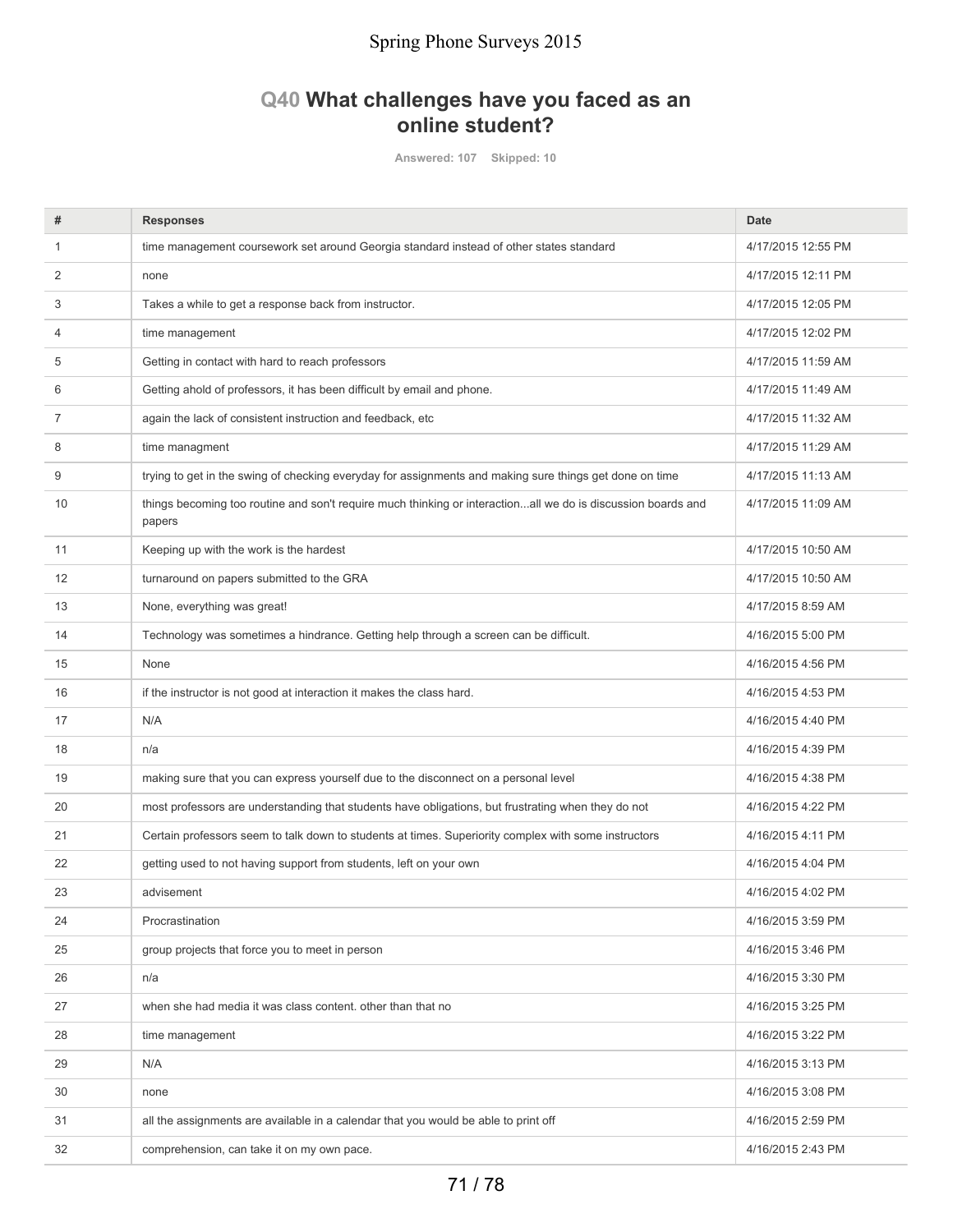| 33 | trying to navigate through everything                                                                                                                                                                                                                                     | 4/16/2015 2:34 PM  |
|----|---------------------------------------------------------------------------------------------------------------------------------------------------------------------------------------------------------------------------------------------------------------------------|--------------------|
| 34 | trying to fund time to study. working full time.                                                                                                                                                                                                                          | 4/16/2015 1:42 PM  |
| 35 | no                                                                                                                                                                                                                                                                        | 4/16/2015 1:33 PM  |
| 36 | not really. work load pretty big.                                                                                                                                                                                                                                         | 4/16/2015 1:10 PM  |
| 37 | Teachers not grading the coursework on time.                                                                                                                                                                                                                              | 4/16/2015 12:59 PM |
| 38 | None. Maybe financial hardships                                                                                                                                                                                                                                           | 4/16/2015 12:44 PM |
| 39 | Not 100% a technological person. Other than that, fairly easy.                                                                                                                                                                                                            | 4/16/2015 12:31 PM |
| 40 | Harder to get help. Teachers did not have office hours                                                                                                                                                                                                                    | 4/16/2015 12:15 PM |
| 41 | N/A                                                                                                                                                                                                                                                                       | 4/16/2015 12:13 PM |
| 42 | Discipline of having to do the work                                                                                                                                                                                                                                       | 4/16/2015 12:05 PM |
| 43 | Time management, teaching yourself                                                                                                                                                                                                                                        | 4/16/2015 12:03 PM |
| 44 | N/A                                                                                                                                                                                                                                                                       | 4/16/2015 11:55 AM |
| 45 | keeping up with the schedule                                                                                                                                                                                                                                              | 4/16/2015 11:33 AM |
| 46 | Time management. Not knowing when assignments are due.                                                                                                                                                                                                                    | 4/16/2015 10:48 AM |
| 47 | None                                                                                                                                                                                                                                                                      | 4/16/2015 10:31 AM |
| 48 | She's a visual learner. Being an online student she cannot see someone explain it to her. She has to learn by<br>herself                                                                                                                                                  | 4/16/2015 10:14 AM |
| 49 | None                                                                                                                                                                                                                                                                      | 4/15/2015 4:51 PM  |
| 50 | None.                                                                                                                                                                                                                                                                     | 4/15/2015 4:40 PM  |
| 51 | computer problems and contacting professors                                                                                                                                                                                                                               | 4/15/2015 4:22 PM  |
| 52 | I wasn't a tech savvy when I first started so it took a little while to get to speed.                                                                                                                                                                                     | 4/15/2015 3:54 PM  |
| 53 | not having good contact with instructors- little problems can be a big deal if instructors cannot be reached                                                                                                                                                              | 4/15/2015 3:50 PM  |
| 54 | None really.                                                                                                                                                                                                                                                              | 4/15/2015 3:14 PM  |
| 55 | keeping up with due dates and schedule conflicts                                                                                                                                                                                                                          | 4/15/2015 3:02 PM  |
| 56 | Understanding exactly what you need to do on projects sometimes.                                                                                                                                                                                                          | 4/15/2015 2:44 PM  |
| 57 | Being required to come to campus for certain projects.                                                                                                                                                                                                                    | 4/15/2015 2:13 PM  |
| 58 | The EdD program really pushes for a cohort to stay together and not for the needs of the students. My mother<br>and grandmother passed away this year and the hardship withdrawal process was awful and it is seriously<br>making me consider applying to another school. | 4/15/2015 2:10 PM  |
| 59 | na                                                                                                                                                                                                                                                                        | 4/15/2015 1:43 PM  |
| 60 | doesn't feel like she faced any challenges                                                                                                                                                                                                                                | 4/15/2015 1:25 PM  |
| 61 | none really                                                                                                                                                                                                                                                               | 4/15/2015 1:08 PM  |
| 62 | Nothing really other than the tests are very hard.                                                                                                                                                                                                                        | 4/15/2015 1:04 PM  |
| 63 | An adult getting used and comfortable with being coming back to school and study again                                                                                                                                                                                    | 4/15/2015 12:33 PM |
| 64 | courses not offered frequently enough and couldnt' get in touch with advisors                                                                                                                                                                                             | 4/15/2015 12:27 PM |
| 65 | Technical aspects, computer issues, internet access                                                                                                                                                                                                                       | 4/15/2015 12:13 PM |
| 66 | none                                                                                                                                                                                                                                                                      | 4/15/2015 12:08 PM |
| 67 | Checking CourseDen everyday                                                                                                                                                                                                                                               | 4/15/2015 11:55 AM |
| 68 | You have to have internal drive, and helpful to have structure                                                                                                                                                                                                            | 4/15/2015 11:23 AM |
|    |                                                                                                                                                                                                                                                                           |                    |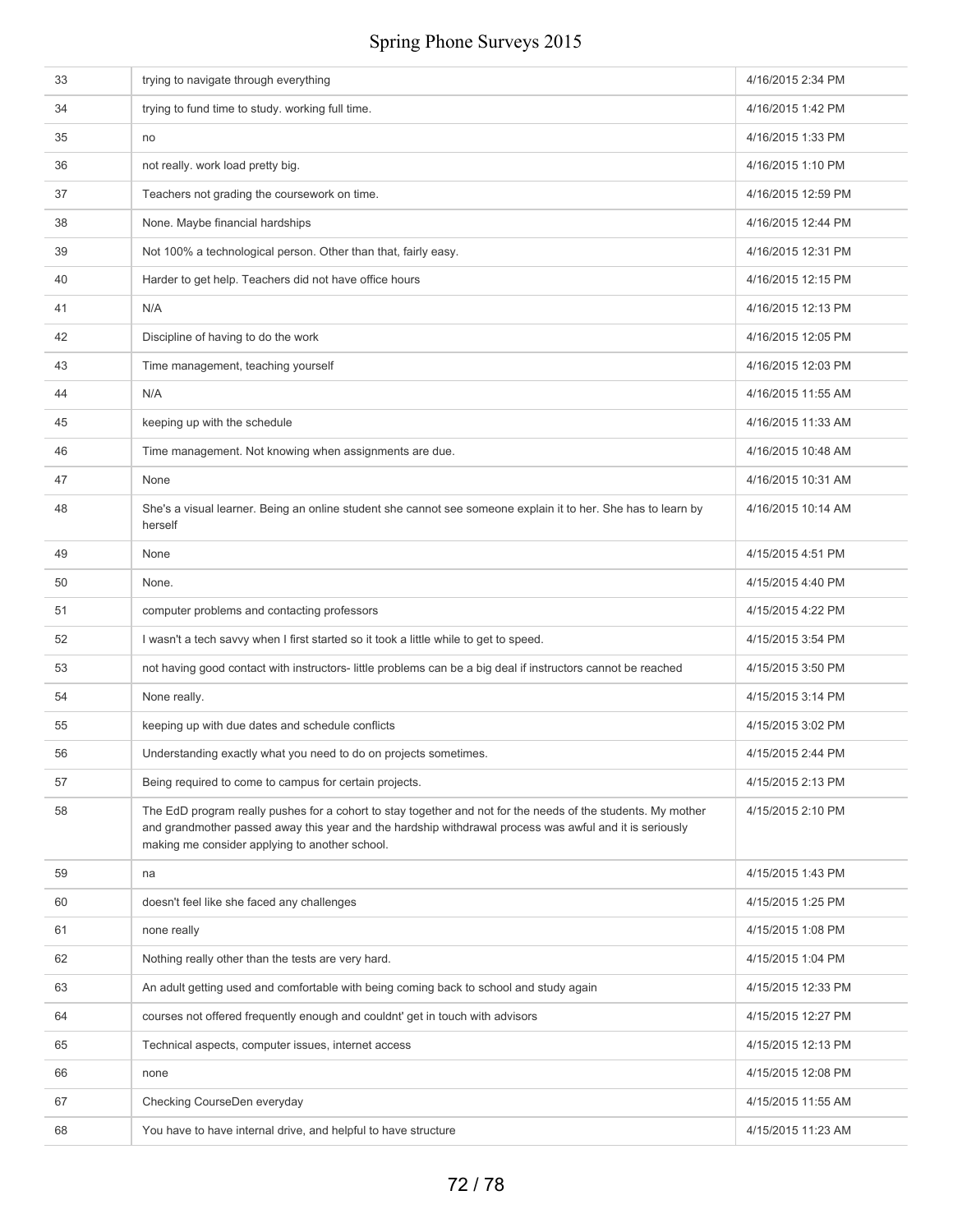| 69  | daily live and time                                                                                                                                                                                                                       | 4/15/2015 11:13 AM |
|-----|-------------------------------------------------------------------------------------------------------------------------------------------------------------------------------------------------------------------------------------------|--------------------|
| 70  | Time management                                                                                                                                                                                                                           | 4/15/2015 11:07 AM |
| 71  | logging on remembering due date                                                                                                                                                                                                           | 4/15/2015 10:58 AM |
| 72  | people think online is easy but its not                                                                                                                                                                                                   | 4/15/2015 10:34 AM |
| 73  | time management                                                                                                                                                                                                                           | 4/15/2015 10:17 AM |
| 74  | adapting to new technology                                                                                                                                                                                                                | 4/15/2015 9:58 AM  |
| 75  | its a little tougher, you have take more responsibility but not more difficult.                                                                                                                                                           | 4/14/2015 4:52 PM  |
| 76  | N/a                                                                                                                                                                                                                                       | 4/14/2015 4:34 PM  |
| 77  | N/A                                                                                                                                                                                                                                       | 4/14/2015 4:21 PM  |
| 78  | None                                                                                                                                                                                                                                      | 4/14/2015 4:16 PM  |
| 79  | each professor changes their due dates often                                                                                                                                                                                              | 4/14/2015 3:58 PM  |
| 80  | motivation to spend time on school work                                                                                                                                                                                                   | 4/14/2015 3:57 PM  |
| 81  | time management, staying on track with work                                                                                                                                                                                               | 4/14/2015 3:41 PM  |
| 82  | figuring out the system and assignments                                                                                                                                                                                                   | 4/14/2015 3:38 PM  |
| 83  | sometimes it feels like she's the only one taking the class                                                                                                                                                                               | 4/14/2015 3:19 PM  |
| 84  | None                                                                                                                                                                                                                                      | 4/14/2015 3:18 PM  |
| 85  | na                                                                                                                                                                                                                                        | 4/14/2015 3:02 PM  |
| 86  | no                                                                                                                                                                                                                                        | 4/14/2015 2:51 PM  |
| 87  | course den closing down for maintenance                                                                                                                                                                                                   | 4/14/2015 2:49 PM  |
| 88  | na                                                                                                                                                                                                                                        | 4/14/2015 2:31 PM  |
| 89  | prof makes or breaks your class-if not engaged, class time is wasted, and vice versa time management skills                                                                                                                               | 4/14/2015 2:15 PM  |
| 90  | engagement as an undergrad student                                                                                                                                                                                                        | 4/14/2015 2:13 PM  |
| 91  | communication with professor                                                                                                                                                                                                              | 4/14/2015 1:58 PM  |
| 92  | the amount of work is more involved                                                                                                                                                                                                       | 4/14/2015 1:44 PM  |
| 93  | The lack of communication with professor, in certain classes, unclear instructors                                                                                                                                                         | 4/14/2015 1:23 PM  |
| 94  | First semester, managing time and more self-teaching than expected                                                                                                                                                                        | 4/14/2015 12:59 PM |
| 95  | No challenges. Just have to be very disciplined                                                                                                                                                                                           | 4/14/2015 12:55 PM |
| 96  | The professor who said work at your own pace, need some more weekly assignment.                                                                                                                                                           | 4/14/2015 12:27 PM |
| 97  | Didn't face any real challenges, thinks there is a stigma toward online classes that it's less than in-class learning<br>quality and that people assume that there is an issue with equality of online degrees versus traditional degrees | 4/14/2015 12:07 PM |
| 98  | Sometimes websites can have technical issues, CourseDen being down for maintenance, browser problems.                                                                                                                                     | 4/14/2015 11:59 AM |
| 99  | Just one bad class with a professor with a course that was too openly laid out with no weekly assignment and<br>everything was due by the last day with no guidelines.                                                                    | 4/14/2015 11:43 AM |
| 100 | None                                                                                                                                                                                                                                      | 4/14/2015 11:30 AM |
| 101 | Check question 6                                                                                                                                                                                                                          | 4/14/2015 11:12 AM |
| 102 | getting back into habit.                                                                                                                                                                                                                  | 4/14/2015 10:10 AM |
| 103 | Just time management.                                                                                                                                                                                                                     | 4/13/2015 5:06 PM  |
| 104 | time management                                                                                                                                                                                                                           | 4/13/2015 5:03 PM  |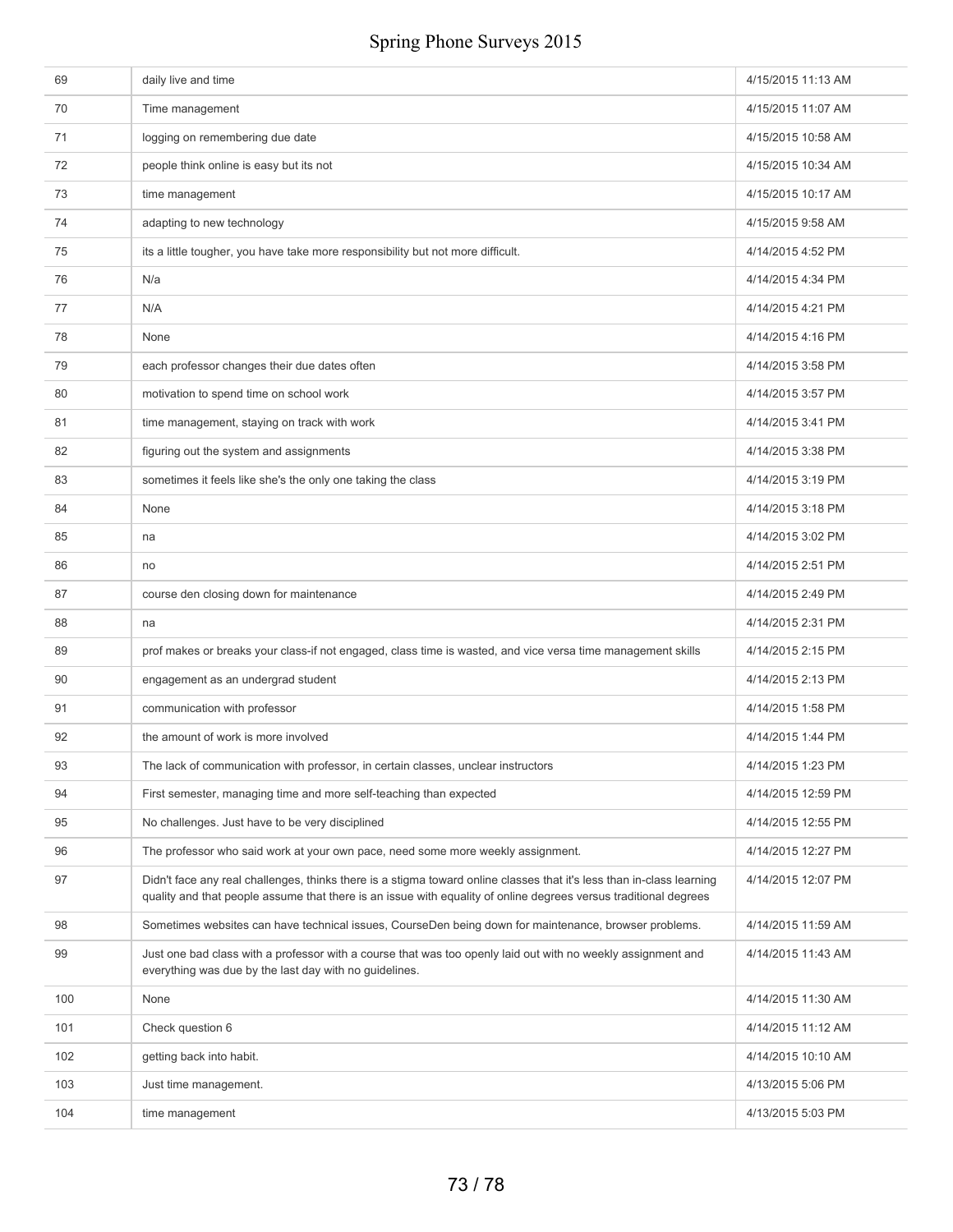| 105 | Just the communication online not being the best from my professors. And lack of feedback from my<br>assignments |                   |
|-----|------------------------------------------------------------------------------------------------------------------|-------------------|
| 106 | ITS maintenance                                                                                                  | 4/13/2015 3:59 PM |
| 107 | None so far.                                                                                                     | 4/13/2015 1:37 PM |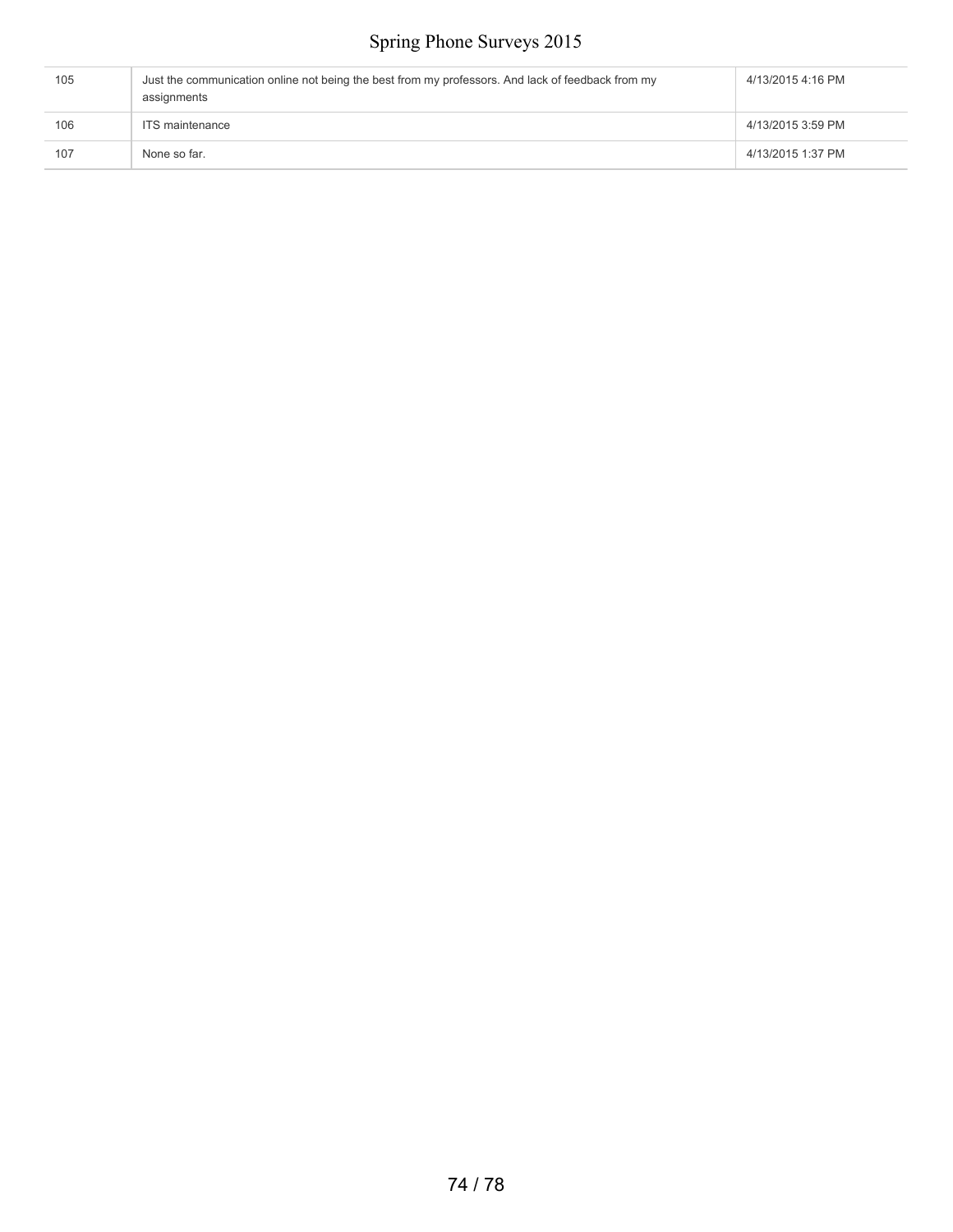### **Q41 Are there any other ways online courses, programs, and services for UWG online students could be improved?**

**Answered: 106 Skipped: 11**

| #              | <b>Responses</b>                                                                                                                                                                                                                                                                          | <b>Date</b>        |
|----------------|-------------------------------------------------------------------------------------------------------------------------------------------------------------------------------------------------------------------------------------------------------------------------------------------|--------------------|
| 1              | none                                                                                                                                                                                                                                                                                      | 4/17/2015 12:55 PM |
| 2              | not really                                                                                                                                                                                                                                                                                | 4/17/2015 12:11 PM |
| 3              | If teachers had expectations set for themselves in regards to the response time for emails, things would go<br>better. A lot of the times students wait for responses and cannot turn in the assignment and get a bad grade<br>because of how long it takes for the instructor to answer. | 4/17/2015 12:05 PM |
| 4              | there's always room for improvement but not really in the grand scheme of things                                                                                                                                                                                                          | 4/17/2015 12:02 PM |
| 5              | Everything was pretty good but could always use more attentive and available professors                                                                                                                                                                                                   | 4/17/2015 11:59 AM |
| 6              | More attentive professors that are easier to get ahold of.                                                                                                                                                                                                                                | 4/17/2015 11:49 AM |
| $\overline{7}$ | a one on one professor-student outreach program, to personalize the learning experience                                                                                                                                                                                                   | 4/17/2015 11:32 AM |
| 8              | <b>No</b>                                                                                                                                                                                                                                                                                 | 4/17/2015 11:29 AM |
| 9              | none can think of                                                                                                                                                                                                                                                                         | 4/17/2015 11:13 AM |
| 10             | More interaction! Better accessibility to make it mobile-friendly                                                                                                                                                                                                                         | 4/17/2015 11:09 AM |
| 11             | Everything is good, you just need to keep up with work and you'll be fine                                                                                                                                                                                                                 | 4/17/2015 10:50 AM |
| 12             | no                                                                                                                                                                                                                                                                                        | 4/17/2015 10:50 AM |
| 13             | None.                                                                                                                                                                                                                                                                                     | 4/17/2015 8:59 AM  |
| 14             | More examples of what's required for assignments is better.                                                                                                                                                                                                                               | 4/16/2015 5:00 PM  |
| 15             | more interaction for students and not just reading papers, more discussions about topics                                                                                                                                                                                                  | 4/16/2015 4:56 PM  |
| 16             | N/A                                                                                                                                                                                                                                                                                       | 4/16/2015 4:53 PM  |
| 17             | N/A                                                                                                                                                                                                                                                                                       | 4/16/2015 4:40 PM  |
| 18             | more 100 percent online course                                                                                                                                                                                                                                                            | 4/16/2015 4:39 PM  |
| 19             | No                                                                                                                                                                                                                                                                                        | 4/16/2015 4:38 PM  |
| 20             | more personal touches to profiles and communication                                                                                                                                                                                                                                       | 4/16/2015 4:22 PM  |
| 21             | N/A                                                                                                                                                                                                                                                                                       | 4/16/2015 4:11 PM  |
| 22             | No                                                                                                                                                                                                                                                                                        | 4/16/2015 4:04 PM  |
| 23             | offering more classes                                                                                                                                                                                                                                                                     | 4/16/2015 4:02 PM  |
| 24             | N/A                                                                                                                                                                                                                                                                                       | 4/16/2015 3:59 PM  |
| 25             | No                                                                                                                                                                                                                                                                                        | 4/16/2015 3:46 PM  |
| 26             | n/a                                                                                                                                                                                                                                                                                       | 4/16/2015 3:30 PM  |
| 27             | no                                                                                                                                                                                                                                                                                        | 4/16/2015 3:25 PM  |
| 28             | flexibility for assignments and not changing due dates                                                                                                                                                                                                                                    | 4/16/2015 3:22 PM  |
| 29             | n/a                                                                                                                                                                                                                                                                                       | 4/16/2015 3:13 PM  |
| 30             | no                                                                                                                                                                                                                                                                                        | 4/16/2015 3:08 PM  |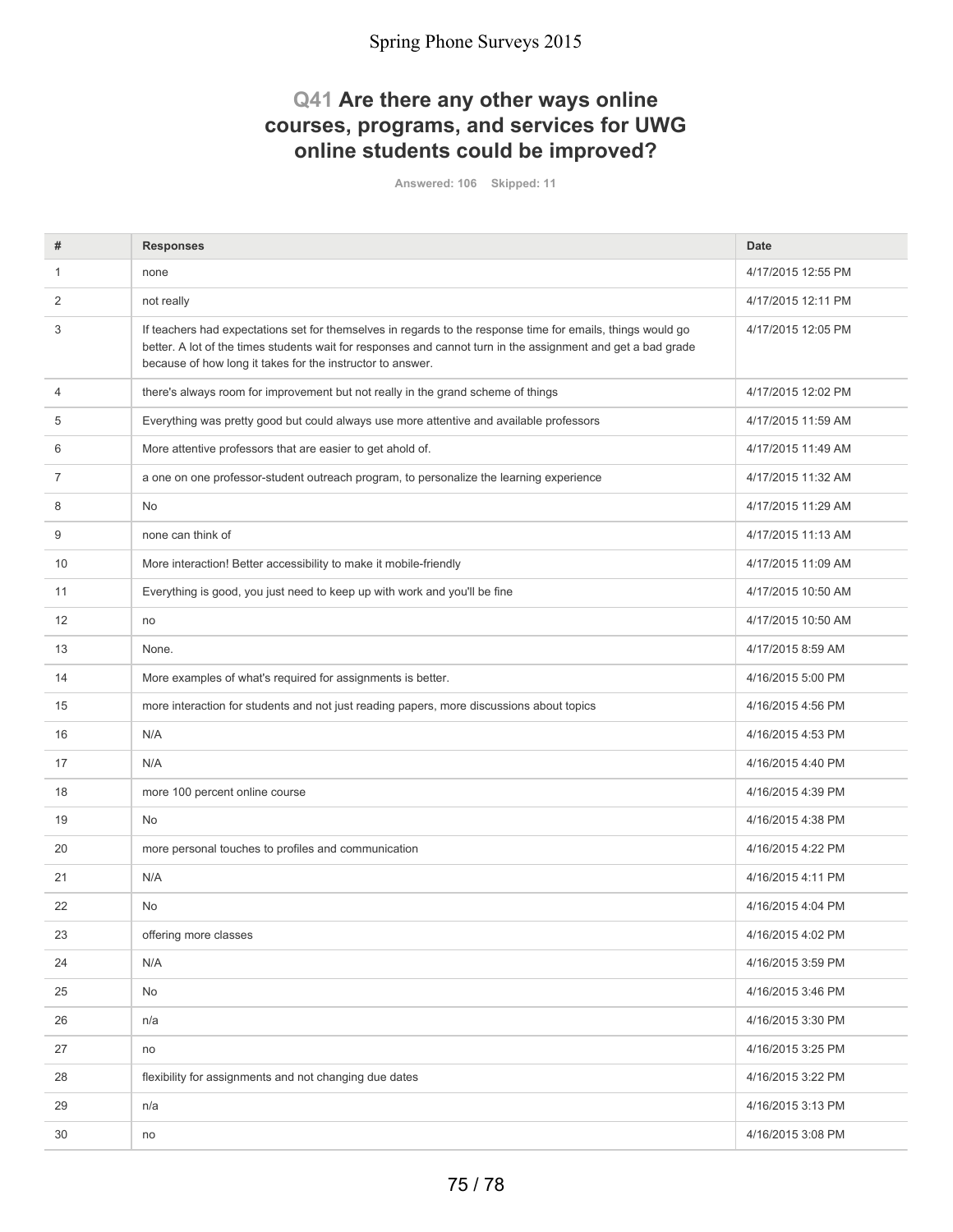| 31 | no                                                                                               | 4/16/2015 2:59 PM  |
|----|--------------------------------------------------------------------------------------------------|--------------------|
| 32 | N/A                                                                                              | 4/16/2015 2:43 PM  |
| 33 | more uniformity in professors courses                                                            | 4/16/2015 2:34 PM  |
| 34 | not really. very well structured. Testing for online students.                                   | 4/16/2015 1:42 PM  |
| 35 | n/a                                                                                              | 4/16/2015 1:33 PM  |
| 36 | no. pretty good experience                                                                       | 4/16/2015 1:10 PM  |
| 37 | Putting more history classes through CourseDen.                                                  | 4/16/2015 12:59 PM |
| 38 | None.                                                                                            | 4/16/2015 12:44 PM |
| 39 | None.                                                                                            | 4/16/2015 12:31 PM |
| 40 | None                                                                                             | 4/16/2015 12:15 PM |
| 41 | N/A                                                                                              | 4/16/2015 12:13 PM |
| 42 | None                                                                                             | 4/16/2015 12:05 PM |
| 43 | Pretty good                                                                                      | 4/16/2015 12:03 PM |
| 44 | N/A                                                                                              | 4/16/2015 11:55 AM |
| 45 | nothing she can think of                                                                         | 4/16/2015 11:33 AM |
| 46 | Everything is good. Teachers are really good. CourseDen is easy to understand.                   | 4/16/2015 10:48 AM |
| 47 | Online programs are really good                                                                  | 4/16/2015 10:31 AM |
| 48 | None                                                                                             | 4/16/2015 10:14 AM |
| 49 | No                                                                                               | 4/15/2015 4:51 PM  |
| 50 | Not really                                                                                       | 4/15/2015 4:40 PM  |
| 51 | the CourseDen email is not good at all                                                           | 4/15/2015 4:22 PM  |
| 52 | No not really.                                                                                   | 4/15/2015 3:54 PM  |
| 53 | More spanish courses                                                                             | 4/15/2015 3:50 PM  |
| 54 | No not really                                                                                    | 4/15/2015 3:14 PM  |
| 55 | No                                                                                               | 4/15/2015 3:02 PM  |
| 56 | None that I can think of.                                                                        | 4/15/2015 2:44 PM  |
| 57 | Satisfied with current status.                                                                   | 4/15/2015 2:13 PM  |
| 58 | None that I can think of.                                                                        | 4/15/2015 2:10 PM  |
| 59 | na                                                                                               | 4/15/2015 1:43 PM  |
| 60 | no                                                                                               | 4/15/2015 1:25 PM  |
| 61 | no                                                                                               | 4/15/2015 1:08 PM  |
| 62 | No not really.                                                                                   | 4/15/2015 1:04 PM  |
| 63 | Good balance of courses                                                                          | 4/15/2015 12:33 PM |
| 64 | no                                                                                               | 4/15/2015 12:27 PM |
| 65 | She likes it the way it is, if they offer more classes it would be better.                       | 4/15/2015 12:13 PM |
| 66 | maybe not removing access to previous courses                                                    | 4/15/2015 12:08 PM |
| 67 | A more face-to-face approach, more proctored exams so less cheating and aid on quizzes and exams | 4/15/2015 11:55 AM |
| 68 | Happy with everything                                                                            | 4/15/2015 11:23 AM |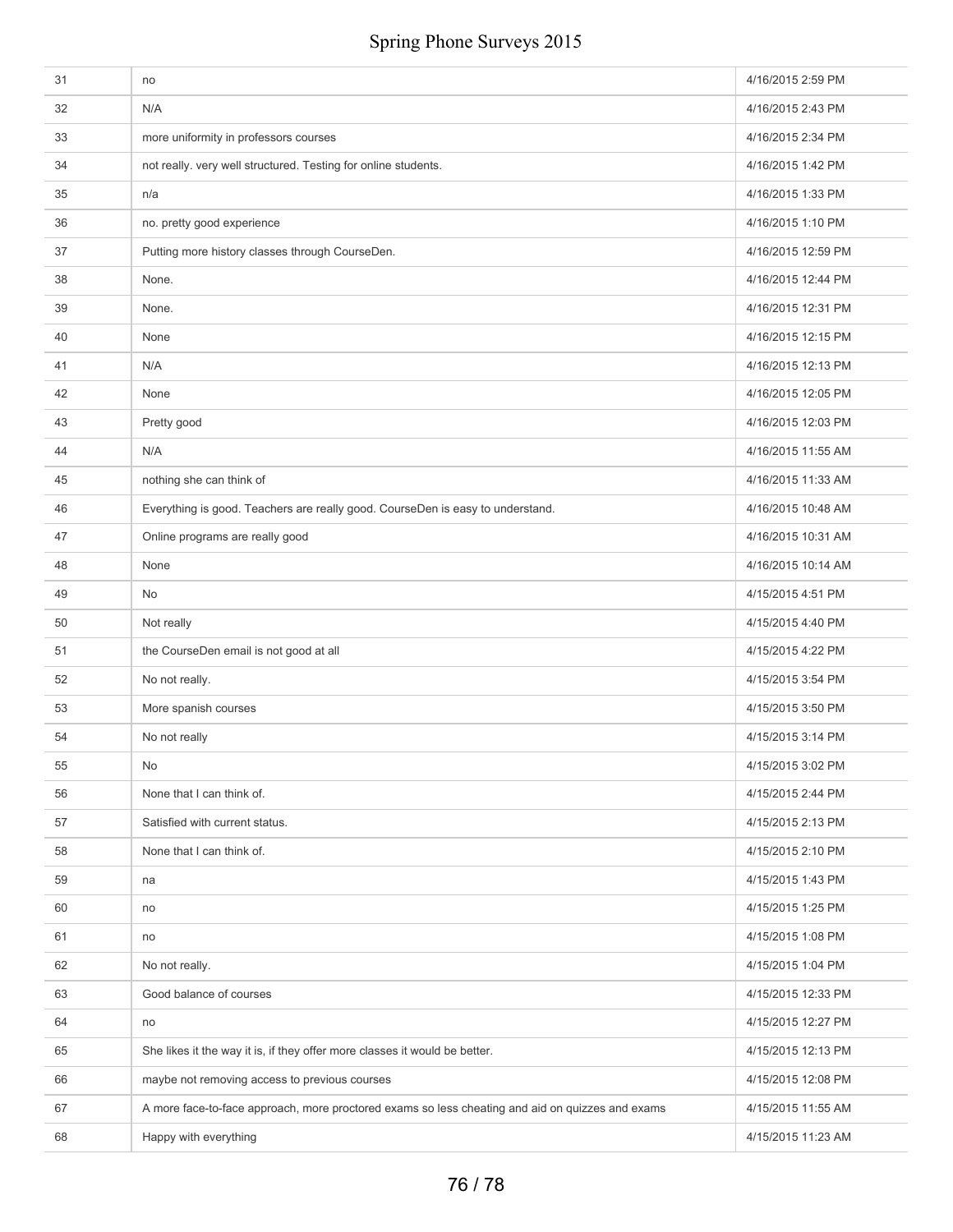| 69  | none just more online programs                                                                                                                                                                                    | 4/15/2015 11:13 AM |
|-----|-------------------------------------------------------------------------------------------------------------------------------------------------------------------------------------------------------------------|--------------------|
| 70  | Easy                                                                                                                                                                                                              | 4/15/2015 11:07 AM |
| 71  | none                                                                                                                                                                                                              | 4/15/2015 10:58 AM |
| 72  | no can't recall                                                                                                                                                                                                   | 4/15/2015 10:34 AM |
| 73  | none                                                                                                                                                                                                              | 4/15/2015 10:17 AM |
| 74  | everything is good                                                                                                                                                                                                | 4/15/2015 9:58 AM  |
| 75  | Some of faculty are not nice and don't good people skills, Dr. Parrish is very rude.                                                                                                                              | 4/14/2015 4:52 PM  |
| 76  | N/a                                                                                                                                                                                                               | 4/14/2015 4:34 PM  |
| 77  | Not satisfied with CourseDen. Limitations on posting content. Sometimes had to check a personal site as well as<br>CD.                                                                                            | 4/14/2015 4:21 PM  |
| 78  | No                                                                                                                                                                                                                | 4/14/2015 4:16 PM  |
| 79  | No                                                                                                                                                                                                                | 4/14/2015 3:58 PM  |
| 80  | offer more from a degree standpoint                                                                                                                                                                               | 4/14/2015 3:57 PM  |
| 81  | no can't think of anything                                                                                                                                                                                        | 4/14/2015 3:41 PM  |
| 82  | No                                                                                                                                                                                                                | 4/14/2015 3:38 PM  |
| 83  | no                                                                                                                                                                                                                | 4/14/2015 3:19 PM  |
| 84  | video chat support                                                                                                                                                                                                | 4/14/2015 3:18 PM  |
| 85  | na                                                                                                                                                                                                                | 4/14/2015 3:02 PM  |
| 86  | a more standard set times for online classes versus every professor making it themselves                                                                                                                          | 4/14/2015 2:51 PM  |
| 87  | move maintenance to saturdays, otherwise no                                                                                                                                                                       | 4/14/2015 2:49 PM  |
| 88  | good                                                                                                                                                                                                              | 4/14/2015 2:31 PM  |
| 89  | publish ALL course materials and defined materials at the beginning of the semester                                                                                                                               | 4/14/2015 2:15 PM  |
| 90  | no, no improvements                                                                                                                                                                                               | 4/14/2015 1:58 PM  |
| 91  | maybe more majors offered online, both for undergrad and grad programs, better variety of online classes that<br>aren't semester specific.                                                                        | 4/14/2015 1:44 PM  |
| 92  | As long as UWG listens to student feedback, about professors way of instructing, it should get better.                                                                                                            | 4/14/2015 1:23 PM  |
| 93  | not really, pretty good                                                                                                                                                                                           | 4/14/2015 12:59 PM |
| 94  | Everything seems great                                                                                                                                                                                            | 4/14/2015 12:55 PM |
| 95  | Everything was good and sufficient, it's an easy process. She recommended it to a lot of people to further their<br>education in library media.                                                                   | 4/14/2015 12:27 PM |
| 96  | no issues or compliants                                                                                                                                                                                           | 4/14/2015 12:07 PM |
| 97  | Continue to do what you have been doing. Just try to improve everyday.                                                                                                                                            | 4/14/2015 11:59 AM |
| 98  | Doesn't like to take online classes in summer, the classes feel rushed and too compressed.                                                                                                                        | 4/14/2015 11:43 AM |
| 99  | No, everything is good.                                                                                                                                                                                           | 4/14/2015 11:30 AM |
| 100 | Professor development for the instructors teaching online course, ,Consistency in the online tools used by each<br>professor (for example the module checklist) and Timely grading of assignments by instructors. | 4/14/2015 11:12 AM |
| 101 | no.                                                                                                                                                                                                               | 4/14/2015 10:10 AM |
| 102 | None that I can think of.                                                                                                                                                                                         | 4/13/2015 5:06 PM  |
| 103 | more nursing journals in the library                                                                                                                                                                              | 4/13/2015 5:03 PM  |